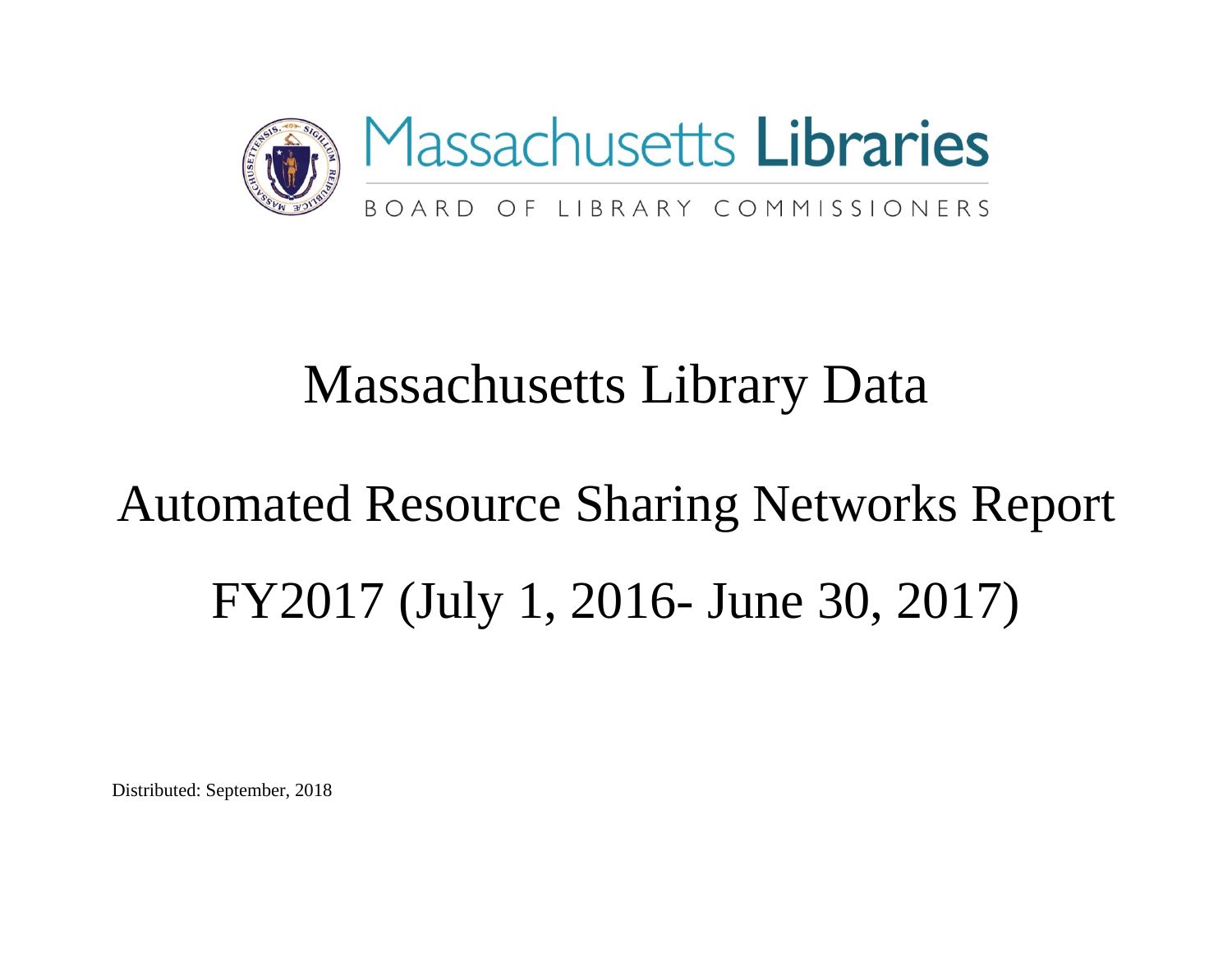#### Massachusetts Board of Library Commissioners

Mary Ann Cluggish, Chairman Roland Ochsenbein, Vice-Chairman Mary Kronholm, Secretary

Carol Caro George T. Comeau, Esq. Francis R. Murphy N. Janeen Resnick Gregory J. Shesko Alice M. Welch

Prepared with LSTA funds

Preparation of this report was supported in part by the Institute of Museum and Library Services. However, the opinions expressed herein do not necessarily reflect the position or policy of that agency, and no official endorsement by that agency should be inferred.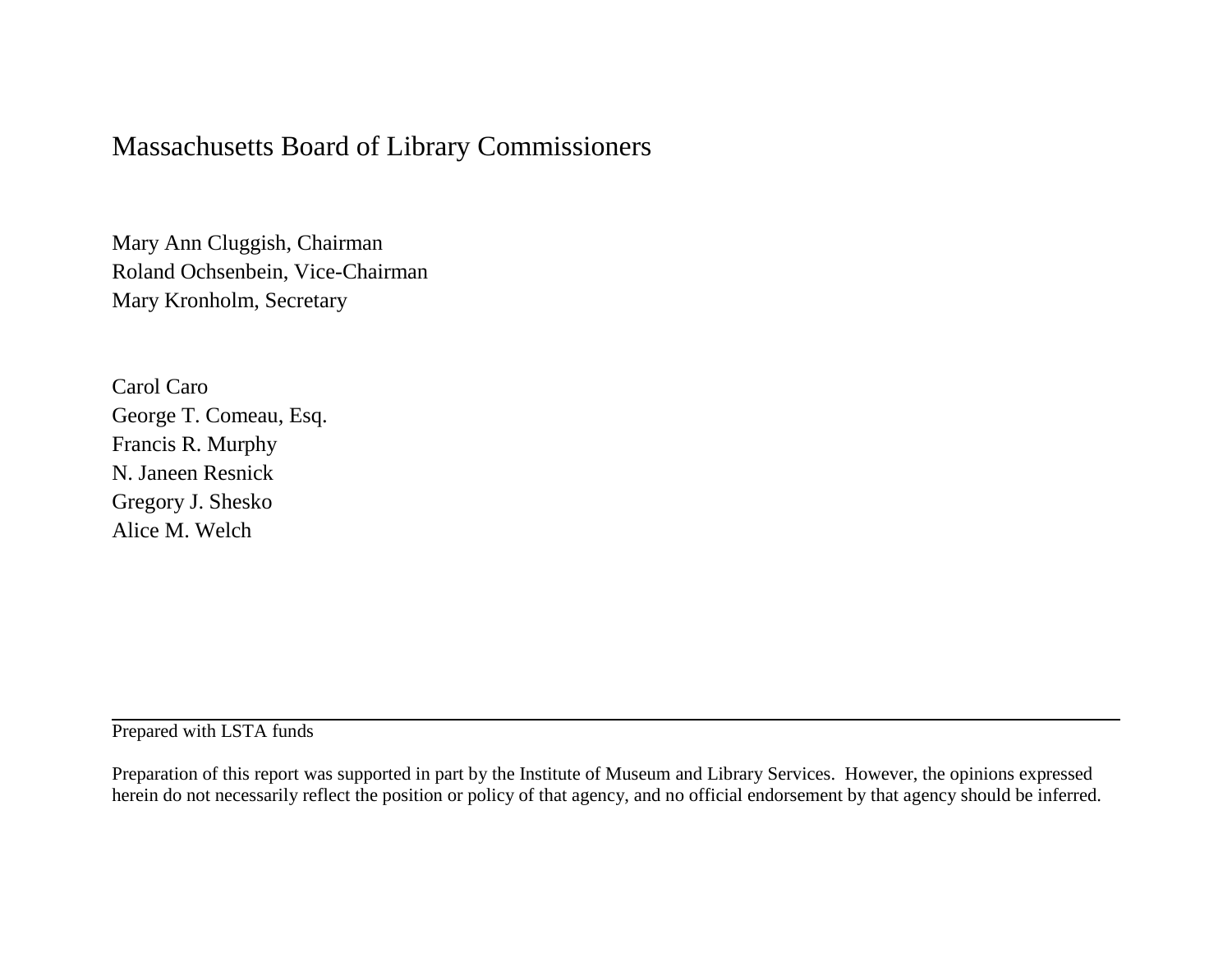#### **Introduction**

The Automated Resource Sharing Networks Report, FY2017 displays data submitted by nine automated resource sharing networks serving libraries in Massachusetts.

With this report we present data about the automated resource sharing networks in one consistent format. Please note that some of the data reflects activity during fiscal year 2017 (July 1, 2016-June 30, 2017) while other data is reported as a snapshot as of June 30, 2017.

We assess annually the usefulness of the data presented here, we will consider adding or deleting data elements based on feedback from the networks, the Board, and the library community.

We welcome your comments.

Paul Kissman, Library Information Systems Specialist James Lonergan, Director Rachel Masse, Assistant to the Director Massachusetts Board of Library Commissioners

98 North Washington Street, Suite 401, Boston, MA 02114 1-800-952-7403 or 617-725-1860 [www.mass.gov/mblc](http://www.mass.gov/mblc)

Massachusetts Library Data: Automated Resource Sharing Networks Report FY2017 (July 1, 2016 - June 30, 2017)

Distributed: September, 2018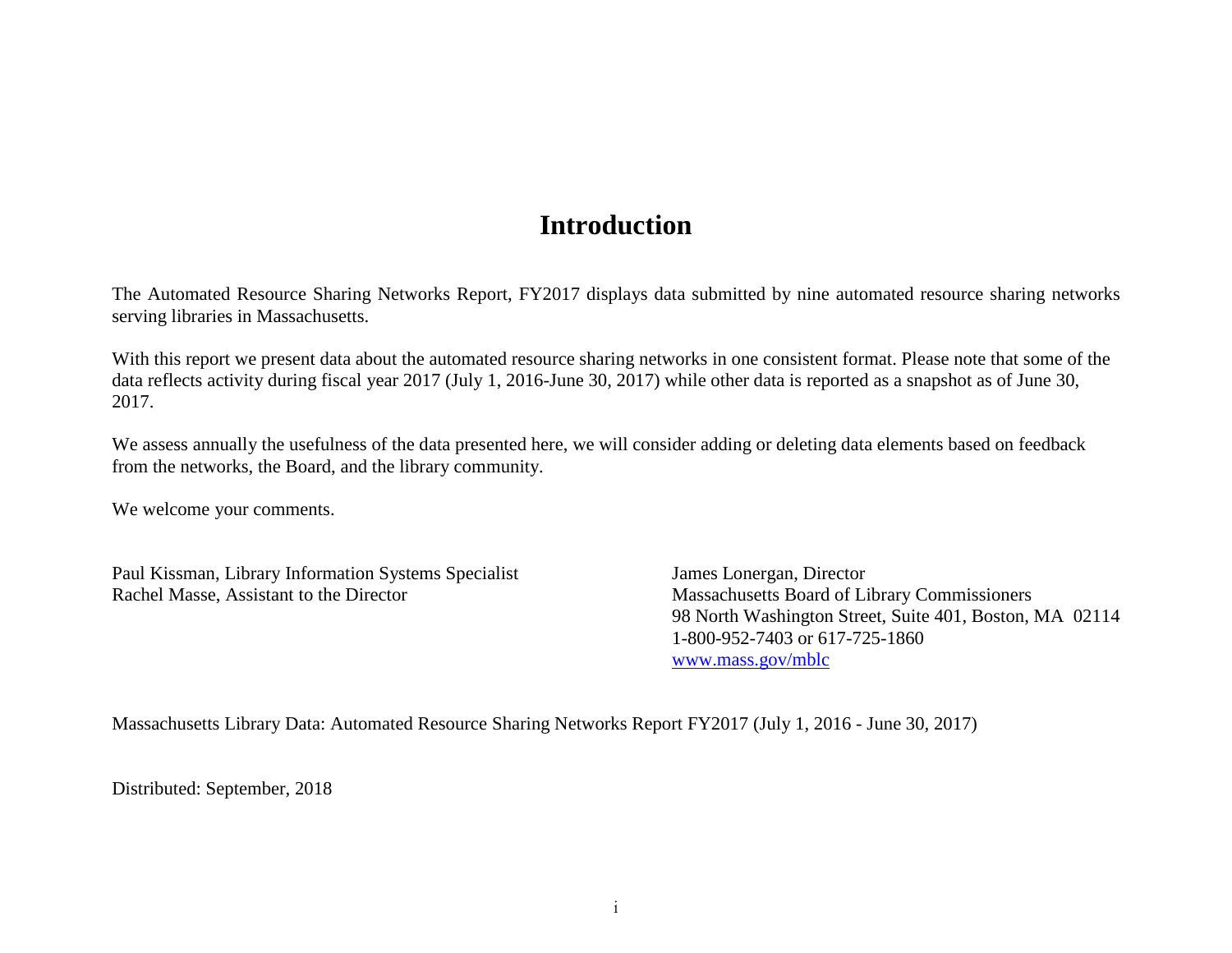# **Automated Resource Sharing Networks Report<br>FY2017 (July 1, 2016 - June 30, 2017)**

#### **Table of Contents**

| Appendix A - Charts and Tables                                               |  |
|------------------------------------------------------------------------------|--|
|                                                                              |  |
|                                                                              |  |
|                                                                              |  |
| A-4, FY2017 Network Operating Expenditures by Type as Percentage of Whole 19 |  |
|                                                                              |  |
|                                                                              |  |
|                                                                              |  |
|                                                                              |  |
|                                                                              |  |
|                                                                              |  |
|                                                                              |  |
|                                                                              |  |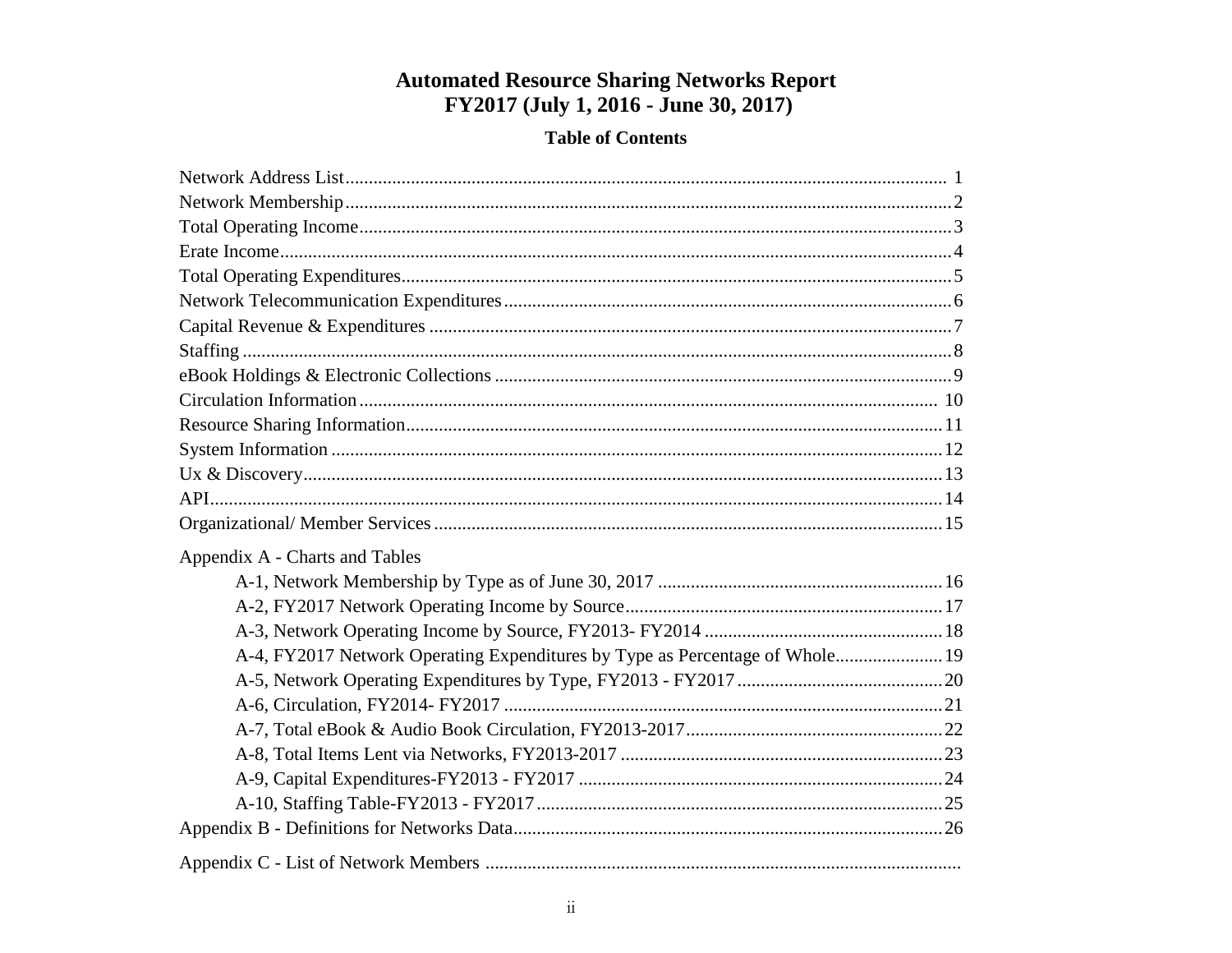#### **NETWORK ADDRESS LIST AS OF JUNE 30, 2017**

**Cape Libraries Automated Materials Sharing, Inc. (CLAMS)** Merrimack Valley Library Consortium (MVLC) Eileen Chandler, Admininstrator Eric Graham, Executive Director 270 Communication Way, Unit 4E/4F, Hyannis, MA 02601 4 High Street, Suite 175, North Andover, MA 01845 Phone: (508) 790-4399 Fax: (508) 771-4533 Phone: (978) 557-1050 Fax: (978) 557-8101 FY17 President: Beth Kramer, West Tisbury Free Public Library FY17 President: Vanessa Abraham, Groton Public Library

Tim Spindler, Administrator Ronald Gagnon, Executive Director 67 Millbrook Street, Suite 201, Worcester, MA 01606 26 Cherry Hill Drive, Danvers, MA 01923 Phone: (508) 755-3323 Fax: (508) 755-3721 Phone: (978) 777-8844 Fax: (978) 750-8472

Jennifer Woodward, Whitinsville Social Library, Northbridge

Walter Stine, Administrator **David Slater, Administrator** David Slater, Administrator 550 Huntington Avenue, Boston, MA 02115 220 Forbes Road, Suite 401, Braintree, MA 02184 Phone: (617) 442-2384 Phone: (617) 442-2384 Phone: (781) 794-2513 Fax: (781) 794-2517 FY17 President: FY17 President: Carol Jankowski, Duxbury Free Library Richard Kaplan, MCPHS University, Henrietta DeBenedictis Library

### **Metro-Boston Library Network (MBLN)**<br> **SAILS, Inc.**<br> **SAILS, Inc.**<br> **SAILS, Inc.**<br> **SAILS, Inc.**<br> **SAILS, Inc.**

Anna Fahey-Flynn, Administrator 700 Boylston Street, Boston, MA 02116 Phone: (508) 946-8600 Fax: (508) 946-8605 Phone: (617) 859-2385 Fax: (617) 236-4306 FY17 President:

#### **Minuteman Library Network (MLN)**

Susan McAlister, Administrator 10 Strathmore Road, Natick, MA 01760 Phone: (508) 655-8008 Fax: (508) 655-1507 FY17 President: Marcia Rich, Acton Memorial Library

**C/W MARS, Inc. North of Boston Library Exchange (NOBLE)** FY17 President: FY17 President: Alan Thibeault, Peabody Institute Library, Danvers

**Fenway Libraries Online (FLO) Colony Library Network (OCLN)** 

Boston Public Library 10 Riverside Drive, Suite 102, Lakeville, MA 02347 FY17 President: Not Applicable Manuel Leite, Boyden Public Library, Foxborough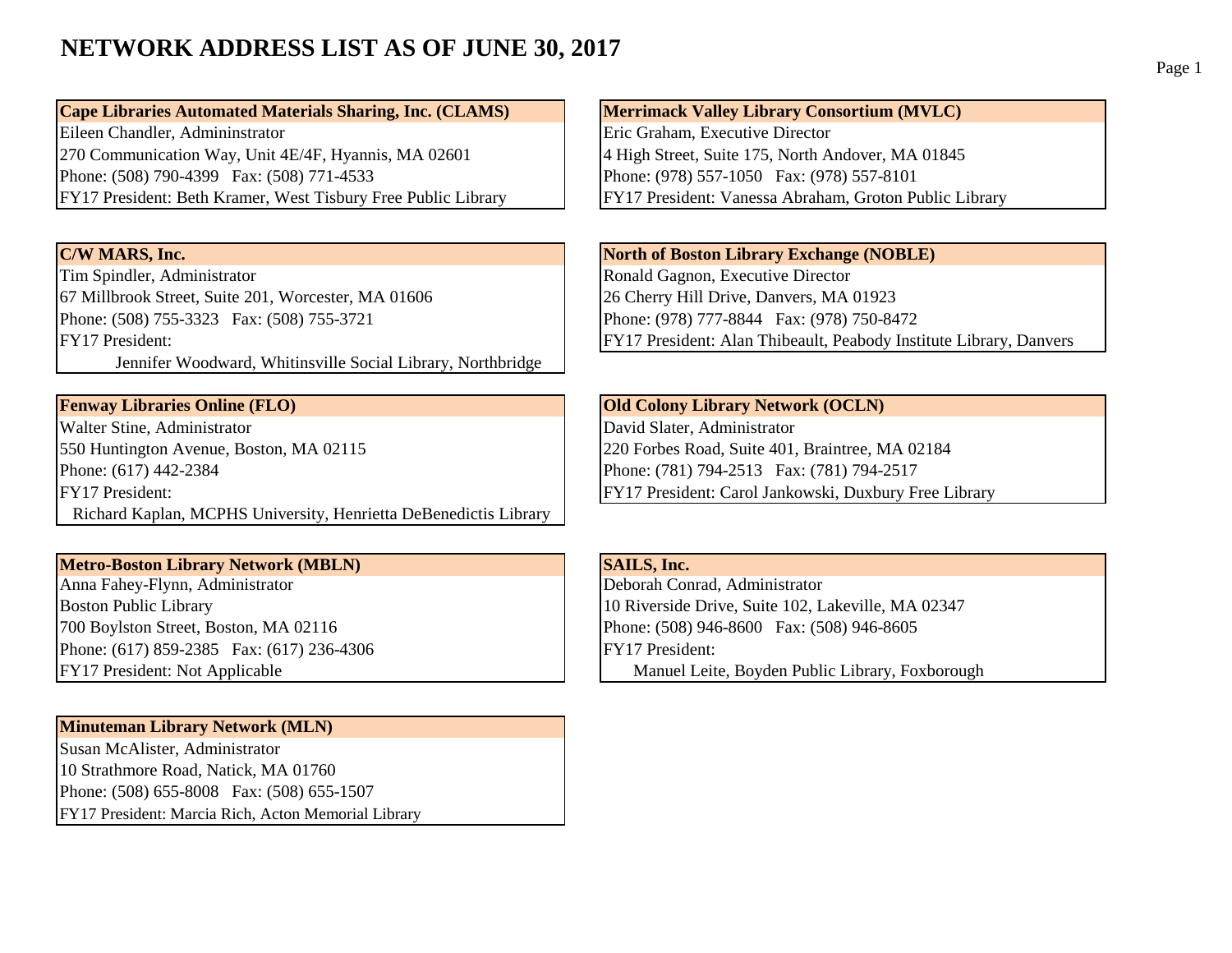### **NETWORK MEMBERSHIP AS OF JUNE 30, 2017** Page 2

|                                         |                  |         | <b>By Library Type</b>  |         | <b>By Membership Level</b> |         |                 |                   |                      |
|-----------------------------------------|------------------|---------|-------------------------|---------|----------------------------|---------|-----------------|-------------------|----------------------|
|                                         |                  |         | <b>Members/ Outlets</b> |         |                            |         |                 |                   | <b>New</b>           |
| <b>NETWORK</b>                          | Public           | School  | Academic                | Special | Total                      | Full    |                 | Mininet Associate | <b>Registrations</b> |
| <b>CLAMS</b>                            | 34 / 37          | 0/0     | 1/1                     | 0/0     | 35 / 38                    | 35/38   | $\overline{0}$  | $\overline{0}$    |                      |
| <b>Registered Users</b>                 | 252,062          |         | 13,929                  |         | 265,991                    |         |                 |                   | 14,820               |
| <b>C/W MARS</b>                         | 138 / 163<br>0/0 |         | 10 / 11                 | 1 / 1   |                            | 58/80   | 91/95           | $\Omega$          |                      |
| <b>Registered Users</b>                 | 938,851          |         | 126,370                 | 3,420   |                            |         |                 |                   | 162,737              |
| <b>FLO</b>                              | 0/0              | 0/0     | 9 / 13                  | 1 / 1   | 10/14                      | 10/14   | $\vert 0 \vert$ | $\overline{0}$    |                      |
| <b>Registered Users</b>                 |                  |         | 52,012                  | 927     | 52,939                     |         |                 |                   | 4,836                |
| <b>MBLN</b>                             | 3 / 28           | 2 / 23  | 2/2                     | 1/0     | 8 / 53                     | 8/53    | $\overline{0}$  | $\overline{0}$    |                      |
| <b>Registered Users</b>                 |                  |         |                         |         |                            |         |                 |                   |                      |
| <b>Minuteman</b>                        | 36 / 54          | 0/0     | 7/8                     | 0/0     | 43 / 62                    | 43/62   | $\vert 0 \vert$ | $\overline{0}$    |                      |
| <b>Registered Users</b>                 | 633,676          |         | 53,139                  |         | 686,815                    |         |                 |                   | 75,270               |
| <b>MVLC</b>                             | 36 / 41          | 0/0     | 0/0                     | 0/0     | 36 / 41                    | 36/41   | $\overline{0}$  | $\theta$          |                      |
| <b>Registered Users</b>                 | 523,623          |         |                         |         | 523,623                    |         |                 |                   | 43,900               |
| <b>NOBLE</b>                            | 17 / 22          | 1 / 1   | 9 / 12                  | 1 / 1   | 28 / 36                    | 26/34   | $\overline{0}$  | 2/2               |                      |
| <b>Registered Users</b>                 |                  |         |                         |         | 480,290                    |         |                 |                   | 50,202               |
| <b>OCLN</b>                             | 26 / 33          | 0/0     | 3 / 5                   | 0/0     | 29 / 38                    | 29/38   | $\overline{0}$  | $\overline{0}$    |                      |
| <b>Registered Users</b>                 | 319,738          |         | 32,111                  |         | 351,849                    |         |                 |                   | 24,390               |
| <b>SAILS</b>                            | 38 / 46          | 24 / 24 | 2/5                     | 1 / 1   | 65 / 76                    | 64/75   | $\overline{0}$  | 1/1               |                      |
| <b>Registered Users</b>                 | 410,633          | 28,235  | 23,831                  |         | 462,699                    |         |                 | 39,820            |                      |
| <b>TOTAL</b>                            | 328 / 424        | 27 / 48 | 43 / 57                 | 5/4     | 403 / 533                  | 309/435 | 91/95           | 3/3               | 415,975              |
| <b>Total Registered</b><br><b>Users</b> | 3,078,583        | 28,235  | 301,392                 | 4,347   | 3,892,847                  |         |                 |                   |                      |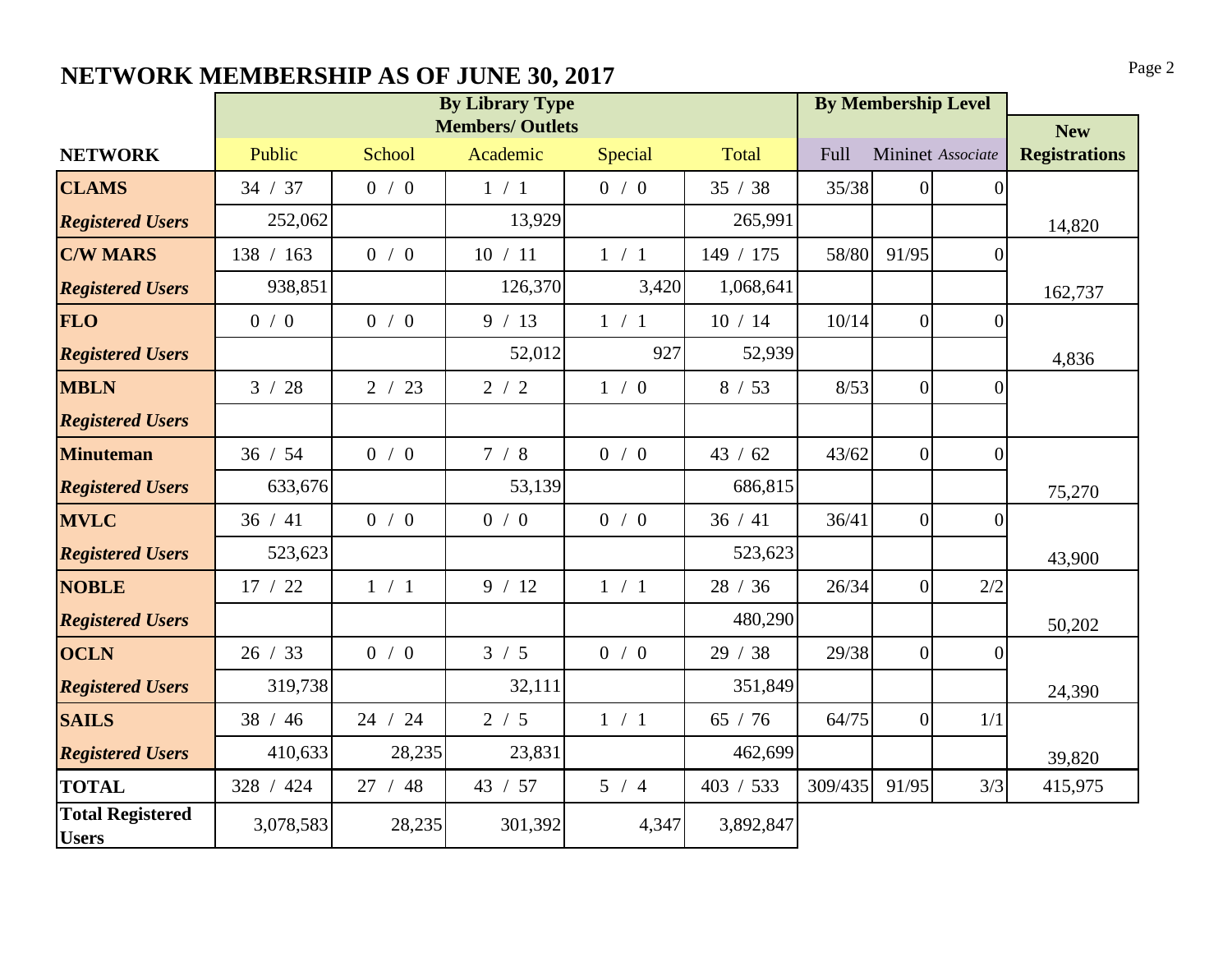#### **Page 3 <b>Page 3 Page 3 Page 3 Page 3 Page 3**

|                  | <b>Member Fees</b> |                           |                  | <b>MBLC Funds</b>                 |                            |                                   |                                |                                                   |
|------------------|--------------------|---------------------------|------------------|-----------------------------------|----------------------------|-----------------------------------|--------------------------------|---------------------------------------------------|
|                  |                    |                           |                  | $+$                               | $+$                        | $\equiv$                          |                                |                                                   |
| <b>NETWORK</b>   | <b>Basic Fees</b>  | <b>Elective</b><br>Fees + | <b>Telecomm*</b> | <b>Resource</b><br><b>Sharing</b> | <b>Small</b><br>Libs/Nets§ | <b>Total MBLC</b><br><b>Funds</b> | <b>Other</b><br><b>Sources</b> | <b>Total</b><br><b>Operating</b><br><b>Income</b> |
| <b>CLAMS</b>     | \$775,178          | \$66,913                  | \$24,485         | \$58,999                          | \$18,100                   | \$101,584                         | \$16,668                       | \$960,343                                         |
| <b>C/W MARS</b>  | \$2,370,820        | \$87,150                  | \$123,138        | \$163,502                         | \$202,150                  | \$488,790                         | \$29,430                       | \$2,976,190                                       |
| <b>FLO</b>       | \$470,065          | \$111,241                 | \$5,100          | \$53,436                          |                            | \$58,536                          | \$106,636                      | \$746,478                                         |
| <b>MBLN</b>      | \$667,623          |                           | \$52,078         | \$132,393                         |                            | \$184,471                         | \$782,215                      | \$1,634,309                                       |
| <b>Minuteman</b> | \$2,381,318        | \$2,869                   | \$40,363         | \$152,793                         | \$8,500                    | \$201,656                         | \$4,717                        | \$2,590,560                                       |
| <b>MVLC</b>      | \$1,302,807        | \$203,244                 | \$32,409         | \$80,656                          | \$35,750                   | \$148,815                         | \$147,346                      | \$1,802,212                                       |
| <b>NOBLE</b>     | \$1,300,555        | \$227,369                 | \$25,045         | \$98,744                          |                            | \$123,789                         | \$134,734                      | \$1,786,447                                       |
| <b>OCLN</b>      | \$920,160          | \$0                       | \$29,933         | \$74,381                          | \$2,550                    | \$106,864                         | \$23,081                       | \$1,050,105                                       |
| <b>SAILS</b>     | \$876,393          | \$148,069                 | \$25,762         | \$86,758                          | \$18,500                   | \$131,020                         | \$10,000                       | \$1,165,482                                       |
| <b>TOTAL</b>     | \$11,064,919       | \$846,855                 | \$358,313        | \$901,662                         | \$285,550                  | \$1,545,525                       | \$1,254,827                    | \$14,712,126                                      |

\*The Massachusetts Library System received \$13,783 to support telecomm for non-network libraries, for a program total of \$372,096

§ The Massachusetts Library System received \$5,725 from Account 7000-9506 for a total Small Libraries in Networks amount of \$291,175.

NOBLE Elective Fees includes \$133,849 for additional shared OverDrive contributions.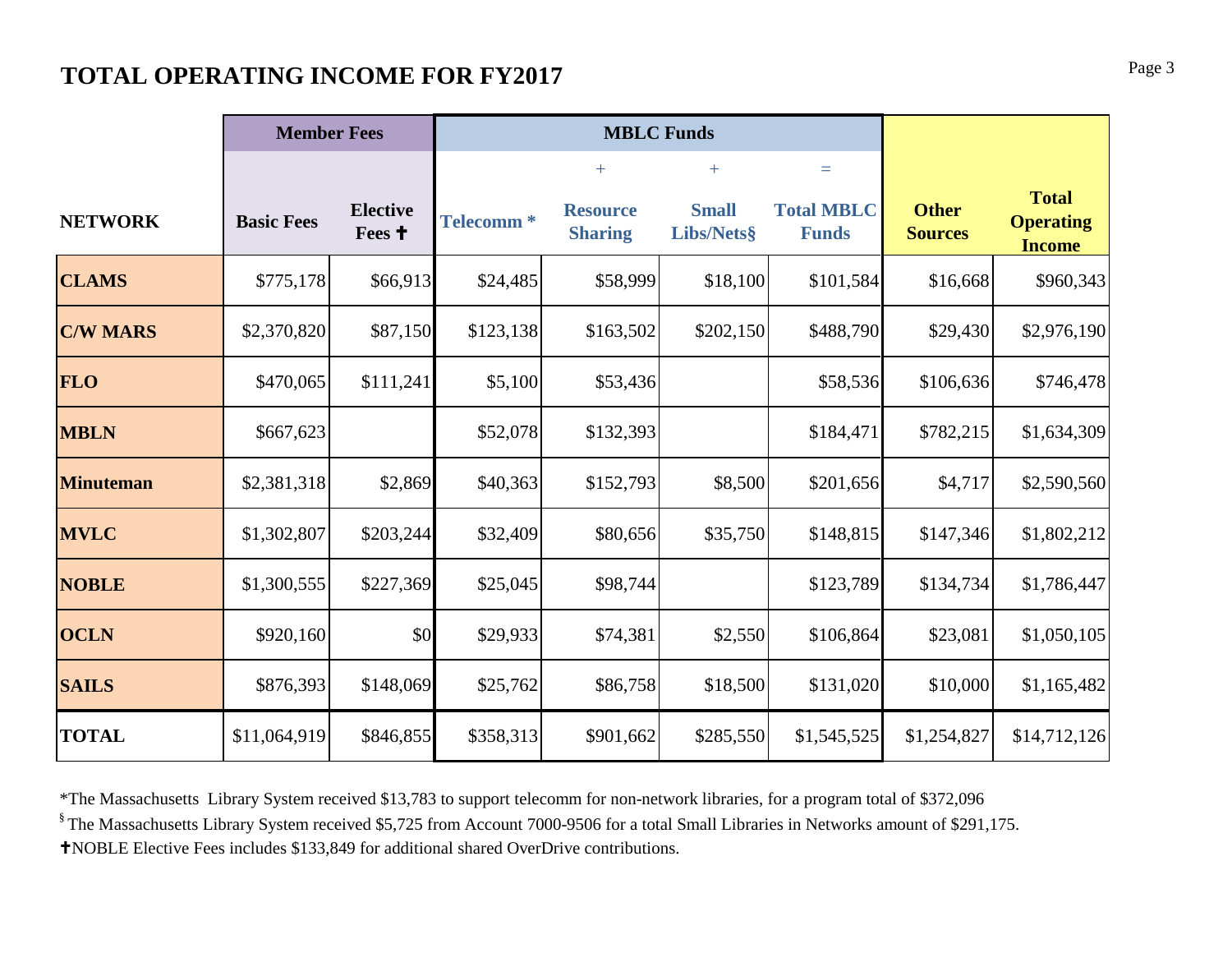#### **ERATE FUNDING FOR FY2017** Page 4

| <b>NETWORK</b>   | <b>Billed Entity #</b> | <b>Erate Funding*</b>    | <b>Erate Report (USAC)§ Erate Discount %</b> |     | <b>Discount Method+</b> |
|------------------|------------------------|--------------------------|----------------------------------------------|-----|-------------------------|
| <b>CLAMS</b>     | 120667 \$              | 9,927                    | \$<br>10,070                                 | 61% | <b>BEAR</b>             |
| <b>C/W MARS</b>  | 120309 \$              |                          |                                              |     |                         |
| <b>MBLN</b>      | 149096 \$              | 648,000                  | \$<br>648,000                                | 90% | <b>SPI</b>              |
| <b>Minuteman</b> | $146168$ \$            |                          |                                              |     |                         |
| <b>MVLC</b>      | 120368 \$              | 26,247                   | \$<br>25,392                                 | 44% | <b>BEAR</b>             |
| <b>NOBLE</b>     | $120431$ \$            |                          |                                              |     |                         |
| <b>OCLN</b>      | $146604$ \$            | $\overline{\phantom{a}}$ |                                              |     |                         |
| <b>SAILS</b>     | 17003109 \$            | 20,443                   | \$<br>19,342                                 | 52% | <b>SPI</b>              |
| <b>TOTAL</b>     |                        | \$<br>694,690            | \$<br>692,734                                |     |                         |

\*As reported on the network's FY2017 Telecommunications Expenditure Summary Report.

§ As reported on Schools and Libraries Division (SLD) Opendata Platform for E-Rate Funding Year 2016 (5/11/2018). MBLN received an additional \$122,680 in E-Rate discounts for related Internet Services.

† BEAR: Billed Entity Application Reimbursement | SPI: Service Provider Invoicing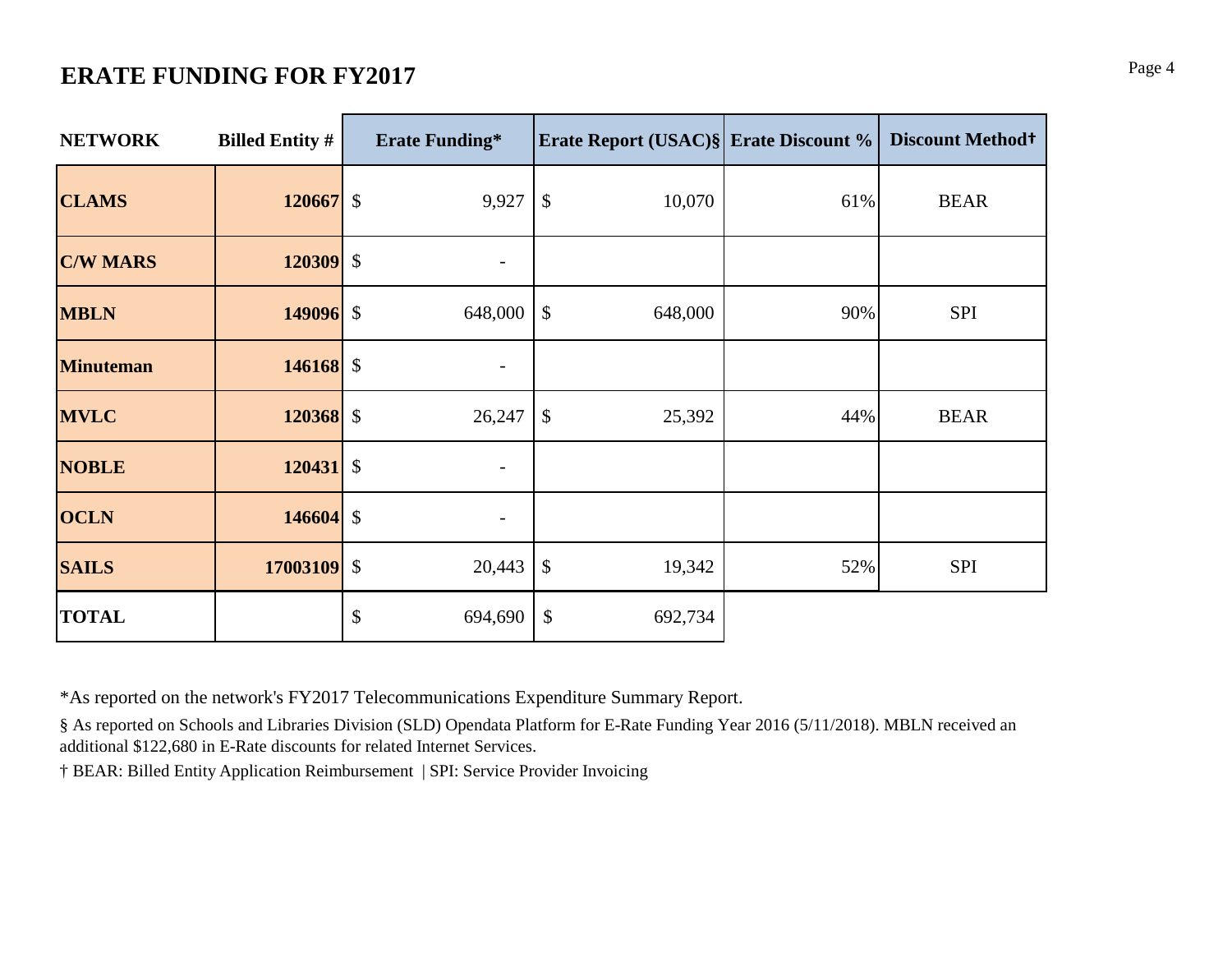#### **TOTAL OPERATING EXPENDITURES FOR FY2017** Page 5

| <b>NETWORK</b>   | <b>Staff</b> | Admin.<br>Support | Telecomm* | <b>ILS</b><br>Hardware/<br>Software<br>Maint. | Telecomm.<br>Hardware/<br>Software<br>Maint. | <b>Shared</b><br>eBook/<br>Audiobook | Electronic<br><b>Collections</b> | Bibliographic<br><b>Services</b> | Other<br>Operating | Total<br><b>Operating</b> |
|------------------|--------------|-------------------|-----------|-----------------------------------------------|----------------------------------------------|--------------------------------------|----------------------------------|----------------------------------|--------------------|---------------------------|
| <b>CLAMS</b>     | \$460,467    | \$97,811          | \$41,819  | \$106,580                                     | \$34,591                                     | \$240,313                            | \$35,600                         | \$26,645                         | \$89,458           | \$1,133,284               |
| <b>C/W MARS</b>  | \$1,446,946  | \$167,006         | \$230,097 | \$212,175                                     | \$42,687                                     | \$483,558                            | \$74,610                         | \$96,940                         | \$57,047           | \$2,811,066               |
| <b>FLO</b>       | \$372,155    | \$91,745          | \$6,000   | \$55,565                                      | \$5,635                                      | \$99,651                             | \$1,550                          | \$11,689                         | \$98,893           | \$742,883                 |
| <b>MBLN</b>      | \$452,944    | \$1,200           | \$92,949  | \$193,989                                     | \$48,008                                     | \$0                                  | \$17,108                         | \$6,000                          | \$925,061          | \$1,737,259               |
| <b>Minuteman</b> | \$1,045,233  | \$171,212         | \$71,451  | \$235,575                                     | \$31,025                                     | \$499,169                            | \$62,235                         | \$133,823                        | \$212,471          | \$2,462,194               |
| <b>MVLC</b>      | \$823,744    | \$161,147         | \$45,260  | \$0                                           | \$89,635                                     | \$229,532                            | \$54,545                         | \$70,640                         | \$169,154          | \$1,643,657               |
| <b>NOBLE</b>     | \$912,310    | \$147,450         | \$45,034  | \$44,244                                      | \$24,000                                     | \$255,849                            | \$153,637                        | \$52,532                         | \$95,918           | \$1,730,974               |
| <b>OCLN</b>      | \$553,077    | \$113,840         | \$58,040  | \$127,446                                     | \$8,901                                      | \$184,178                            | \$68,964                         | \$58,986                         | \$42,893           | \$1,216,325               |
| <b>SAILS</b>     | \$541,928    | \$96,607          | \$35,129  | \$210,338                                     | \$2,150                                      | \$114,087                            | \$51,441                         | \$45,016                         | \$11,874           | \$1,108,570               |
| <b>TOTAL</b>     | \$6,608,804  | \$1,048,018       | \$625,779 | \$1,185,912                                   | \$286,632                                    | \$2,106,337                          | \$519,690                        | \$502,271                        | \$1,702,769        | \$14,586,212              |

\*Expenditutes after E-rate discounts applied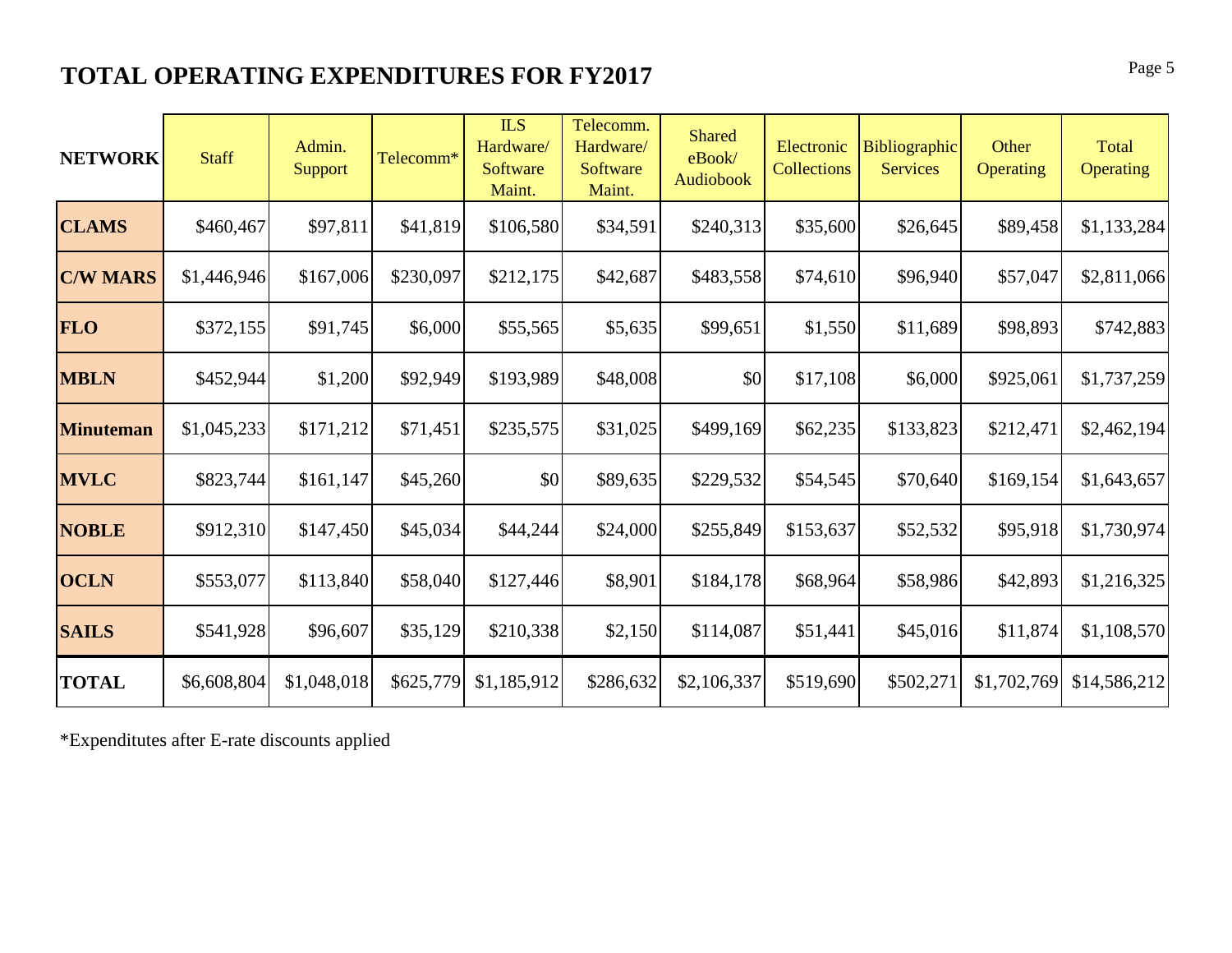### **NETWORK TELECOMMUNICATION EXPENDITURES FOR FY2017\*** Page 6 Page 6

| <b>NETWORK</b>   | <b>Shared Internet Access</b> | <b>Remote-to-Host</b> | <b>Total Telecommunication</b><br><b>Expenditures</b> |
|------------------|-------------------------------|-----------------------|-------------------------------------------------------|
| <b>CLAMS</b>     | \$1,356                       | \$40,463              | \$41,819                                              |
| <b>C/W MARS</b>  | \$18,000                      | \$212,097             | \$230,097                                             |
| <b>FLO</b>       | \$6,000                       | \$0                   | \$6,000                                               |
| <b>MBLN</b>      | \$20,949                      | \$72,000              | \$92,949                                              |
| <b>Minuteman</b> | \$18,446                      | \$53,005              | \$71,451                                              |
| <b>MVLC</b>      | \$14,868                      | \$30,392              | \$45,260                                              |
| <b>NOBLE</b>     | \$11,102                      | \$33,932              | \$45,034                                              |
| <b>OCLN</b>      | \$2,430                       | \$55,610              | \$58,040                                              |
| <b>SAILS</b>     | \$2,077                       | \$33,052              | \$35,129                                              |
| <b>TOTAL</b>     | \$95,228                      | \$530,551             | \$625,779                                             |

\*Expenditures after E-Rate discounts applied.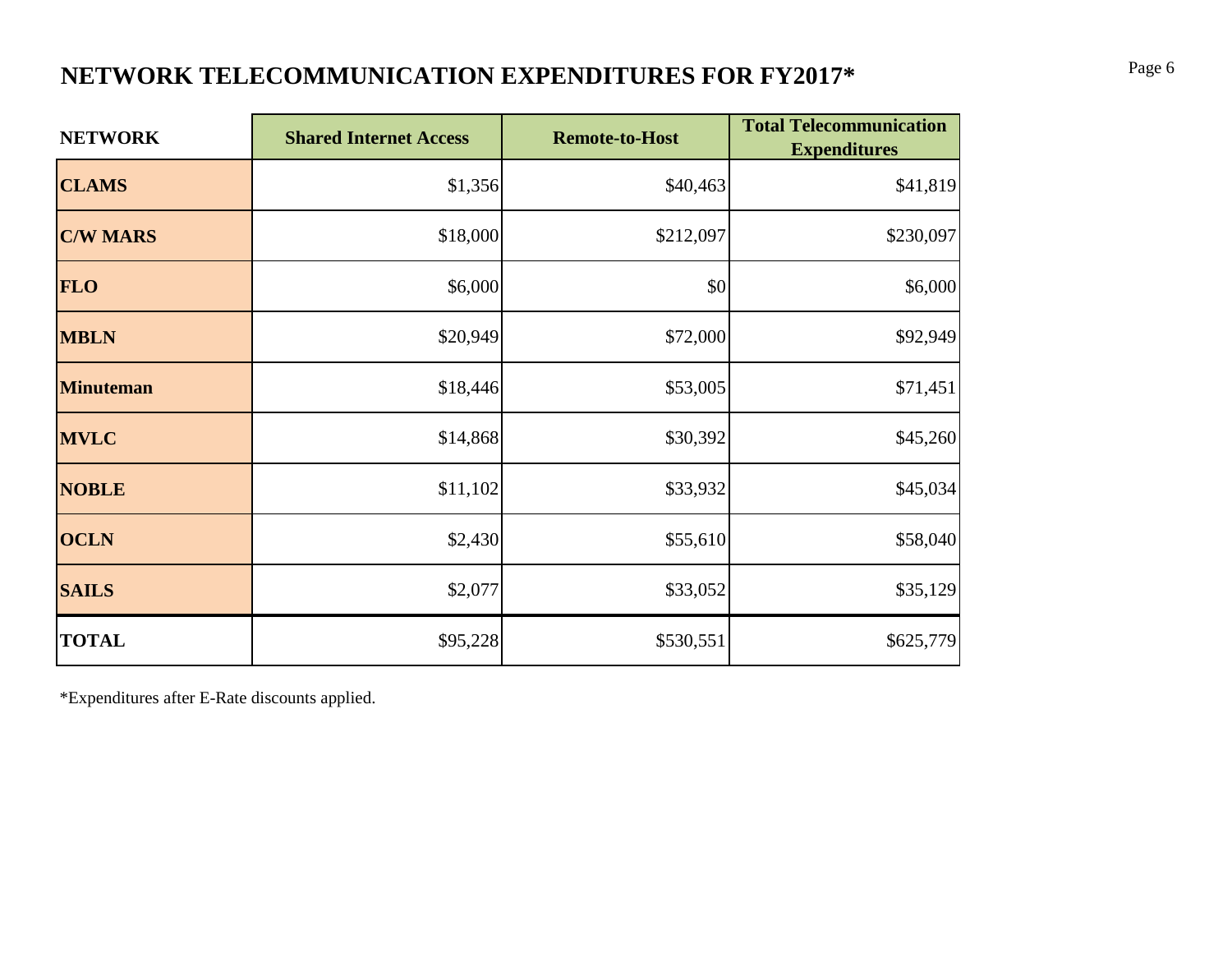### **CAPITAL REVENUE & EXPENDITURES FOR FY2017** Page 7

| <b>NETWORK</b>   | <b>Capital Revenue</b> | <b>MBLC</b> Infrastructure<br><b>Grants (9506)</b> | <b>Capital Expenditures</b> | <b>Capital Improvement/</b><br><b>Reserve Fund</b> |
|------------------|------------------------|----------------------------------------------------|-----------------------------|----------------------------------------------------|
| <b>CLAMS</b>     | \$0                    | \$13,674                                           | \$0                         | \$306,841                                          |
| <b>C/W MARS</b>  | \$12,760               | \$35,768                                           | \$63,233                    | \$1,002,507                                        |
| <b>FLO</b>       | \$0                    | \$9,774                                            | \$22,820                    | \$1,253,376                                        |
| <b>MBLN</b>      | \$0                    | \$14,973                                           | \$0                         | \$0                                                |
| <b>Minuteman</b> | \$2,778                | \$17,735                                           | \$89,325                    | \$439,969                                          |
| <b>MVLC</b>      | \$55,000               | \$13,836                                           | \$87,514                    | \$273,814                                          |
| <b>NOBLE</b>     | \$0                    | \$13,349                                           | \$88,211                    | \$923,158                                          |
| <b>OCLN</b>      | \$0                    | \$13,999                                           | \$0                         | \$577,324                                          |
| <b>SAILS</b>     | \$0                    | \$19,523                                           | \$14,883                    | \$500,000                                          |
| <b>TOTAL</b>     | \$70,538               | \$152,631                                          | \$365,986                   | \$5,276,989                                        |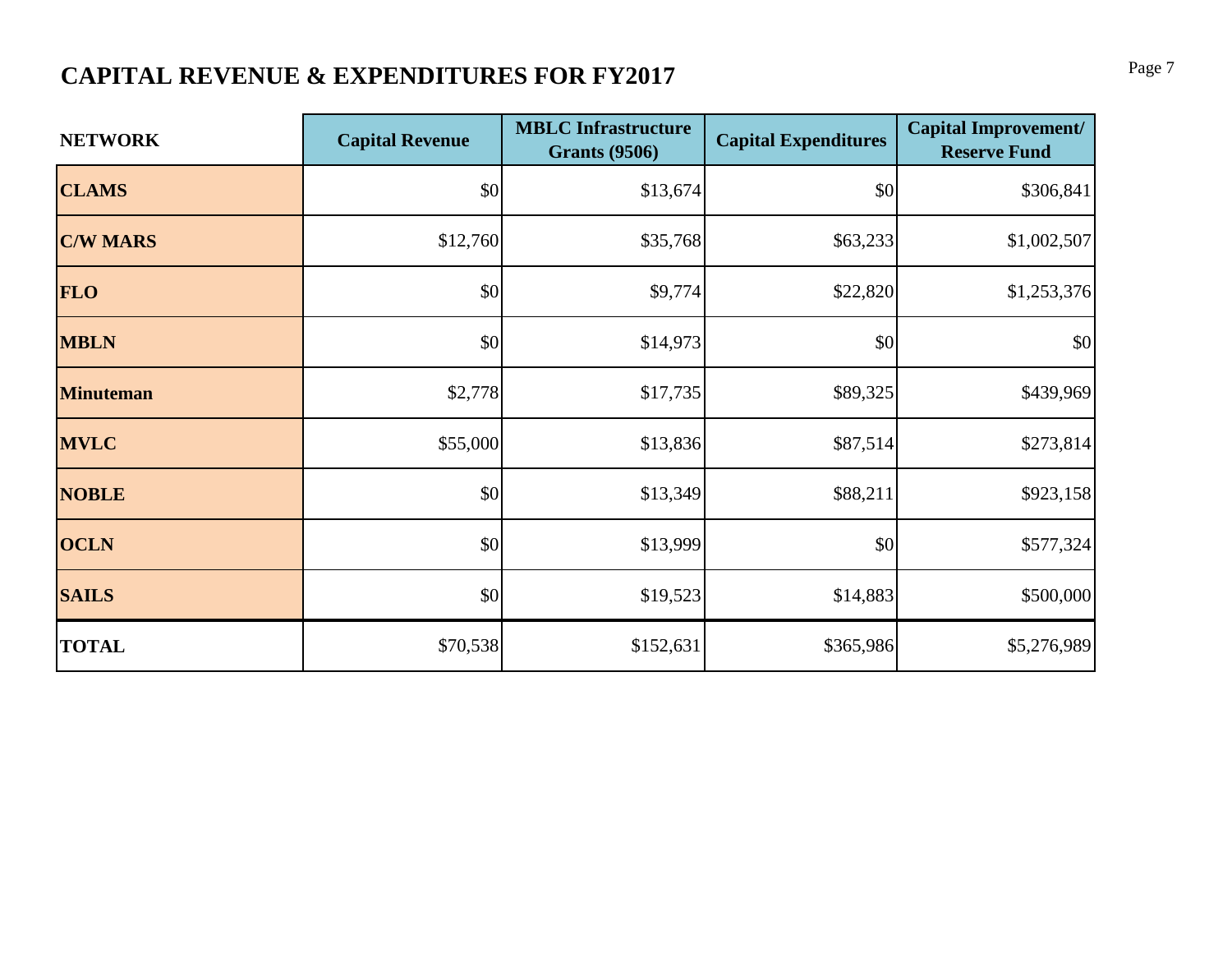#### **STAFFING AS OF JUNE 30, 2017**

|                  |                              |                            |                     |                |                | Paid staff by type |                |                                    |                                                                   |                           |
|------------------|------------------------------|----------------------------|---------------------|----------------|----------------|--------------------|----------------|------------------------------------|-------------------------------------------------------------------|---------------------------|
| <b>NETWORK</b>   | <b>Total</b><br><b>Staff</b> | <b>Full</b><br><b>Time</b> | Part<br><b>Time</b> | Administrative | Technical      | Member<br>Services | <b>Other</b>   | <b>Full-Time hours</b><br>per week | <b>Total hours</b><br>worked per week<br>by all staff<br>reported | <b>FTE</b> (35<br>hrs/wk) |
| <b>CLAMS</b>     | $\overline{7}$               | 3                          | $\overline{4}$      | $\sqrt{2}$     | $\mathbf{2}$   |                    | 2              | 40                                 | 227                                                               | 6.5                       |
| <b>C/W MARS</b>  | 18                           | 16                         | $\overline{2}$      | $\overline{4}$ | $\overline{5}$ | 9                  |                | 37.5                               | 637                                                               | 18.2                      |
| <b>FLO</b>       | 3                            | 3                          |                     |                | $\overline{2}$ |                    |                | 35                                 | 105                                                               | 3.0                       |
| <b>MBLN</b>      | 8                            | $\overline{2}$             | 6                   | $\mathbf{1}$   | 1.75           | 1.6                |                | 35                                 | 152                                                               | 4.3                       |
| <b>Minuteman</b> | 14                           | 13                         | $\mathbf{1}$        |                |                |                    |                | 37.5                               | 512.5                                                             | 14.6                      |
| <b>MVLC</b>      | 10                           | 10                         |                     | $\overline{2}$ | $\overline{3}$ | 5                  |                | 37.5                               | 375                                                               | 10.7                      |
| <b>NOBLE</b>     | 12                           | 8                          | $\overline{4}$      | $\overline{2}$ | $\vert$        | 5                  |                | 37.5                               | 377                                                               | 10.7                      |
| <b>OCLN</b>      | 6                            | 6                          |                     | 1.5            | $\overline{3}$ | 1.5                |                | 37.5                               | 225                                                               | 6.4                       |
| <b>SAILS</b>     | 7                            | 7                          |                     | $\mathbf{1}$   |                | $\overline{2}$     | $\overline{3}$ | 35                                 | 245                                                               | 7.0                       |
| <b>TOTAL</b>     | 85                           | 68                         | 17                  | 13.5           | 22.8           | 25.1               | $\overline{7}$ | 333                                | 2,856                                                             | 81.4                      |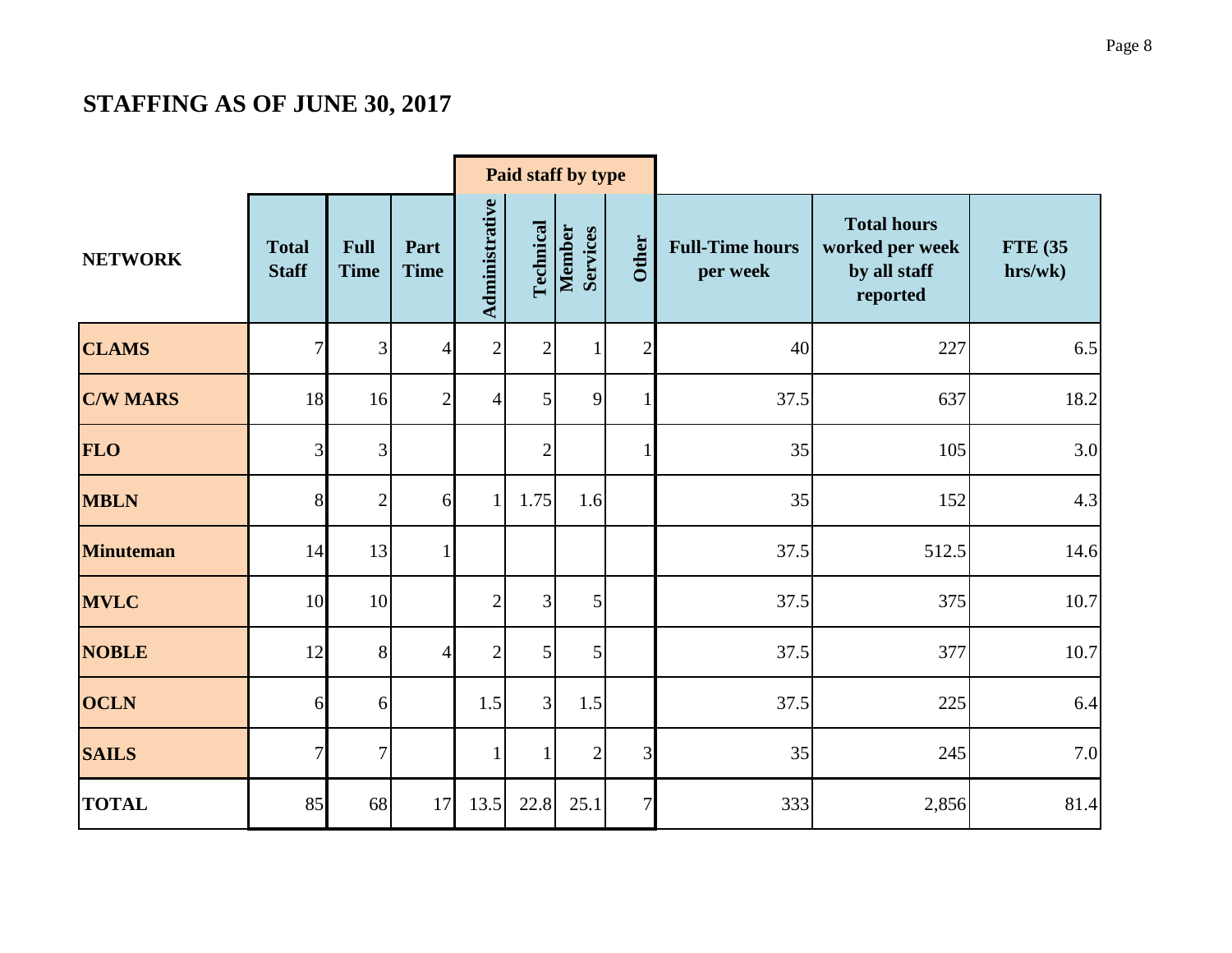#### **EBOOK HOLDINGS & ELECTRONIC COLLECTIONS AS OF JUNE 30, 2017**

|                  |                |                               |                              |                                                 | eBook Collections |                |                                    |                |                                         |          |                                                     |                                |                         |                                    |                           |
|------------------|----------------|-------------------------------|------------------------------|-------------------------------------------------|-------------------|----------------|------------------------------------|----------------|-----------------------------------------|----------|-----------------------------------------------------|--------------------------------|-------------------------|------------------------------------|---------------------------|
|                  |                |                               |                              | <b>Shared eBook collections Added in FY2017</b> |                   |                | <b>Removed in</b><br><b>FY2017</b> |                | <b>Member</b><br>purchases              |          | <b>Electronic Collections /</b><br><b>Databases</b> |                                |                         | <b>Electronic Subscriptions*</b>   |                           |
| <b>NETWORK</b>   | Y/N            | <b>Total</b><br><b>Titles</b> | <b>Total</b><br><b>Items</b> | <b>Titles</b>                                   | <b>Items</b>      | <b>Titles</b>  | <b>Items</b>                       | Y/N            | <b>Number</b><br>of<br><b>Libraries</b> | Y/N      | <b>Total</b><br><b>Collections</b>                  | Subgroup<br><b>Collections</b> | $\mathbf{Y}/\mathbf{N}$ | <b>Total</b><br><b>Collections</b> | Subgroup<br>Subscriptions |
| <b>CLAMS</b>     | Yes            | 18,903                        | 24,639                       | 3,431                                           | 4,601             | 847            | 853 No                             |                |                                         | Yes      | 2                                                   |                                | 1 No                    |                                    |                           |
| <b>C/WMARS</b>   | Yes            | 33,187                        | 48,021                       | 9,602                                           | 13,878            | 58             |                                    | 58 No          |                                         | Yes      |                                                     |                                | 0 Yes                   |                                    |                           |
| <b>FLO</b>       | Yes            | 171,972                       | 171,972                      | 18,755                                          |                   | 88,279         | 88,279 No                          |                |                                         | Yes      | 3                                                   | $121$ No                       |                         |                                    |                           |
| <b>MBLN</b>      | N <sub>o</sub> | 77,589                        | 120,073                      | 12,758                                          | 21,107            | 321            |                                    | N <sub>o</sub> |                                         | $\rm No$ |                                                     |                                | N <sub>o</sub>          |                                    |                           |
| <b>Minuteman</b> | Yes            | 29,024                        | 53,656                       | 7,140                                           | 10,986            | $\overline{0}$ |                                    | 0 Yes          |                                         | 34 Yes   | 3                                                   |                                | 5 No                    |                                    |                           |
| <b>MVLC</b>      | Yes            | 20,276                        | 33,002                       | 10,658                                          | 21,843            | 254            | $254$ No                           |                |                                         | Yes      |                                                     |                                | $1$ No                  |                                    |                           |
| <b>NOBLE</b>     | Yes            | 12,352                        | 16,419                       | 2,126                                           | 3,183             | 657            | 687 No                             |                |                                         | Yes      | 13                                                  |                                | 49 No                   |                                    |                           |
| <b>OCLN</b>      | Yes            | 15,977                        | 25,689                       | 2,792                                           | 4,370             |                |                                    | Yes            |                                         | No       |                                                     |                                | Yes                     |                                    |                           |
| <b>SAILS</b>     | Yes            | 18,269                        | 28,988                       | 2,242                                           | 12,057            | $\overline{0}$ |                                    | 0 Yes          |                                         | 38 No    |                                                     |                                | N <sub>o</sub>          |                                    |                           |
| <b>TOTAL</b>     |                | 397,549                       | 522,459                      | 69,504                                          | 92,025            | 90,416         | 90,131                             |                | 72                                      |          | 23                                                  | 177                            |                         | $\mathfrak{2}$                     |                           |

\* Electronics subscriptions include periodical subscription services such as Zinio, Flipster and OverDrive Magazines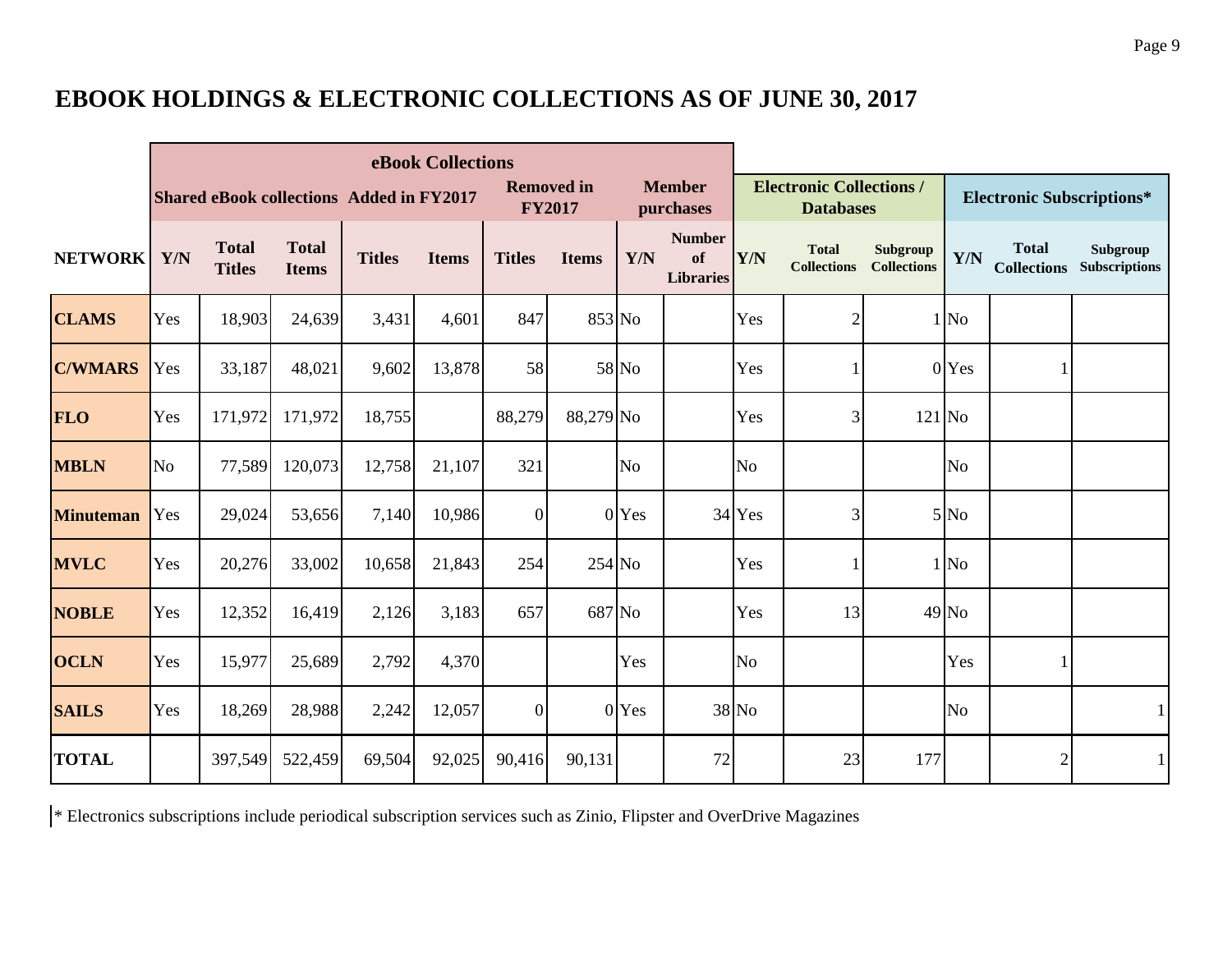#### **CIRCULATION INFORMATION FOR FY2017** Page 10

| <b>NETWORK</b>   | <b>Total Network</b><br><b>Circulation (All</b><br><b>Types</b> ) | <b>Total eBook</b><br><b>Circulation</b> | <b>Total</b><br><b>Downloadable</b><br><b>Audio</b><br><b>Circulation</b> | <b>Total</b><br><b>Downloadable</b><br><b>Video</b><br><b>Circulation</b> | <b>Includes</b><br><b>Overdrive</b><br><b>Advantage</b><br><b>Circulation</b> | <b>Electronic</b><br>collection<br>usage |
|------------------|-------------------------------------------------------------------|------------------------------------------|---------------------------------------------------------------------------|---------------------------------------------------------------------------|-------------------------------------------------------------------------------|------------------------------------------|
| <b>CLAMS</b>     | 2,978,241                                                         | 219,196                                  | 80,516                                                                    | $\overline{0}$                                                            | <b>YES</b>                                                                    | 7,595                                    |
| <b>C/W MARS</b>  | 11,494,551                                                        | 569,461                                  | 264,271                                                                   | 3,619                                                                     | NO                                                                            | 24                                       |
| <b>FLO</b>       | 129,351                                                           | 6,285                                    | $\overline{0}$                                                            | $\overline{0}$                                                            | NO                                                                            |                                          |
| <b>MBLN</b>      | 5,144,110                                                         | 948,118                                  | 421,217                                                                   | 682                                                                       | NO                                                                            |                                          |
| <b>Minuteman</b> | 15,326,887                                                        | 701,787                                  | 292,872                                                                   | 7,224                                                                     | <b>YES</b>                                                                    |                                          |
| <b>MVLC</b>      | 5,265,900                                                         | 173,065                                  | 83,932                                                                    | 1,244                                                                     | NO                                                                            | 143,593                                  |
| <b>NOBLE</b>     | 3,387,585                                                         | 136,764                                  | 59,478                                                                    | $\Omega$                                                                  | NO                                                                            | 144,259                                  |
| <b>OCLN</b>      | 4,713,923                                                         | 250,291                                  | 94,175                                                                    | 1,387                                                                     | <b>YES</b>                                                                    |                                          |
| <b>SAILS</b>     | 3,832,550                                                         | 183,016                                  | 74,042                                                                    | 1,659                                                                     | <b>YES</b>                                                                    | 20,782                                   |
| <b>TOTAL</b>     | 52,273,098                                                        | 3,187,983                                | 1,370,503                                                                 | 15,815                                                                    |                                                                               | 316,253                                  |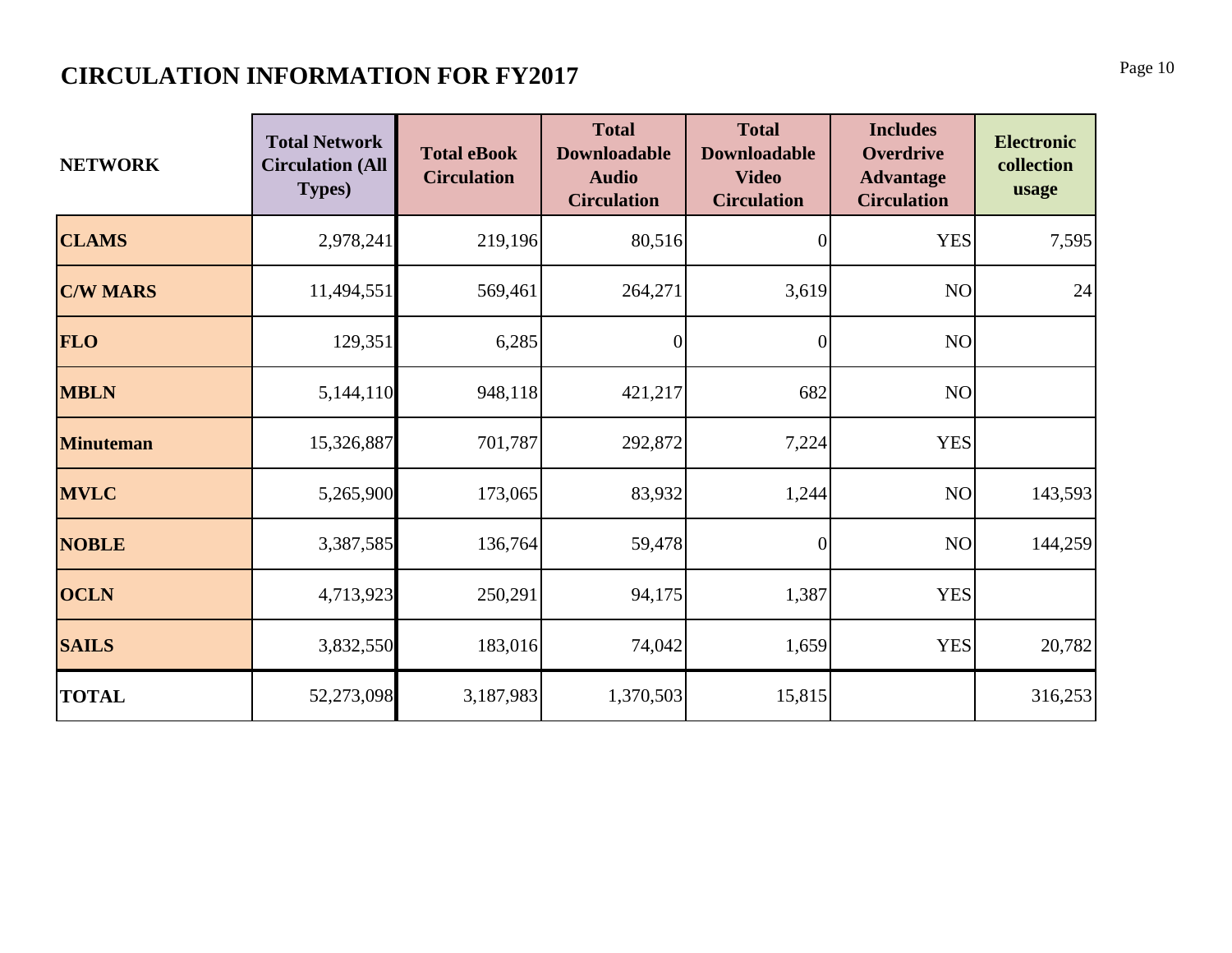#### **RESOURCE SHARING INFORMATION AS OF JUNE 30, 2017** Page 11

|                  |                             | <b>Bibliographic Database</b>    |                              |               | <b>Electronically Facilitated ILLs</b> |                                                 |                   |
|------------------|-----------------------------|----------------------------------|------------------------------|---------------|----------------------------------------|-------------------------------------------------|-------------------|
| <b>NETWORK</b>   | <b>Number of</b><br>Titles* | <b>Number of</b><br><b>Items</b> | <b>Network</b><br>Transferst | <b>ComCat</b> | <b>Point-to-Point</b>                  | <b>OverDrive Shared</b><br><b>Collections §</b> | <b>Total ILLs</b> |
| <b>CLAMS</b>     | 585,075                     | 1,764,898                        | 466,364                      | 4,625         | 395                                    | 267                                             | 471,651           |
| <b>C/W MARS</b>  | 2,076,281                   | 8,481,477                        | 1,564,495                    | 11,753        | $\overline{0}$                         |                                                 | 1,576,248         |
| <b>FLO</b>       | 1,256,031                   | 1,549,401                        | 3,165                        | 2,057         | $\overline{0}$                         |                                                 | 5,222             |
| <b>MBLN</b>      | 4,112,774                   | 6,643,078                        | 53,328                       | 7,925         |                                        |                                                 | 61,253            |
| <b>Minuteman</b> | 1,453,761                   | 6,043,136                        | 1,847,325                    | 16,548        | 813                                    |                                                 | 1,864,686         |
| <b>MVLC</b>      | 897,891                     | 3,180,763                        | 860,585                      | 8,157         | 4,186                                  |                                                 | 872,928           |
| <b>NOBLE</b>     | 1,202,829                   | 4,758,175                        | 290,920                      | 6,763         | 2,952                                  |                                                 | 300,635           |
| <b>OCLN</b>      | 1,113,036                   | 6,863,348                        | 421,967                      | 6,349         | 14                                     | 3,081                                           | 431,411           |
| <b>SAILS</b>     | 1,074,540                   | 3,462,502                        | 578,742                      | 5,933         | 65                                     | 1,972                                           | 586,712           |
| <b>TOTAL</b>     | 13,772,218                  | 42,746,778                       | 6,086,891                    | 70,110        | 8,425                                  | 5,320                                           | 6,170,746         |

\* Title counts do not include bibliographic records for a single library's use.

† FY2017 Network Transfer count excludes renewals where possible. Some network system software cannot distinguish certain types of renewals from the original loan.

§ OverDrive Shared Collections is new pilot for inter-network sharing of OverDrive titles in FY2017. Minuteman, SAILS and OCLN participating.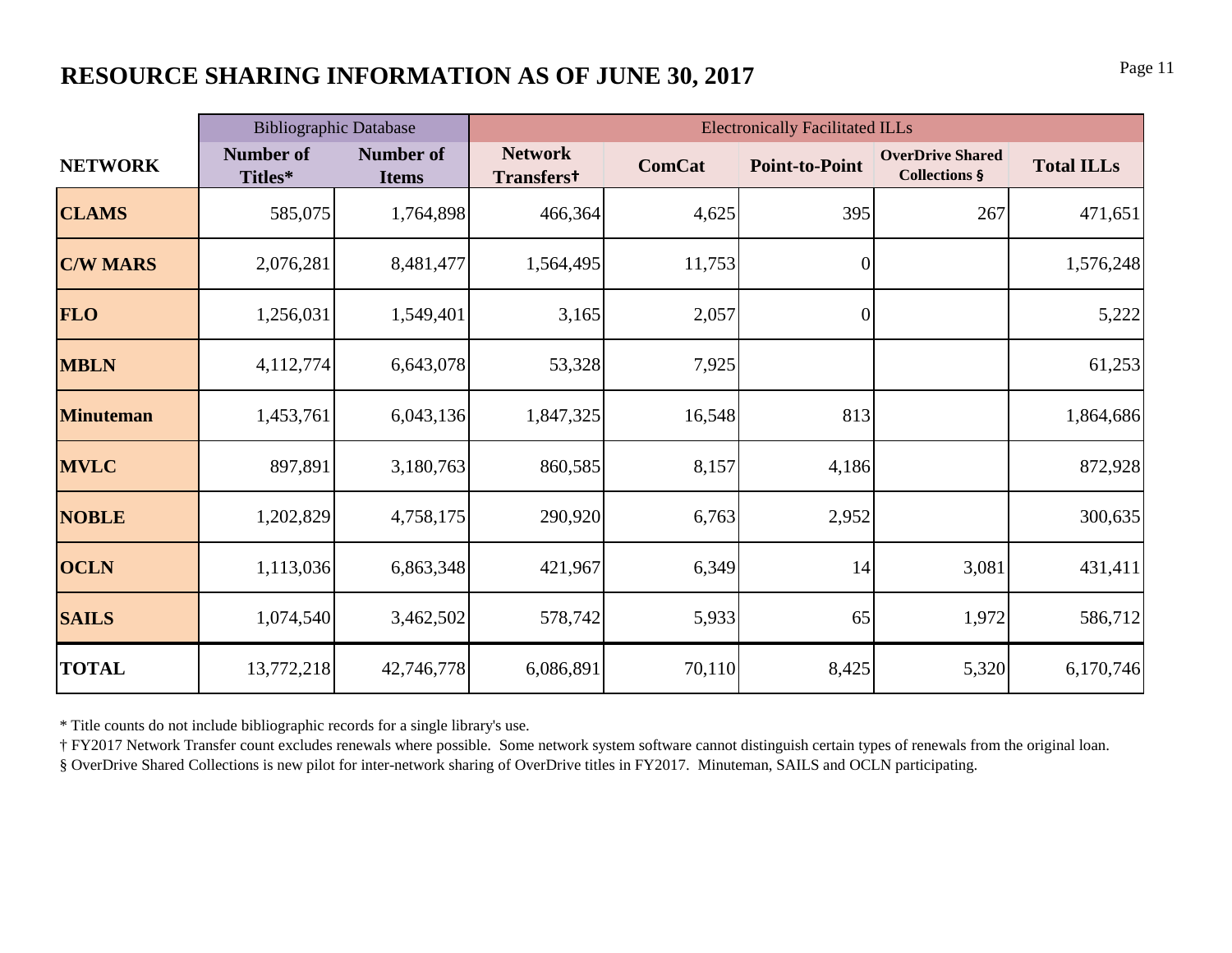#### **SYSTEM INFORMATION AS OF JUNE 30, 2017**

|                                                             |                                   | <b>ILS</b>             |                                              |           |             | <b>ILS Modules in Use</b> |                | <b>Floating</b><br><b>Collections</b> |                    |                            |                |
|-------------------------------------------------------------|-----------------------------------|------------------------|----------------------------------------------|-----------|-------------|---------------------------|----------------|---------------------------------------|--------------------|----------------------------|----------------|
| <b>NETWORK/ VENDOR</b>                                      | <b>Hosting</b><br><b>Location</b> | based<br><b>Client</b> | Web- Mobile<br><b>Staff</b><br><b>Client</b> | # Members | Circulation | Catagloging               | Acquisitions   | <b>Serials</b>                        | Reserves<br>Course | Data Mining*<br>Analytics/ | # of Libraries |
| <b>CLAMS</b> Innovative Interfaces,<br>Inc. Sierra          | Collocated No                     |                        | N <sub>o</sub>                               |           | Yes         | Yes                       | Yes            | 35                                    | 35                 |                            |                |
| <b>C/W MARS</b> Evergreen                                   | Collocated No                     |                        | <b>No</b>                                    |           | Yes         | Yes                       | Yes            | 10                                    | 3                  |                            | 10             |
| <b>FLO</b> Ex Libris Voyager                                | Local                             | N <sub>o</sub>         | N <sub>o</sub>                               |           | Yes         | Yes                       | Yes            | 4                                     | 9                  |                            |                |
| <b>MBLN</b> Innovative Interfaces<br><b>Polaris Version</b> | Local                             | Yes                    | N <sub>o</sub>                               |           | Yes         | Yes                       | Yes            |                                       | $\overline{2}$     |                            | Yes            |
| <b>Minuteman Innovative</b><br><b>Interfaces-Sierra</b>     | <b>SaaS</b>                       | Yes                    | N <sub>o</sub>                               |           | Yes         | Yes                       | Yes            | 26                                    | 20                 | $\overline{7}$             |                |
| <b>MVLC</b> SirsiDynix/ Symphony                            | Saas                              | Yes                    | Yes                                          |           | 36 Yes      | Yes                       | Yes            | 4                                     |                    | 36 Yes                     |                |
| <b>NOBLE</b> Evergreen                                      | Local                             | Yes                    | N <sub>o</sub>                               |           | Yes         | Yes                       | Yes            | 14                                    | 9                  | 28                         | 2              |
| <b>OCLN</b> SirsiDynix/ Symphony                            | Local                             | No                     | Yes                                          |           | $19$ Yes    | Yes                       | N <sub>o</sub> | 38                                    | 3                  | 38                         |                |
| <b>SAILS SirsiDynix/ Symphony</b>                           | SaaS                              | N <sub>o</sub>         | Yes                                          |           | 8 Yes       | Yes                       | Yes            | 27                                    | 2                  | 65                         |                |

\*NOBLE List Maker collection analysis and promotion interface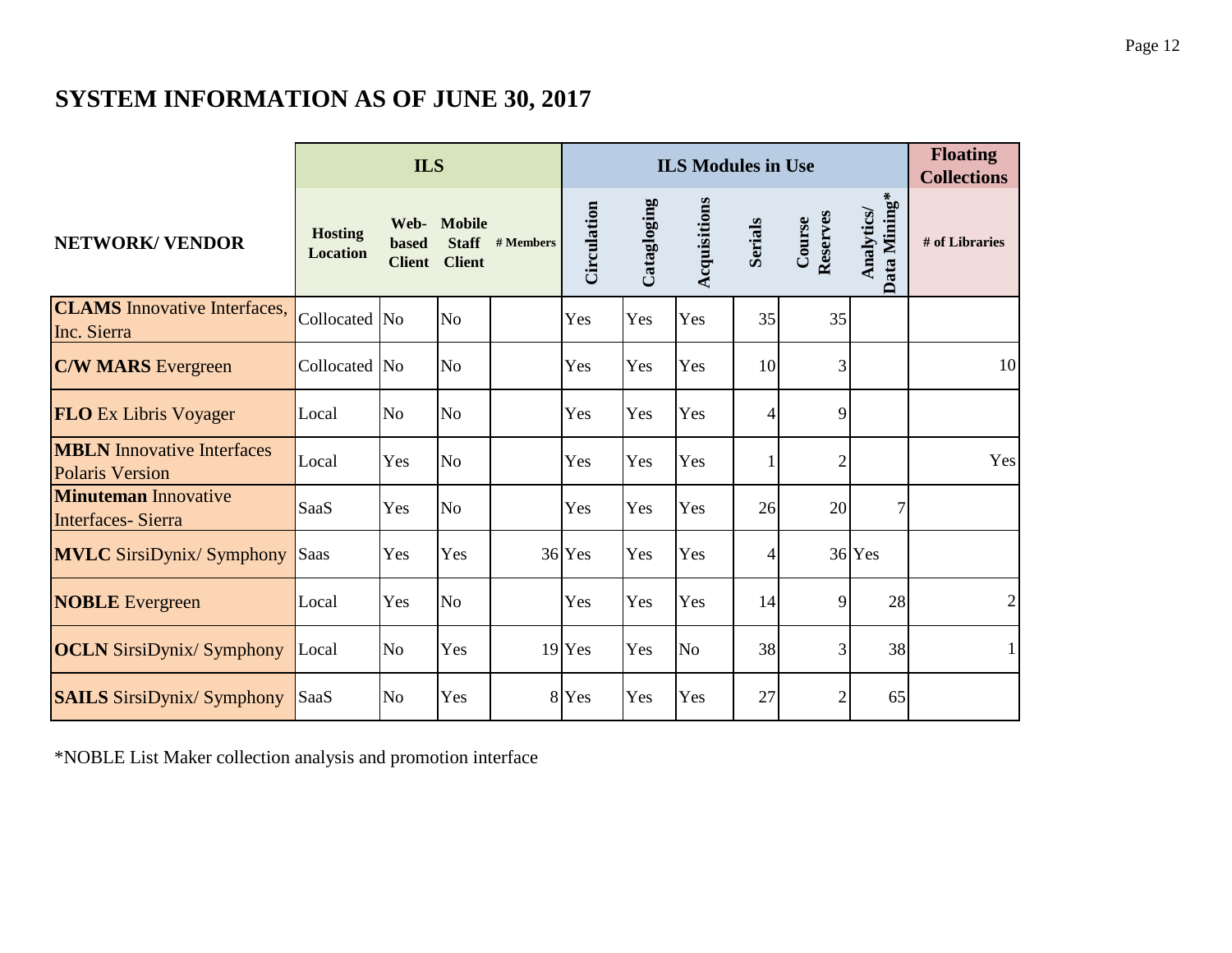#### **UX and DISCOVERY AS OF JUNE 30, 2017**

|                  |            | <b>Online User Registration</b> |                     |                | <b>Online</b><br><b>Payment</b>         | <b>Mobile Patron</b><br><b>Catalog</b><br><b>Enrichment</b><br>App |                |                           |                              |             | <b>Discovery/Front End</b> |                  |                |
|------------------|------------|---------------------------------|---------------------|----------------|-----------------------------------------|--------------------------------------------------------------------|----------------|---------------------------|------------------------------|-------------|----------------------------|------------------|----------------|
| <b>NETWORK</b>   | <b>N/A</b> | # of<br>Libraries               | e-resources<br>only | verified       | <b>Product</b>                          | Product (s)                                                        | Y/N            | <b>Branding</b>           | XW                           | Location    | ERM                        | Resolver<br>Link | A to Z List    |
| <b>CLAMS</b>     | Yes        | All                             | N <sub>o</sub>      | Yes            |                                         | Syndetics (Proquest),<br><b>Novelist Select</b><br>(Ebsco)         | Yes            | <b>Network</b>            | Innovative/<br>Encore        | SaaS        | N <sub>o</sub>             | N <sub>o</sub>   | N <sub>o</sub> |
| <b>C/W MARS</b>  | Yes        |                                 | 0 <sub>No</sub>     | Yes            | Stripe                                  | Novelist, Novelist<br>Select, Novelist Plus,<br>Content Café       | Yes            | Local &<br><b>Network</b> | N <sub>o</sub>               |             |                            |                  |                |
| <b>FLO</b>       |            |                                 |                     |                |                                         |                                                                    | N <sub>o</sub> |                           | Ebsco<br>Discovery           | SaaS        | Yes                        | N <sub>o</sub>   | N <sub>o</sub> |
| <b>MBLN</b>      | Yes        |                                 | $1$ No              | N <sub>o</sub> |                                         | Syndetics and<br>NoveList                                          | N <sub>o</sub> |                           | <b>Bibliocommons</b><br>Core | SaaS        | N <sub>o</sub>             | N <sub>o</sub>   | N <sub>o</sub> |
| <b>Minuteman</b> | Yes        | All                             | Yes                 | Yes            | Innovative/<br>Paypal                   | Syndetics and<br><b>Novelist Select</b>                            | Yes            | Locally                   | Innovative/<br>Encore        | SaaS        | N <sub>o</sub>             | N <sub>0</sub>   | Yes            |
| <b>MVLC</b>      |            |                                 |                     |                | ProPay/<br><b>BLUEcloud</b><br>Commerce | Syendetics Unbound/<br><b>Novelist Select</b>                      | Yes            | <b>Network</b><br>Locally | SirsiDynix/<br>Enterprise    | SaaS        | N <sub>o</sub>             | N <sub>o</sub>   | N <sub>o</sub> |
| <b>NOBLE</b>     | Yes        |                                 | $1$ No              | Yes            | Stripe                                  | NovelList Select with<br>Content Café                              | N <sub>o</sub> |                           | N <sub>o</sub>               |             | N <sub>o</sub>             | N <sub>o</sub>   | Yes            |
| <b>OCLN</b>      | Yes        | All                             | N <sub>o</sub>      | N <sub>o</sub> | SirsiDynix/<br>Propay                   | Syndetics<br>Librarything                                          | Yes            | Vendor                    | SirsiDynix<br>Enterprise     | <b>SaaS</b> | N <sub>o</sub>             | N <sub>o</sub>   | N <sub>o</sub> |
| <b>SAILS</b>     | Yes        |                                 | 37 No               | N <sub>o</sub> | Pro Pay                                 | Symantec, Novelist<br>Plus, LibraryThing for Yes<br>Libraries      |                | Network                   | Enterprise                   | SaaS        | <b>No</b>                  | N <sub>o</sub>   | N <sub>o</sub> |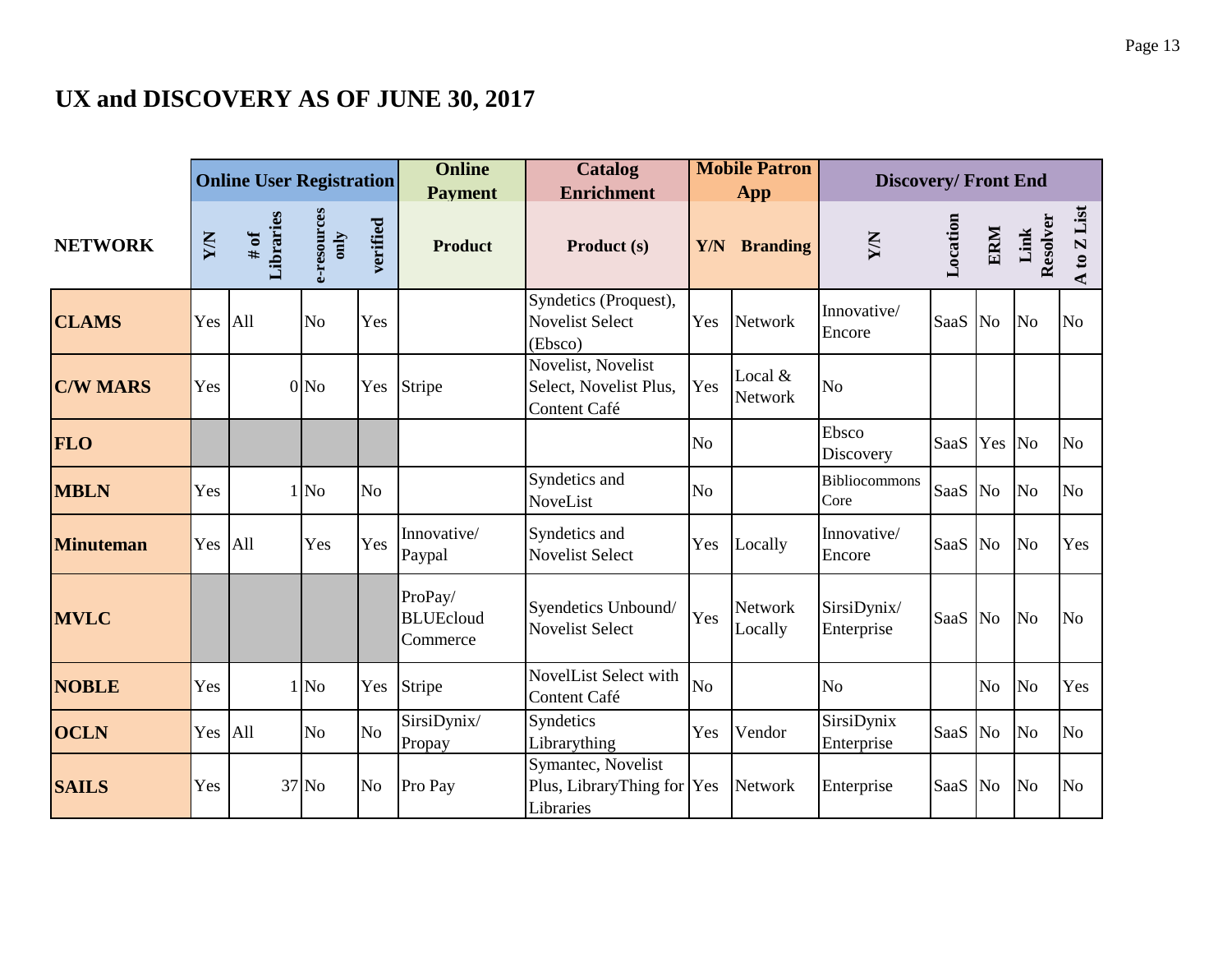#### **APIs AS OF JUNE 30, 2017**

|                  |                | <b>Proxy Service</b>      |                                           |                | Time and print management   |                       |                                                  | <b>APIs or Data Export</b>               |                                         |
|------------------|----------------|---------------------------|-------------------------------------------|----------------|-----------------------------|-----------------------|--------------------------------------------------|------------------------------------------|-----------------------------------------|
| <b>NETWORK</b>   | Y/N            | Vendor/<br><b>Product</b> | <b>Linked</b><br>Data/<br><b>Bibframe</b> | <b>Y/N</b>     | <b>Vendor/Product</b>       | No.<br><b>Members</b> | <b>Vendor/Products</b>                           | <b>Mechanism</b>                         | <b>No. Member</b>                       |
| <b>CLAMS</b>     | Yes            | Native to ILS No          |                                           | N <sub>o</sub> |                             |                       | Many                                             | <b>Novelist Plus:</b><br>Export          | Varies                                  |
| <b>C/W MARS</b>  | Yes            | <b>EZ Proxy</b>           | N <sub>o</sub>                            | Yes            | Envisionware and<br>Userful |                       | $57$ Evergreen                                   | Perl Module                              | 5 Ebsco/<br>149<br>Novelist/<br>Boopsie |
| <b>FLO</b>       | Yes            | <b>EZ Proxy</b>           | N <sub>o</sub>                            | N <sub>o</sub> |                             |                       |                                                  |                                          |                                         |
| <b>MBLN</b>      | Yes            | <b>EZ Proxy</b>           | N <sub>o</sub>                            | N <sub>o</sub> |                             |                       |                                                  |                                          |                                         |
| <b>Minuteman</b> | Yes            | <b>EZ Proxy</b>           | N <sub>o</sub>                            | N <sub>o</sub> |                             |                       |                                                  | Innovative:<br>Patron API,<br>Bib & Item | All                                     |
| <b>MVLC</b>      | N <sub>o</sub> |                           | Yes                                       | N <sub>o</sub> |                             |                       |                                                  |                                          |                                         |
| <b>NOBLE</b>     | Yes            | <b>EZ Proxy</b>           | N <sub>o</sub>                            | Yes            | Envisionware                | 16                    |                                                  |                                          |                                         |
| <b>OCLN</b>      | N <sub>o</sub> |                           | Yes                                       | N <sub>o</sub> |                             |                       | Collection HQ,<br>Boopsie,<br><b>Bookletters</b> | Use data<br>export<br>Reports            | 1,2,13                                  |
| <b>SAILS</b>     | N <sub>o</sub> |                           | Yes                                       | Yes            | Envisionware                |                       | Bookletters,<br>29 Novelist Plus,<br>Summon      | Data Export                              | 38, 57, 1                               |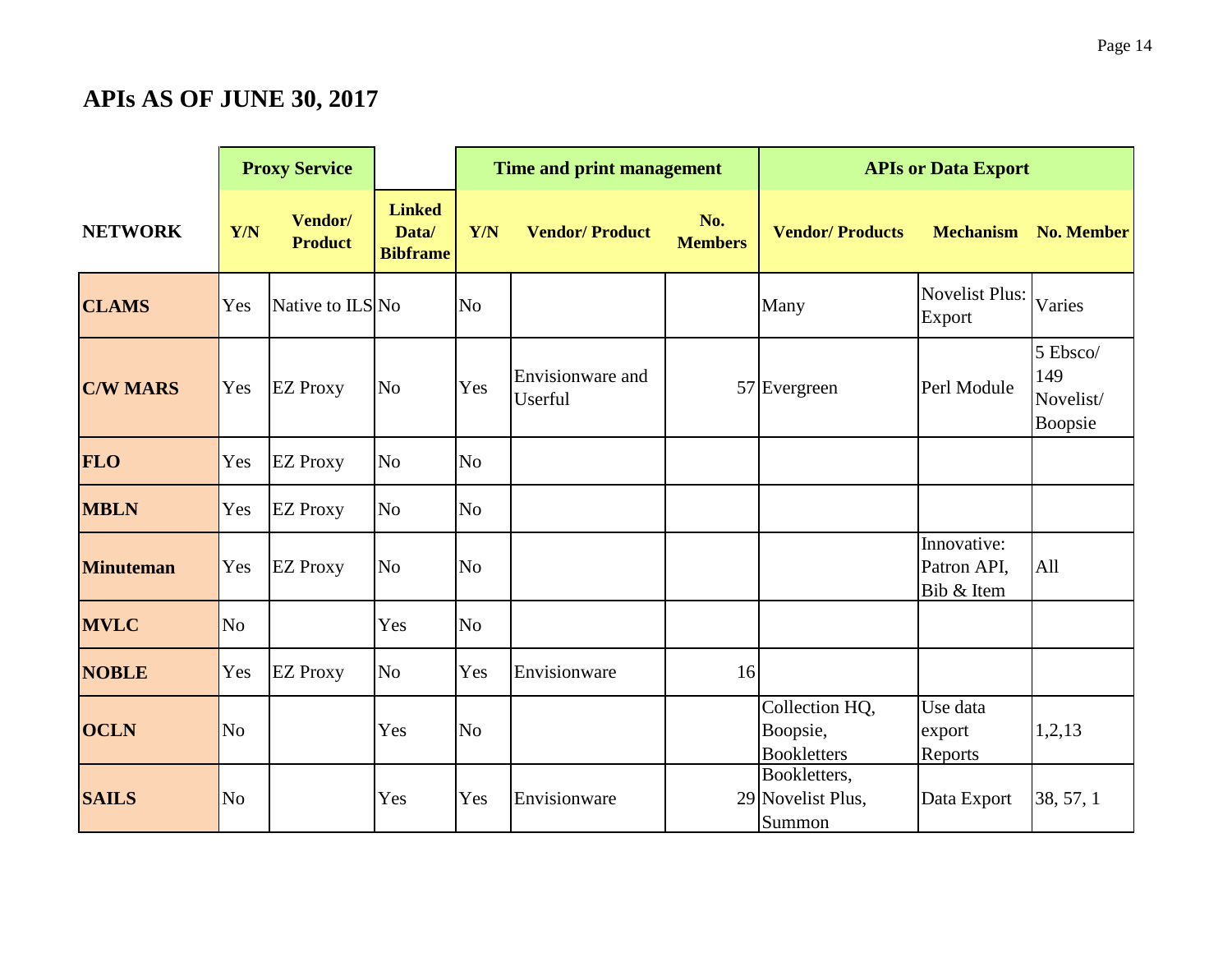#### **ORGANIZATIONAL/ MEMBER SERVICES AS OF JUNE 30, 2017**

|                  |                                       |                                                                |                                                      |                                                       |                              |                                  | <b>Support for wireless</b><br>access |                          |                                        |                           |                        |                                                        |
|------------------|---------------------------------------|----------------------------------------------------------------|------------------------------------------------------|-------------------------------------------------------|------------------------------|----------------------------------|---------------------------------------|--------------------------|----------------------------------------|---------------------------|------------------------|--------------------------------------------------------|
|                  | <b>Helpdesk</b><br><b>Application</b> | <b>Organizational</b><br><b>Email/Software</b><br><b>Suite</b> | Digitial/<br><b>Institional</b><br><b>Repository</b> | <b>Hosted</b><br><b>Member</b><br>library<br>websites | <b>On-site PC</b><br>support |                                  | <b>Library</b><br><b>Devices</b>      | <b>Patron</b><br>devices | <b>On-site advising/</b><br>consulting |                           |                        | <b>Continuing</b><br>education during<br><b>FY2017</b> |
| <b>NETWORK</b>   | Vendor/<br><b>Product</b>             | Vendor/<br><b>Product</b>                                      | Vendor/<br><b>Product</b>                            | No.<br><b>Members</b> Members                         | No.                          | <b>No. Site</b><br><b>Visits</b> | No.<br><b>Members</b>                 | No.<br><b>Members</b>    | No.<br><b>Members</b>                  | No. Site<br><b>Visits</b> | No.<br><b>Sessions</b> | No.<br><b>Attendees</b>                                |
| <b>CLAMS</b>     |                                       | Gsuites for<br>Education                                       |                                                      |                                                       |                              |                                  | 10                                    | $\overline{c}$           | 35                                     | 16                        | 26                     | 155                                                    |
| <b>C/W MARS</b>  | Spiceworks                            | <b>Gsuites</b>                                                 |                                                      |                                                       |                              | 9                                | 136                                   | 66                       | 64                                     | 128                       | 25                     | 175                                                    |
| <b>FLO</b>       | Freshworks/<br>Freshdesk              |                                                                | IR_Plus                                              |                                                       |                              |                                  |                                       |                          |                                        |                           | 11                     | 320                                                    |
| <b>MBLN</b>      |                                       |                                                                |                                                      |                                                       |                              |                                  |                                       |                          |                                        |                           | 12                     | 68                                                     |
| <b>Minuteman</b> |                                       | Gsuite                                                         |                                                      |                                                       | 36                           |                                  |                                       |                          | 36                                     | $6 \mid$                  | 22                     | 278                                                    |
| <b>MVLC</b>      |                                       | R/T Tracker Microsoft 365                                      | SirsiDynix<br>Portfolio                              | 3                                                     | 36                           | 271                              | 25                                    |                          | 36                                     | 73                        | 62                     | 869                                                    |
| <b>NOBLE</b>     |                                       | Google Apps                                                    | Omeka                                                | 18                                                    | 13                           |                                  |                                       |                          | 16                                     | 16                        | 34                     | 501                                                    |
| <b>OCLN</b>      | Salesforce                            | Google                                                         |                                                      |                                                       |                              |                                  | 19                                    |                          | 29                                     | $\overline{2}$            | 25                     | 148                                                    |
| <b>SAILS</b>     | Salesforce                            | Google Apps                                                    | Omeka<br>(SaaS)                                      |                                                       | 33                           | 251                              |                                       |                          | 5                                      | 5                         | 57                     | 244                                                    |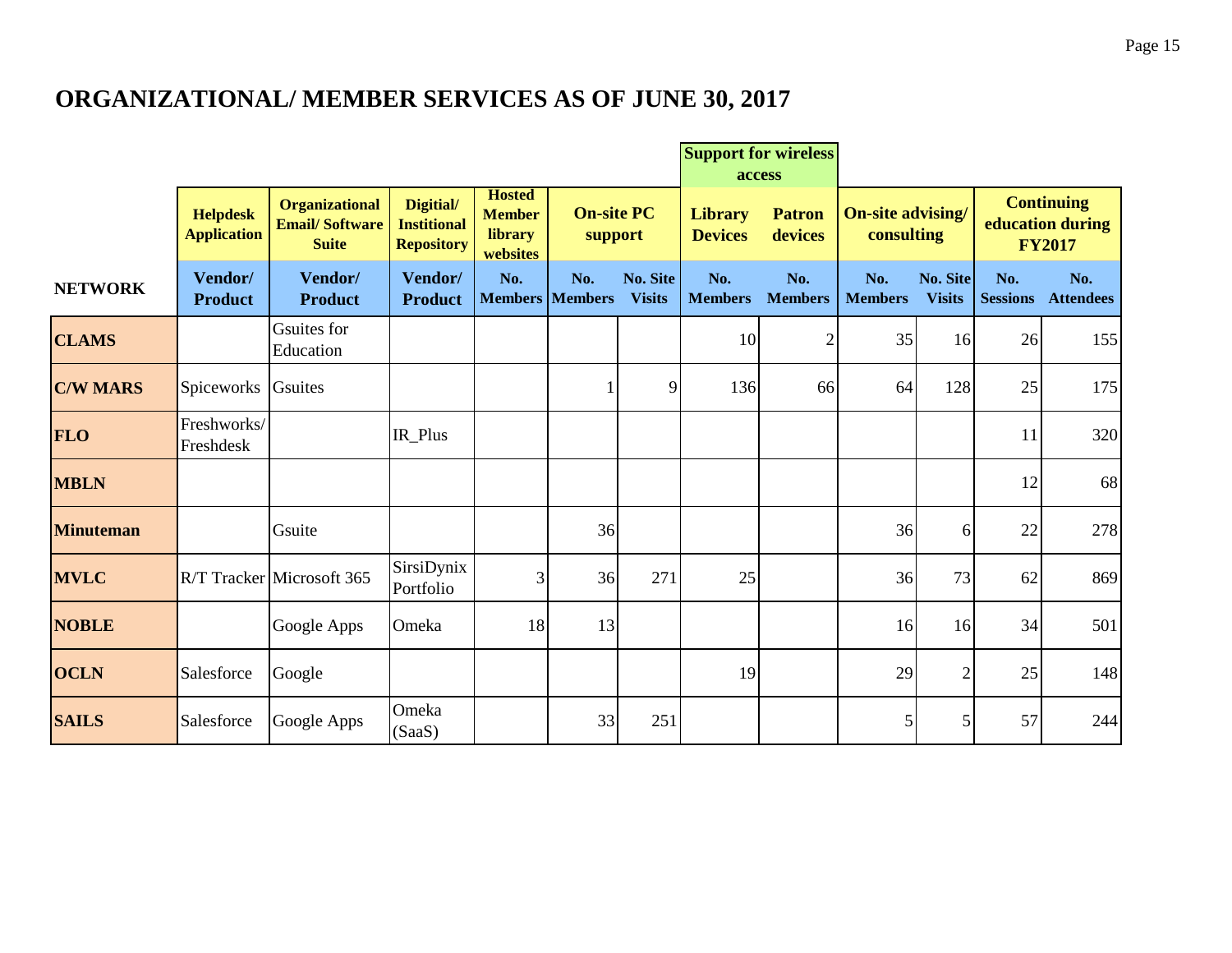#### **Appendix A-1 Network Membership by type as of June 30, 2017**

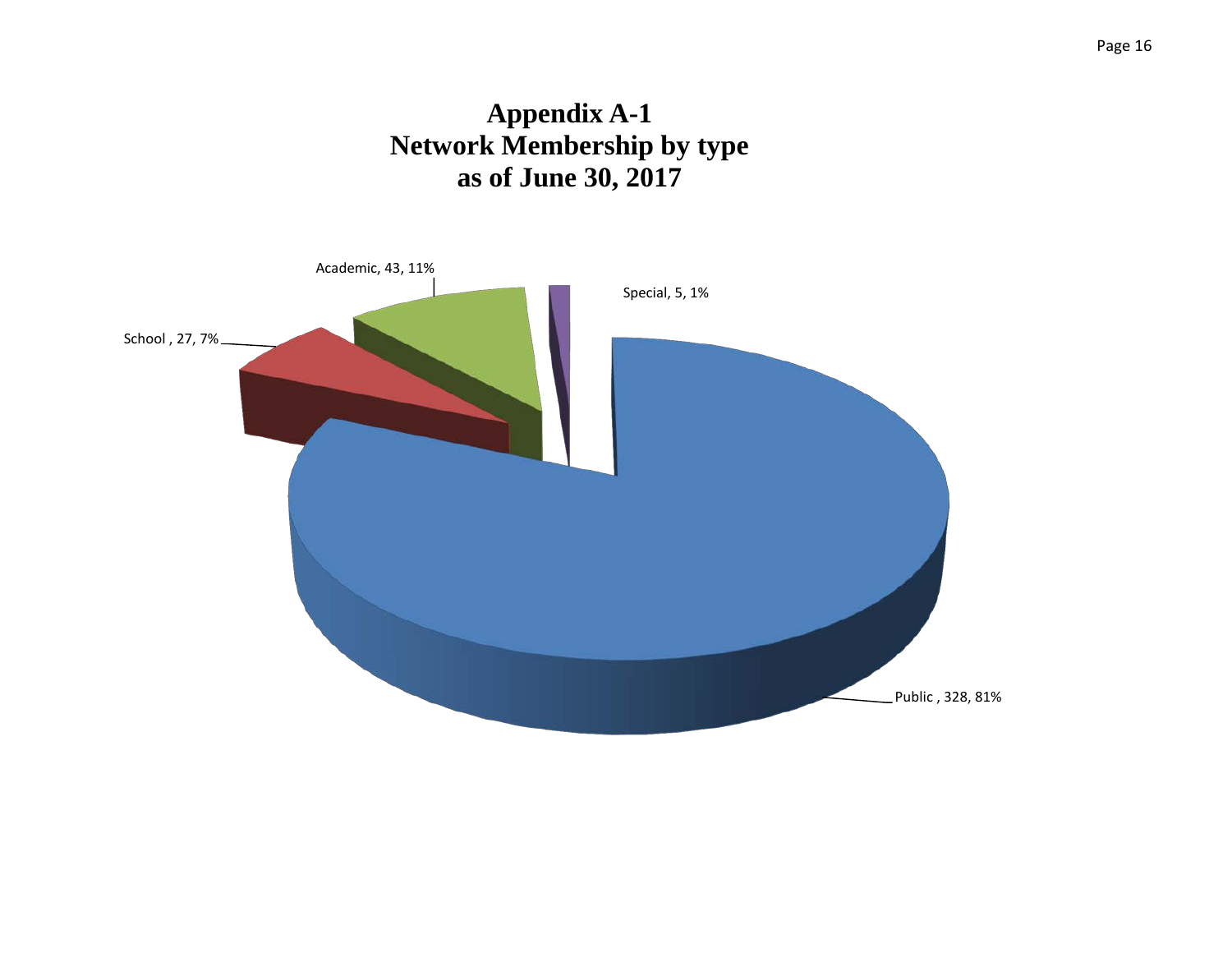#### **Appendix A-2 FY2017 Network Operating Income by Source**

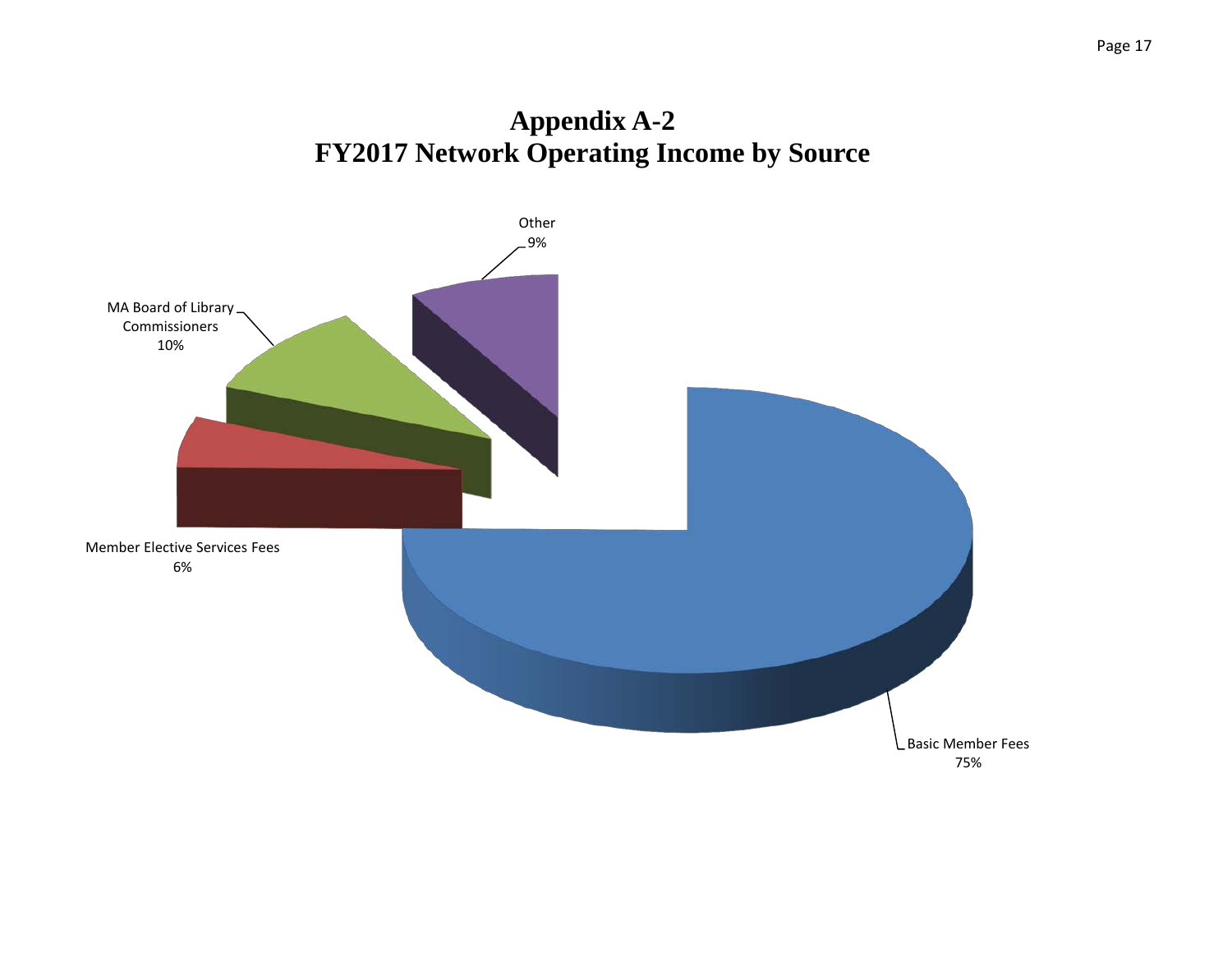#### **Appendix A-3 Network Operating Income by Source, FY2013-FY2017**

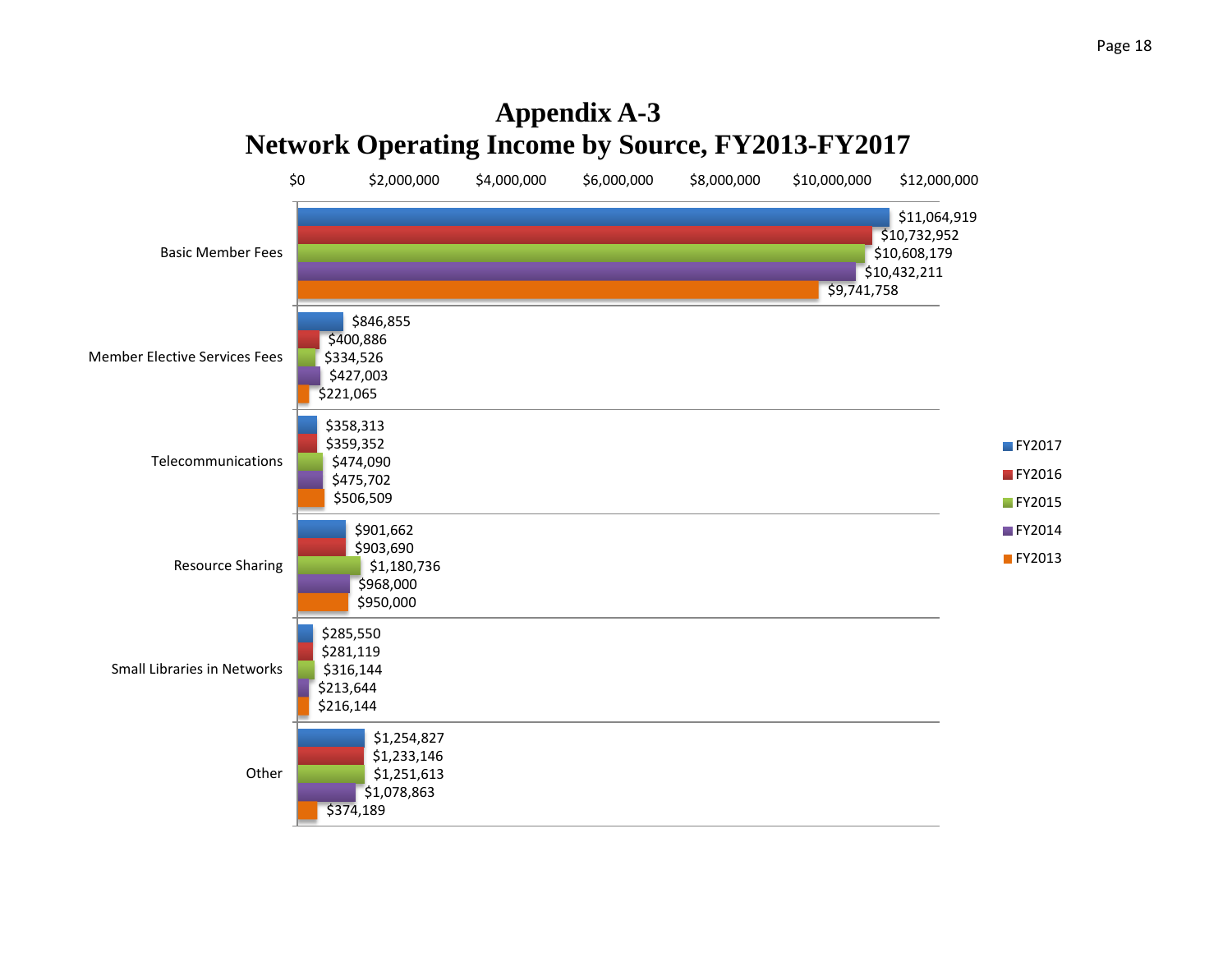

**Appendix A-4**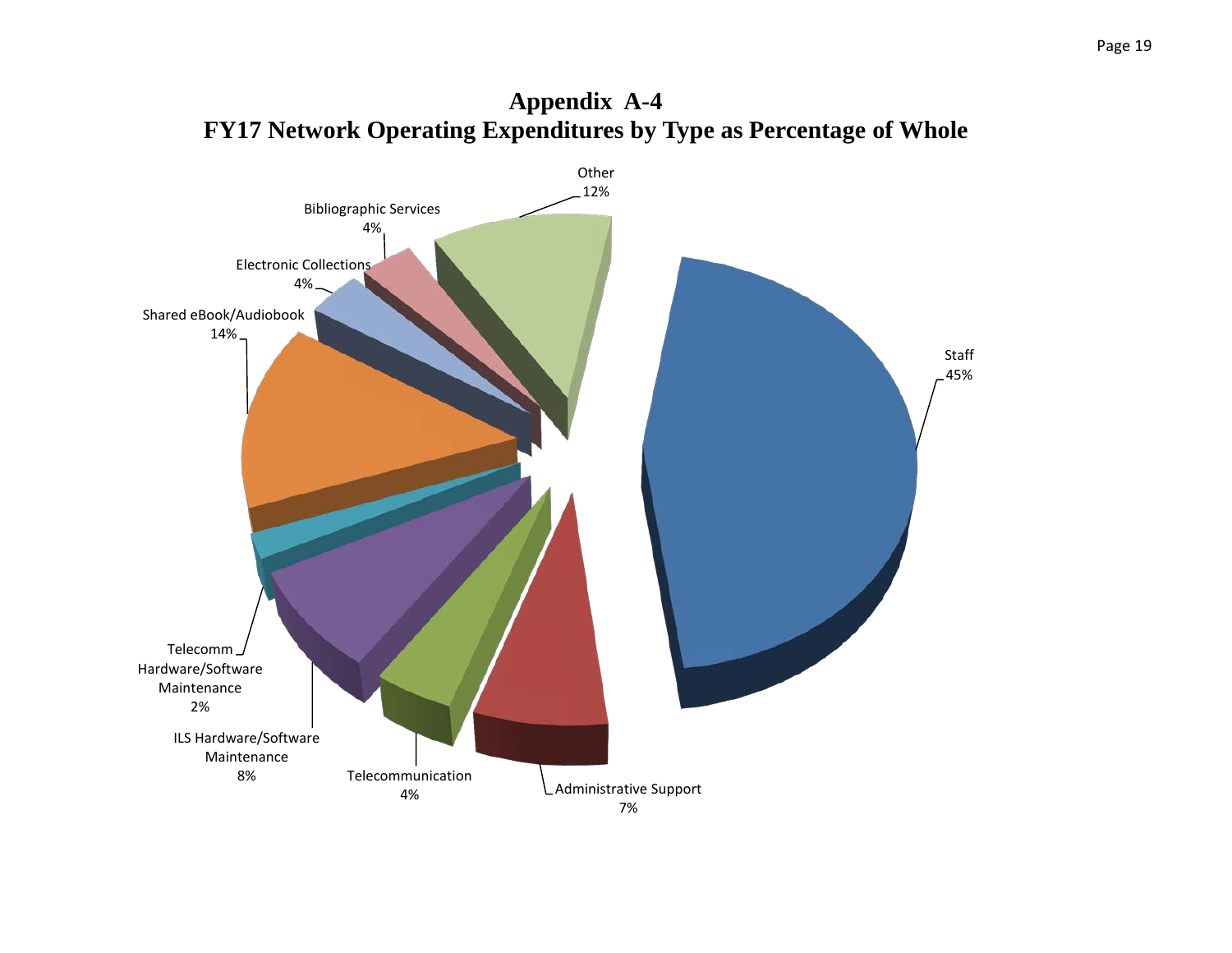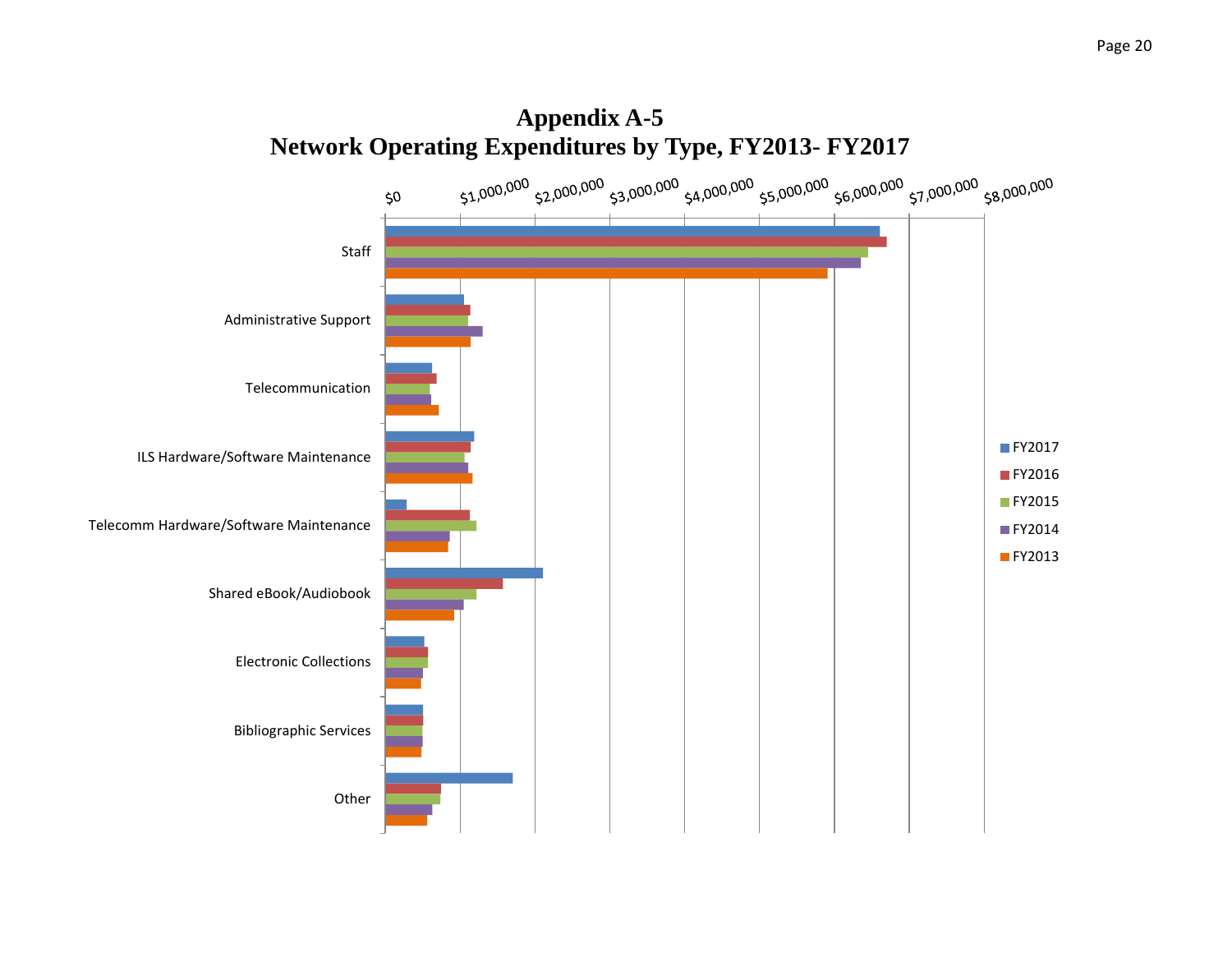#### **APPENDIX A-6 CIRCULATION FY2014- FY2017**

|                  |             | <b>Total Circulation</b>                    |             |                                                                                                                         |             | <b>Total eBook Circulation</b> |             |             |                         | <b>Total Downloadable Audio</b><br><b>Circulation</b> |             |             |          |          | <b>Total Downloadable Video</b><br><b>Circulation</b> |          |  |  |
|------------------|-------------|---------------------------------------------|-------------|-------------------------------------------------------------------------------------------------------------------------|-------------|--------------------------------|-------------|-------------|-------------------------|-------------------------------------------------------|-------------|-------------|----------|----------|-------------------------------------------------------|----------|--|--|
| <b>NETWORK</b>   | <b>FY14</b> | <b>FY15</b>                                 | <b>FY16</b> | <b>FY17</b>                                                                                                             | <b>FY14</b> | <b>FY15</b>                    | <b>FY16</b> | <b>FY17</b> | <b>FY14</b>             | <b>FY15</b>                                           | <b>FY16</b> | <b>FY17</b> |          |          | <b>FY14 FY15 FY16 FY17</b>                            |          |  |  |
| <b>CLAMS</b>     | 3,581,955   | 3,514,737                                   | 3,114,843   | 2,978,241                                                                                                               | 144,606     | 176,996                        | 200,475     | 219,196     | 40,763                  | 52,325                                                | 64,477      | 80,516      | 64       | 110      | 206                                                   | $\Omega$ |  |  |
| <b>C/W MARS</b>  |             | 12,937,489 12,415,801 12,054,973 11,494,551 |             |                                                                                                                         | 340,175     | 431,999                        | 787,162     |             | 569,461 113,650 169,052 |                                                       | 225,800     | 264,271     | 1,080    | 259      | 5,375                                                 | 3,619    |  |  |
| <b>FLO</b>       | 206,726     | 192,716                                     | 178,105     | 129,351                                                                                                                 | 1,664       | 17,470                         | 7,547       | 6,285       | $\Omega$                | $\Omega$                                              |             |             | 0        |          | $\Omega$                                              | $\Omega$ |  |  |
| <b>MBLN</b>      | 3,484,009   | 3,945,660                                   | 4,139,041   | 5,144,110                                                                                                               | 500,282     | 949,044                        | 859,052     |             | 948,118 171,846 237,133 |                                                       | 324.653     | 421,217     | 460      | 318      | 409                                                   | 682      |  |  |
| <b>Minuteman</b> |             | 15,665,729 15,128,755 14,669,083 15,326,887 |             |                                                                                                                         | 312,573     | 547,697                        | 672,492     |             | 701,787 114,055 179,368 |                                                       | 238,821     | 292,872     | $\Omega$ | 4127     | 8,741                                                 | 7,224    |  |  |
| <b>MVLC</b>      | 5,928,444   | 5,662,233                                   | 5,540,647   | 5,265,900                                                                                                               | 69,609      | 122,253                        | 122,253     | 173,065     | 46,494                  | 53,010                                                | 53,010      | 83,932      | $\Omega$ | 444      | 444                                                   | 1,244    |  |  |
| <b>NOBLE</b>     | 3,585,762   | 3,393,052                                   | 3,291,520   | 3,387,585                                                                                                               | 97,281      | 112,528                        | 127,458     | 136,764     | 31,628                  | 40,633                                                | 52,268      | 59,478      | $\Omega$ | $\Omega$ | $\Omega$                                              | $\Omega$ |  |  |
| <b>OCLN</b>      | 5,381,833   | 5,073,148                                   | 4,905,648   | 4,713,923                                                                                                               | 162,555     | 180,070                        | 247,152     | 250,291     | 42,455                  | 57,533                                                | 81,576      | 94,175      | 35       | 182      | 1,692                                                 | 1,387    |  |  |
| <b>SAILS</b>     | 4,151,859   | 4,215,128                                   | 3,749,917   | 3,832,550                                                                                                               | 120,877     | 285,652                        | 278,297     | 183,016     | 37,508                  | 42,464                                                | 54,267      | 74,042      | 211      | 627      | 806                                                   | 1,659    |  |  |
| <b>TOTAL</b>     |             |                                             |             | 54,923,806 53,541,230 51,643,777 52,273,098 1,749,622 2,823,709 3,301,888 3,187,983 598,399 831,518 1,094,872 1,370,503 |             |                                |             |             |                         |                                                       |             |             | 1,850    | 6,067    | 17,673                                                | 15,815   |  |  |

Shared eBook/Audiobook data not collected before FY2011.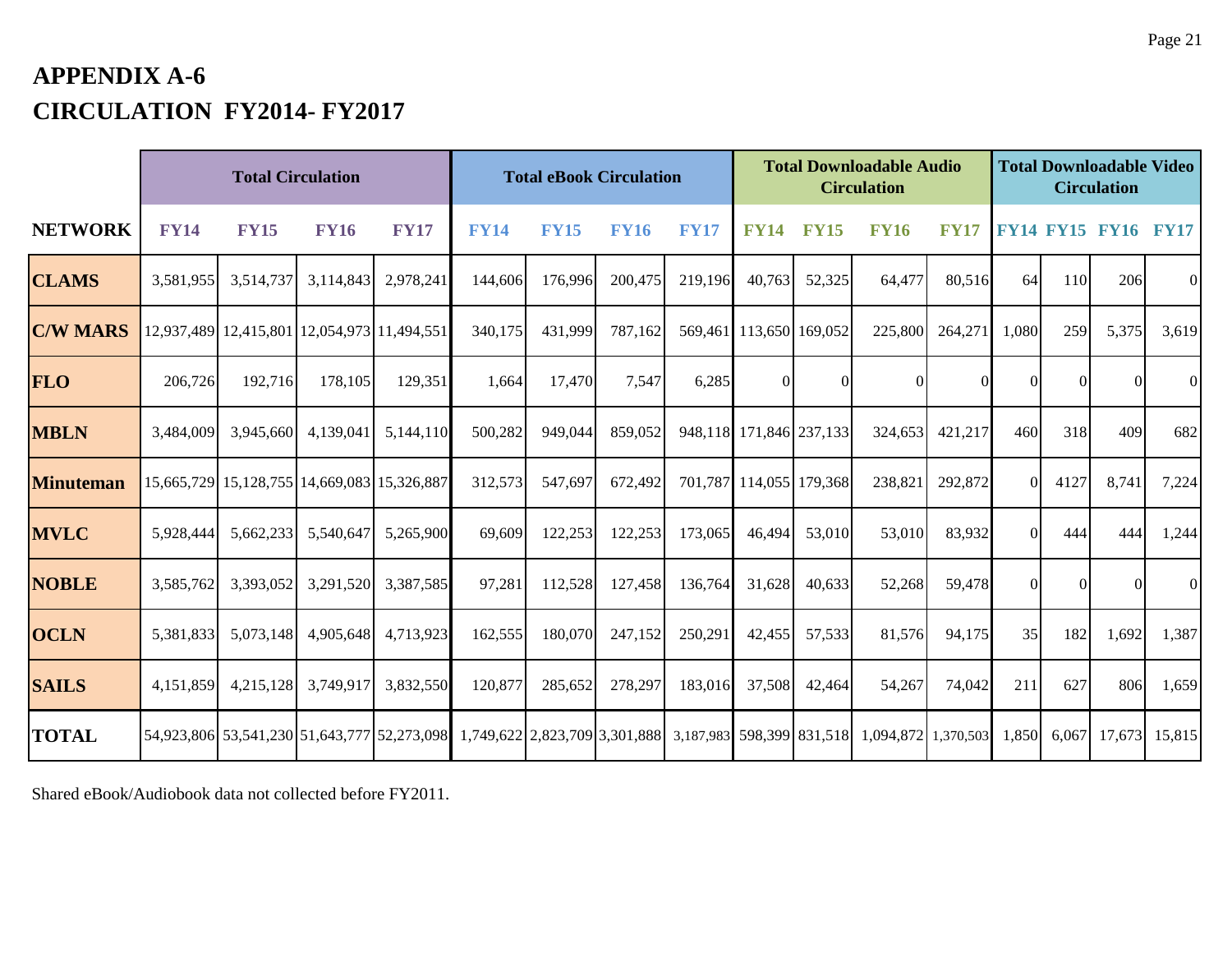#### **Appendix A-7 Total eBook & Audio Book Circulation FY2013- FY2017**

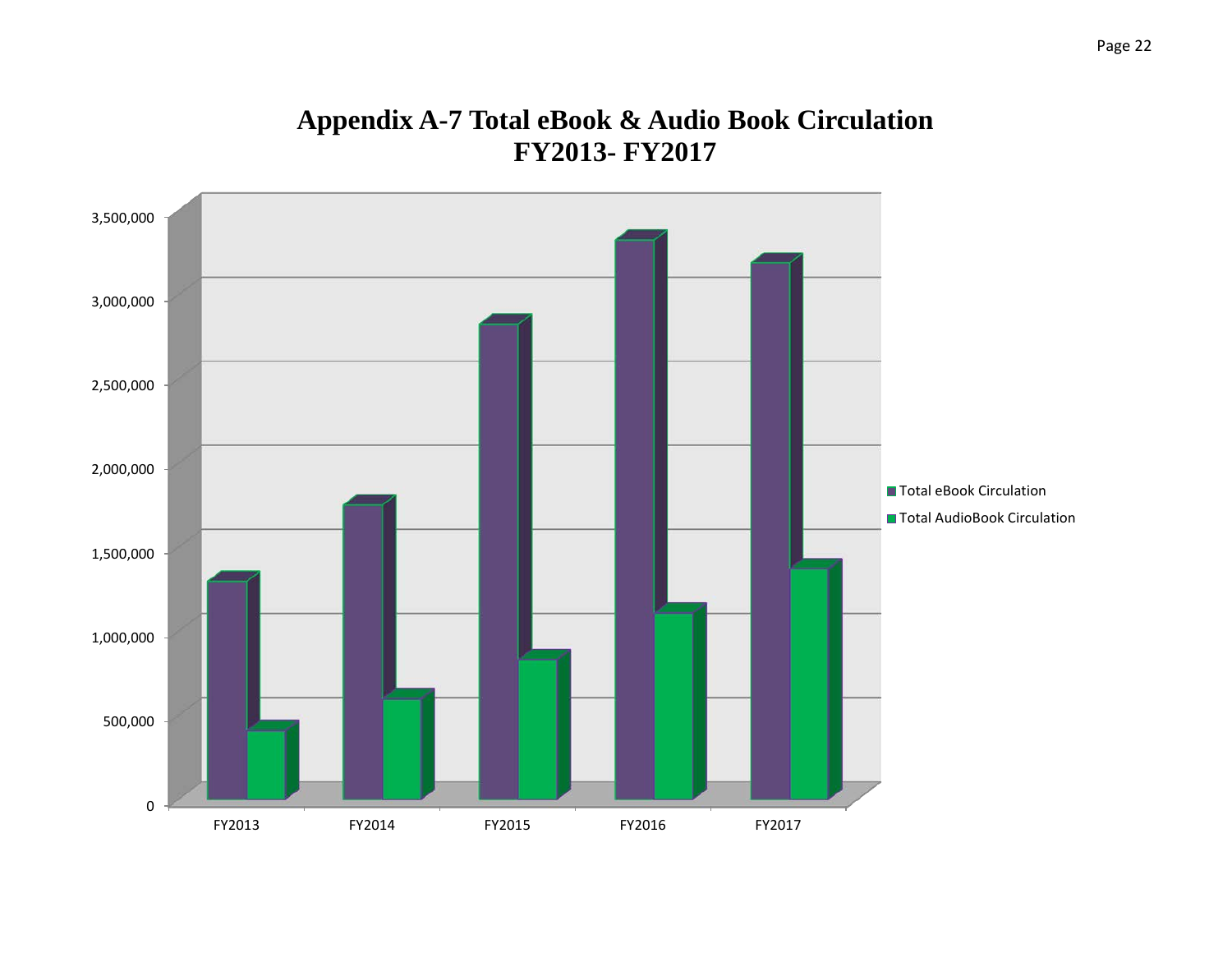#### **Appendix 8 Total Items Lent via Networks FY13-FY17 (Most Recent Five Years)**

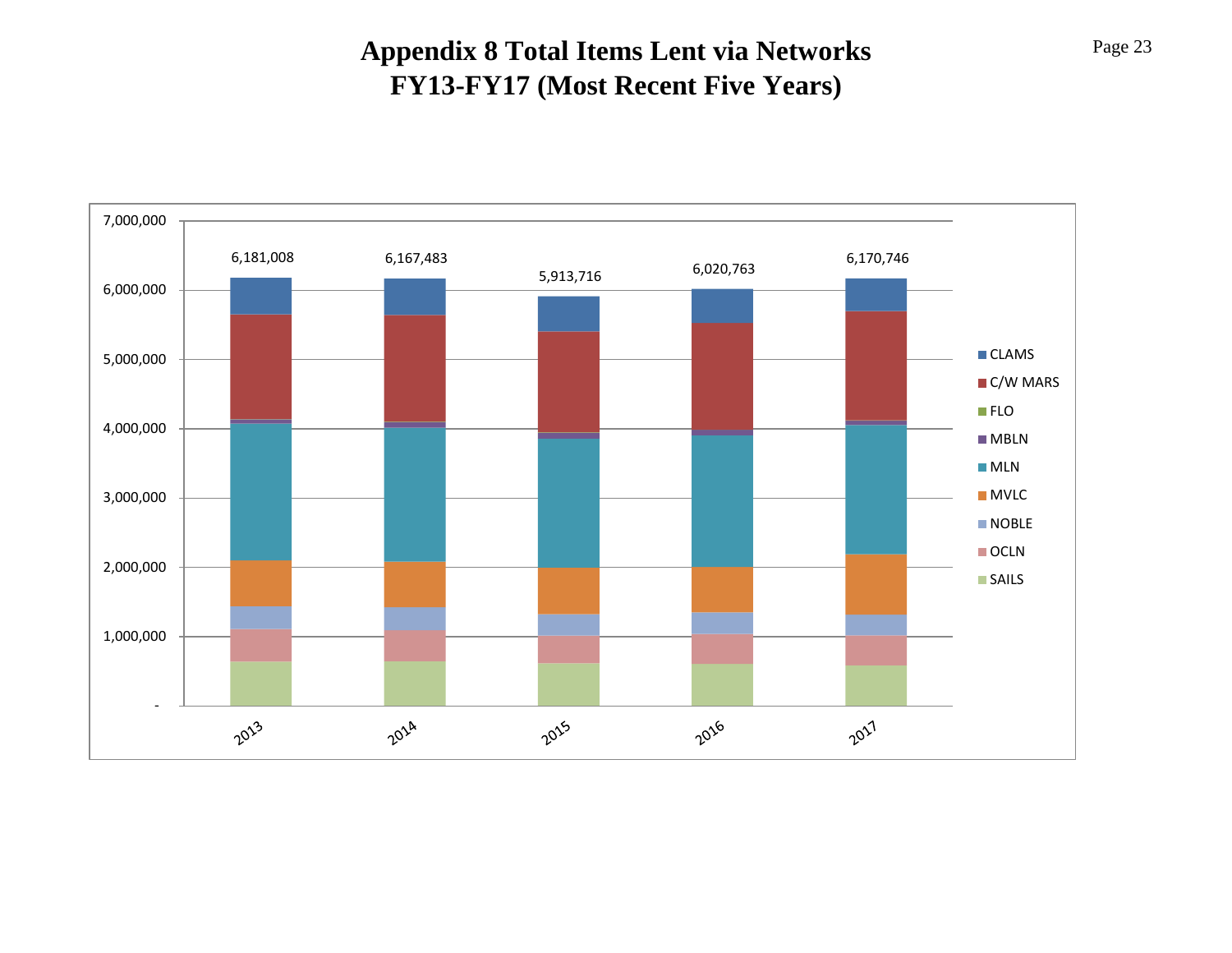#### **APPENDIX A-9 CAPITAL EXPENDITURES FY2013-FY2017**

|                  | <b>Capital Expenditures</b> |               |               |               |               |  |  |  |  |  |  |  |
|------------------|-----------------------------|---------------|---------------|---------------|---------------|--|--|--|--|--|--|--|
| <b>NETWORK</b>   | <b>FY2013</b>               | <b>FY2014</b> | <b>FY2015</b> | <b>FY2016</b> | <b>FY2017</b> |  |  |  |  |  |  |  |
| <b>CLAMS</b>     | \$37,808                    | \$206,772     | \$78,884      | \$86,413      | \$0           |  |  |  |  |  |  |  |
| <b>C/W MARS</b>  | \$75,921                    | \$181,848     | \$61,331      | \$61,331      | \$63,233      |  |  |  |  |  |  |  |
| <b>FLO</b>       | \$4,867                     | \$16,098      | \$7,350       | \$51,848      | \$22,820      |  |  |  |  |  |  |  |
| <b>MBLN</b>      | \$0                         | \$100,000     | \$14,644      | \$0           |               |  |  |  |  |  |  |  |
| <b>Minuteman</b> | \$4,483                     | \$282,237     | \$97,196      | \$79,254      | \$89,325      |  |  |  |  |  |  |  |
| <b>MVLC</b>      | \$18,508                    | \$23,136      | \$44,419      | \$1,750       | \$87,514      |  |  |  |  |  |  |  |
| <b>NOBLE</b>     | \$0                         | \$23,200      | \$17,887      | \$162,501     | \$88,211      |  |  |  |  |  |  |  |
| <b>OCLN</b>      | \$0                         | \$90,907      | \$158,205     | \$60,695      | \$0           |  |  |  |  |  |  |  |
| <b>SAILS</b>     | \$7,500                     | \$110,119     | \$73,878      | \$6,173       | \$14,883      |  |  |  |  |  |  |  |
| <b>TOTAL</b>     | \$149,087                   | \$1,034,317   | \$553,794     | \$509,965     | \$365,986     |  |  |  |  |  |  |  |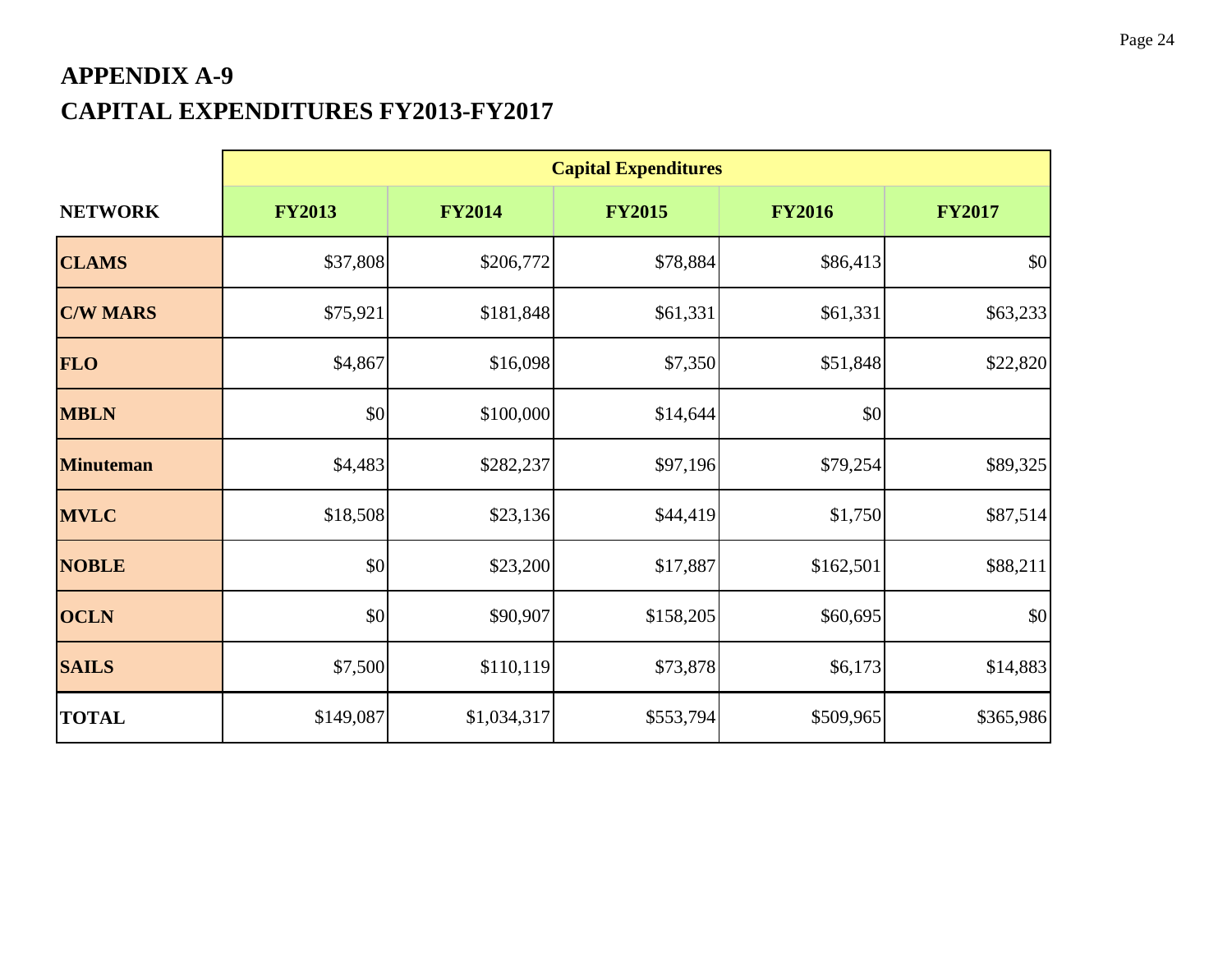#### **APPENDIX A-10 STAFFING FY2013-FY2017**

|                  |                | <b>Number of Staff (head count)</b> |                |                | <b>Hours Worked Per Week by all Staff</b> |             |             |             |             | FTE (35 hrs/week) |             |                |                |                |                |
|------------------|----------------|-------------------------------------|----------------|----------------|-------------------------------------------|-------------|-------------|-------------|-------------|-------------------|-------------|----------------|----------------|----------------|----------------|
| <b>NETWORK</b>   | <b>FY13</b>    | <b>FY14</b>                         | <b>FY15</b>    | <b>FY16</b>    | <b>FY17</b>                               | <b>FY13</b> | <b>FY14</b> | <b>FY15</b> | <b>FY16</b> | <b>FY17</b>       | <b>FY13</b> | <b>FY14</b>    | <b>FY15</b>    | <b>FY16</b>    | <b>FY17</b>    |
| <b>CLAMS</b>     | $\overline{7}$ | $\tau$                              | 7              | $\overline{7}$ | $\overline{7}$                            | 226         | 227         | 226         | 227         | 227               | 6.5         | 6.5            | 6.4            | 6.5            | 6.5            |
| <b>C/W MARS</b>  | 21             | 19                                  | 19             | 19             | 18                                        | 749         | 673.5       | 673.5       | 673.5       | 637               | 21.4        | 19.3           | 19.2           | 19.2           | 18.2           |
| <b>FLO</b>       | $\overline{4}$ | $\overline{4}$                      | $\overline{4}$ | 3              | $\overline{3}$                            | 132         | 140         | 140         | 105         | 105               | 3.8         | $\overline{4}$ | $\overline{4}$ | 3              | $\mathfrak{Z}$ |
| <b>MBLN</b>      | 6              | 6                                   | 6              | 6              | 8                                         | 114         | 114         | 114         | 114         | 152               | 3.3         | 3.3            | 3.3            | 3.3            | 4.3            |
| <b>Minuteman</b> | 15             | 14                                  | 14             | 14             | 14                                        | 517.5       | 512.5       | 512.5       | 512.5       | 512.5             | 14.8        | 14.6           | 14.6           | 14.6           | 14.6           |
| <b>MVLC</b>      | 10             | 10                                  | 10             | 10             | 10                                        | 367.5       | 375         | 375         | 375         | 375               | 10.5        | 10.7           | 10.7           | 10.7           | 10.7           |
| <b>NOBLE</b>     | 13             | 11                                  | 12             | 12             | 12                                        | 376.0       | 365         | 382         | 375         | 377               | 10.7        | 10.4           | 10.9           | 10.7           | 10.7           |
| <b>OCLN</b>      | 6              | 6                                   | 6              | 6              | 6                                         | 225         | 225         | 225         | 225         | 225               | 6.4         | 6.4            | 6.4            | 6.4            | 6.4            |
| <b>SAILS</b>     | 8              | 8                                   | 8              | $\overline{7}$ | $\overline{7}$                            | 365         | 265         | 265         | 245         | 245               | 7.6         | 7.6            | 7.5            | $\overline{7}$ | $\tau$         |
| <b>TOTAL</b>     | 90             | 85                                  | 86             | 84             | 85                                        | 3072        | 2897        | 2913        | 2852        | 2856              | 85          | 82.8           | 83.0           | 81.4           | 81.4           |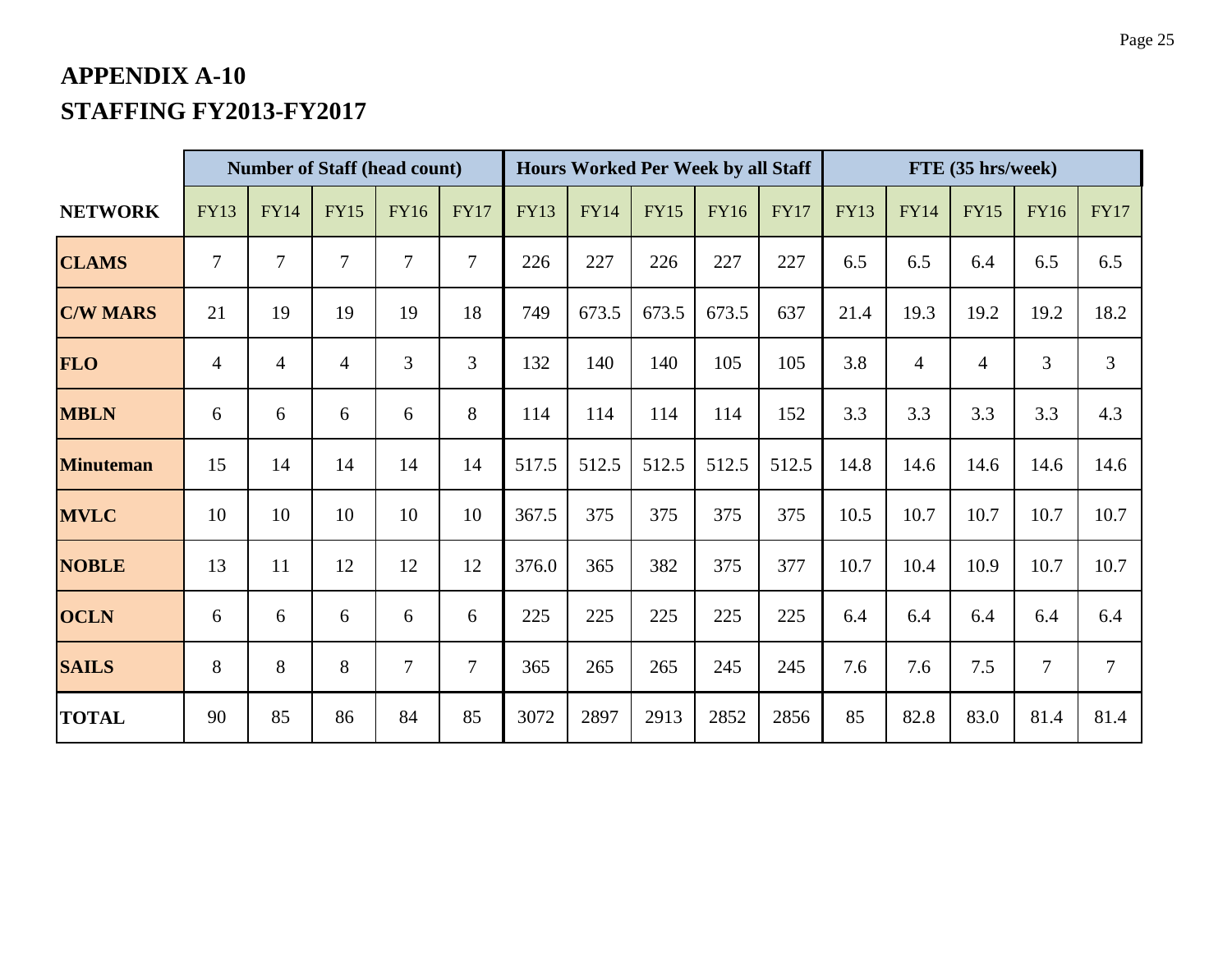|  |  |  |  |  |  |  |  |  | Appendix B-Definitions for Data in the Networks Report, FY2017 |  |  |
|--|--|--|--|--|--|--|--|--|----------------------------------------------------------------|--|--|
|--|--|--|--|--|--|--|--|--|----------------------------------------------------------------|--|--|

| <b>Membership, Outlets &amp; Registered Users- Page 2</b> |                                                                                                                                                                                                                                |
|-----------------------------------------------------------|--------------------------------------------------------------------------------------------------------------------------------------------------------------------------------------------------------------------------------|
| <b>Members</b>                                            | Total number of network members.                                                                                                                                                                                               |
| Outlets                                                   | Number of discrete physical buildings served by the network. Includes branch libraries, multiple campuses, and<br>bookmobiles.                                                                                                 |
| Public                                                    | One of the 370 Massachusetts public libraries.                                                                                                                                                                                 |
| Schools                                                   | Public or private, K-12 school library or school library media centers.                                                                                                                                                        |
| Academic                                                  | Library in a public or private college or university, technical school, and medical or law schools.                                                                                                                            |
| Special                                                   | Library in a business firm (law, sci-tech, consulting group, etc.), professional association, government agency,<br>museum or other organized group; includes profit, not-for-profit, and non-profits.                         |
| Member Count                                              | Number of members for each type of library and then total members. For example, (15 public, 1 academic, 5<br>school)                                                                                                           |
| <b>Outlet Count</b>                                       | The number of discrete physical buildings for each library type, and then the total. Include branch libraries,<br>multiple campuses, and bookmobiles. For example, (35 members, 51 outlets)                                    |
| <b>Full Member</b>                                        | Full participant in the network according to existing rules and procedures of the network.                                                                                                                                     |
| Mininet                                                   | A class of membership in use by C/W Mars for small circulating libraries that share voting privileges and have a<br>maximum of 10 "ports".                                                                                     |
| Associate Member/<br>Subscriber                           | A type of membership currently in use by NOBLE and SAILS small libraries that may or may not circulate, but<br>have no voting privileges.                                                                                      |
| <b>Registered User</b>                                    | For each library type (public, academic, etc.) indicate how many users are registered as of June 30, 2017.                                                                                                                     |
| Active User (Optional)                                    | In the totals section, near the bottom of the last column, if you can provide a count of total active users (by your<br>own definition), indicate how many registered network users are considered active as of June 30, 2017. |
| New Registrations                                         | How many users did you register during FY2017?                                                                                                                                                                                 |

| <b>Operating Income-Page 3</b> |                                                                                                                                                                                                                                                                                                                                                                                                                                                                                              |
|--------------------------------|----------------------------------------------------------------------------------------------------------------------------------------------------------------------------------------------------------------------------------------------------------------------------------------------------------------------------------------------------------------------------------------------------------------------------------------------------------------------------------------------|
| <b>Basic Fees</b>              | Fees paid by all members to belong to a network and for services common to all.                                                                                                                                                                                                                                                                                                                                                                                                              |
| <b>Elective Fees</b>           | Fees paid by members over and above basic membership fees to cover services only individual or subgroups of<br>members chose to receive, including network fees for PC support or the purchase/lease electronic resources.<br>Include, and footnote, any additional fees paid on a volunteer basis by members for services that are common to all<br>(e.g., additional funds for shared eBooks). Do not include pass-through licensing costs; only include overhead<br>collected by network. |
| <b>MBLC</b> Funds              | State funds provided by the Massachusetts Board of Library Commissioners (MBLC) to offset telecommunications                                                                                                                                                                                                                                                                                                                                                                                 |
| Telecommunications             | costs.                                                                                                                                                                                                                                                                                                                                                                                                                                                                                       |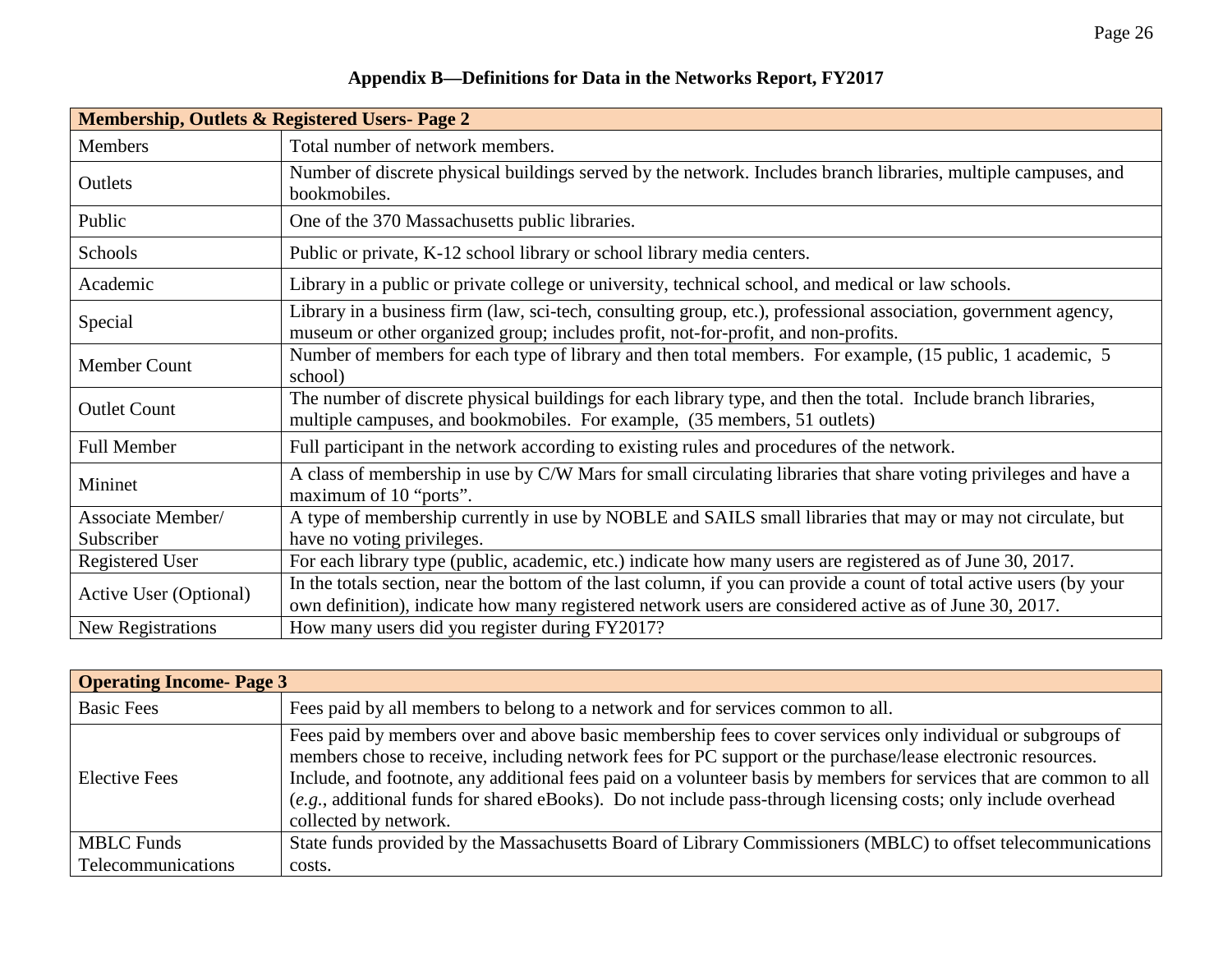| Page 27 |
|---------|
|         |

| <b>MBLC</b> Funds<br>Net Resource Sharing           | State funds provided by the MBLC to offset network resource sharing costs.                                                                                                                              |
|-----------------------------------------------------|---------------------------------------------------------------------------------------------------------------------------------------------------------------------------------------------------------|
| <b>MBLC</b> Funds<br>Small Libraries in<br>Networks | State (or Federal) funds provided by the MBLC to offset the cost of network membership for certain public<br>libraries serving populations of under 10,000.                                             |
| Other sources (not paid<br>by members)              | Any additional sources of operating income including, but not limited to non-MBLC grants, endowments, gifts,<br>investments, etc. MBLC will provide all data related to grant awards from account 9506. |
| <b>Total Operating Income</b>                       | Sum of the network's operating revenues from all its sources.                                                                                                                                           |

| <b>E-Rate-Page 4</b>   |                                                                                                                   |
|------------------------|-------------------------------------------------------------------------------------------------------------------|
| <b>E-Rate Received</b> | Actual dollar figure of E-Rate discounts received during the fiscal year. This figure might not correspond to the |
|                        | total funding commitments that will have been awarded by the Schools and Libraries Division (SLD) of the          |
|                        | Universal Service Administrative Company (USAC) for the corresponding program year. E-Rate program years          |
|                        | are one year earlier than state fiscal years (e.g., E-Rate program year 2014 is equivalent to state FY2016).      |
|                        | The discount percentage, or range of percentages, for network telecommunications and/or Internet services for     |
| E-Rate Discount %      | which the network has received E-Rate funding.                                                                    |

| <b>Operating Expenditures-Page 5</b>                  |                                                                                                                                                                                                                                                                                                                                                                                           |  |  |  |
|-------------------------------------------------------|-------------------------------------------------------------------------------------------------------------------------------------------------------------------------------------------------------------------------------------------------------------------------------------------------------------------------------------------------------------------------------------------|--|--|--|
| <b>Staff</b>                                          | Include salaries and wages before deductions, and benefits for all employees including social security, retirement,<br>medical insurance, life insurance, unemployment insurance and compensation, guaranteed disability income<br>protection, workmen's compensation, tuition, and housing benefits.                                                                                     |  |  |  |
| <b>Administrative Support</b>                         | Rent and phone, etc.                                                                                                                                                                                                                                                                                                                                                                      |  |  |  |
| Telecommunication                                     | Total amount expended for telecommunications services for central site and connected library outlets.                                                                                                                                                                                                                                                                                     |  |  |  |
| <b>ILS Hardware/Software</b><br>Maintenance           | The cost of ongoing annual maintenance contracts for system server(s) $(e.g., data base, applications, mail, OPAC)$<br>and integrated library system vendor support contracts. Do not include original purchase/lease price.<br>MassLNC networks: Include development contributions that cannot be attributed to a specific capital project, such<br>as bug fixing and quality assurance. |  |  |  |
| Telecommunication<br>Hardware/Software<br>Maintenance | Includes the cost of maintenance contracts (e.g., routers, switches, DSU's, network monitoring services) but not the<br>original purchase/lease price.                                                                                                                                                                                                                                    |  |  |  |
| Shared eBook/<br>Audiobook                            | Money paid to vendors by the network to lease/purchase any eBooks or downloadable audio or video for all<br>network members.                                                                                                                                                                                                                                                              |  |  |  |
| <b>Electronic Collections</b>                         | Money paid to vendors to lease/access electronic resources, including databases and webtools (e.g., Mango, online<br>test tools), as well as catalog content enhancement services for all network members (e.g., Syndetics).                                                                                                                                                              |  |  |  |
| <b>Bibliographic Services</b>                         | Annual fees paid to OCLC/SkyRiver for bibliographic utility/cataloging and authority work.                                                                                                                                                                                                                                                                                                |  |  |  |
| <b>Other Operating</b>                                | MassLNC networks: Include MassLNC "operating expenses" contributions here                                                                                                                                                                                                                                                                                                                 |  |  |  |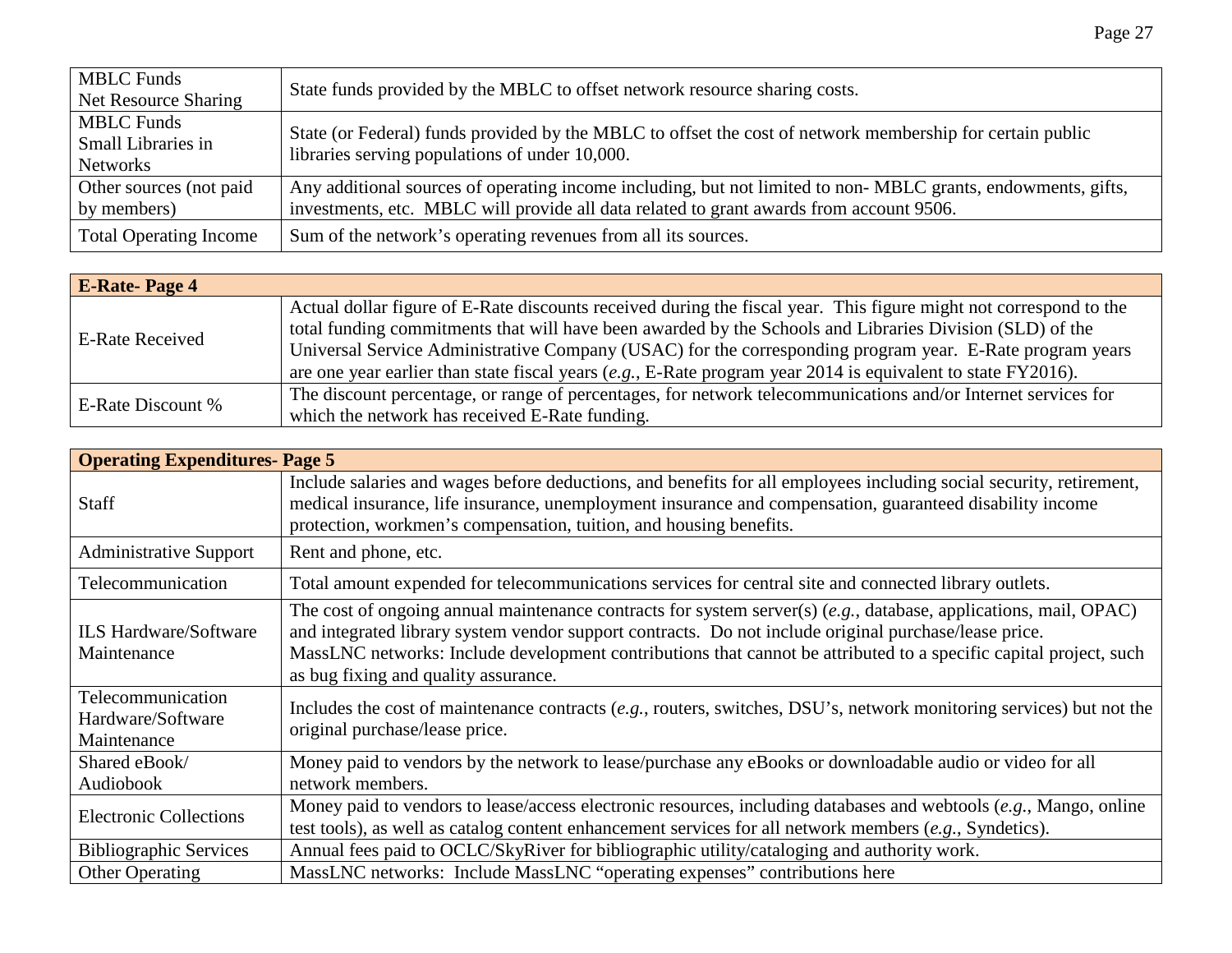| Total Operating | Sum of the operating expenditures from the network's budget for personnel, telecommunications, maintenance, |
|-----------------|-------------------------------------------------------------------------------------------------------------|
|                 | licensing, annual fees and other operating expenditures.                                                    |

| <b>Network Telecommunication Expenditures-Page 6</b> |                                                                                                                                                                                                                                                                                                             |  |  |
|------------------------------------------------------|-------------------------------------------------------------------------------------------------------------------------------------------------------------------------------------------------------------------------------------------------------------------------------------------------------------|--|--|
| <b>Shared Internet Access</b>                        | The annual network expenditures for shared Internet bandwidth required by to/from the network's central site.<br>Costs are after any E-Rate discounts have been applied. Reported on "Telecommunications Expenditures Report".                                                                              |  |  |
| Remote-to-Host                                       | The total annual cost of network circuits to member library locations, including branches. These circuits may also<br>support library Internet access, but must be managed and paid for by the network. Costs are after any E-Rate<br>discounts have been applied. Reported on "Telecommunications Report". |  |  |
| Network<br>Telecommunication<br>Expenditures         | The total reported on the 'Telecommunications Report' for each of the telecommunications service types: Internet<br>Access for the Central Site, Remote-to-Host.                                                                                                                                            |  |  |

| <b>Capital Expenditures &amp; Revenues- Page 7</b> |                                                                                                                                                                                                                                                                                                                                                                           |  |  |  |
|----------------------------------------------------|---------------------------------------------------------------------------------------------------------------------------------------------------------------------------------------------------------------------------------------------------------------------------------------------------------------------------------------------------------------------------|--|--|--|
| Capital Revenue                                    | Capital revenues include funding received for the purposes of capital projects. Please include LSTA equipment<br>grants and other grant funds actually received (not necessarily the same as the amount awarded) during FY2017.<br>MBLC will provide data for account 9506 network infrastructure grants separately.                                                      |  |  |  |
| Capital Expenditures                               | Capital expenditures include nonrecurring expenditures for the acquisition of and/or addition to fixed assets. Local<br>accounting practices shall determine whether a specific item is a capital expense or an operating expense regardless<br>of the examples in the definition. (DO NOT include any expenditure from the previous section, Operating<br>Expenditures). |  |  |  |
|                                                    | Include development contributions that are attributable to specific capital project, such as new functionality in<br>MassLNC or one time purchase/license fees (e.g., NCIP software and modifications for the Commonwealth<br>Catalog)                                                                                                                                    |  |  |  |
| Capital Improvement<br>Fund                        | From either a dedicated capital improvement line or funds from a "reserve" account that may be used for capital<br>improvements.                                                                                                                                                                                                                                          |  |  |  |

| <b>Staffing-Page 8</b>     |                                                                                                                     |  |  |
|----------------------------|---------------------------------------------------------------------------------------------------------------------|--|--|
| Number of paid in all      | The total number of staff. If possible, break total into full time and part time positions.                         |  |  |
| positions (headcount)      | Optionally, break out total staff into standard subcategories (administrative, technical, etc.)                     |  |  |
|                            | Full-Time hours per week The number of hours in the network's standard work week.                                   |  |  |
| Total hours worked per     | The total number of hours worked in a typical week by all staff. Reporting this figure will ensure comparable data. |  |  |
| week by all staff reported | For the FY17 annual report, FTE figures will be calculated based on the total hours (Question 3) divided by the     |  |  |
| above                      | network's actual work week (Question 2) (e.g., 600 total hours divided by a 40 hour work week = 15 FTE).            |  |  |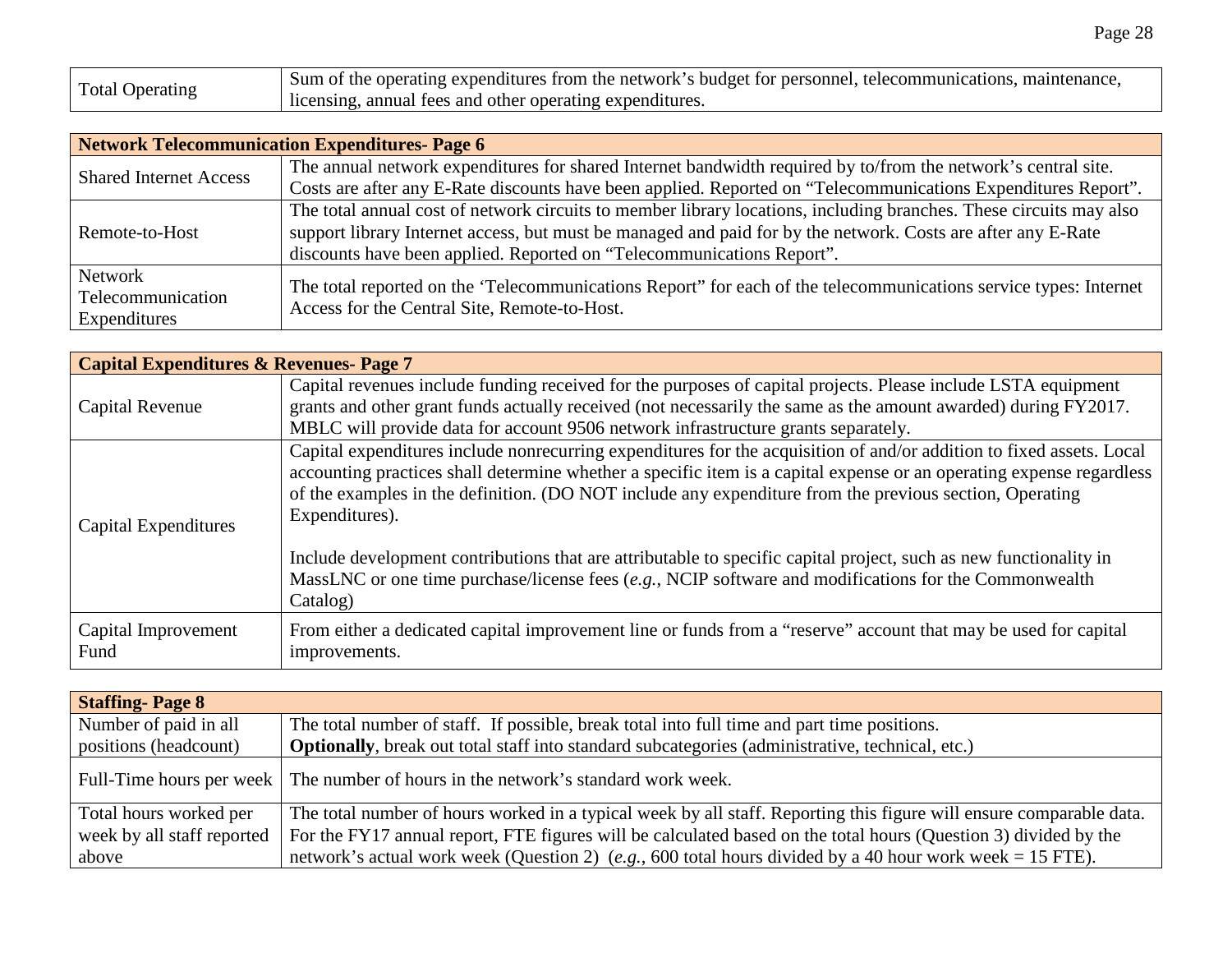| eBook Holding & Electronic Collections- Page 9                                                              |                                                                                                                 |  |  |
|-------------------------------------------------------------------------------------------------------------|-----------------------------------------------------------------------------------------------------------------|--|--|
|                                                                                                             | a) Facilitated shared eBook collections                                                                         |  |  |
|                                                                                                             | b) How many titles/copies were added during FY2017                                                              |  |  |
| eBooks                                                                                                      | c) How many titles/copies were removed FY2017                                                                   |  |  |
|                                                                                                             | d) Does the network mediate purchase of titles or copies to be used exclusively by an individual library's      |  |  |
|                                                                                                             | patrons?                                                                                                        |  |  |
|                                                                                                             | Report the number of database products and interactive products such as language-learning or test battery tools |  |  |
|                                                                                                             | licensed by the network on behalf of members. Do not include Biblioboard (CEC).                                 |  |  |
| <b>Electronic Collections</b>                                                                               |                                                                                                                 |  |  |
| Provide separate numbers for products licensed to all members, and those licensed on behalf of subgroups of |                                                                                                                 |  |  |
|                                                                                                             | members or individual members.                                                                                  |  |  |
|                                                                                                             | (e.g., Zinio, Flipster, Overdrive Mags)                                                                         |  |  |
| <b>Electronic Subscriptions</b>                                                                             |                                                                                                                 |  |  |
|                                                                                                             | Subscriptions for subgroups of members<br>a)                                                                    |  |  |

| <b>Circulation-Page 10</b>                        |                                                                                                                                                                                                                                                                                                                            |  |
|---------------------------------------------------|----------------------------------------------------------------------------------------------------------------------------------------------------------------------------------------------------------------------------------------------------------------------------------------------------------------------------|--|
| <b>Total Circulation</b>                          | The total annual circulation of all library materials of all types, including renewals. All materials in all formats that<br>are charged out for use outside the library are counted. Interlibrary loan transactions included are only items<br>borrowed for users. Items checked out to another library are not included. |  |
| <b>Total Circulation of</b><br>eBook              | The total circulation of eBook content for the network as a whole.                                                                                                                                                                                                                                                         |  |
| <b>Total Circulation of</b><br>Downloadable Audio | The total circulation of downloadable audio for the network as a whole.                                                                                                                                                                                                                                                    |  |
| Total Circulation of<br>Downloadable Video        | The total circulation of downloadable video for the network as a whole.                                                                                                                                                                                                                                                    |  |
| Overdrive Advantage<br>Circulation                | Report whether the eBook or other downloadable circulation totals include copies of Overdrive Advantage titles<br>(or similar). $(Yes/No)$                                                                                                                                                                                 |  |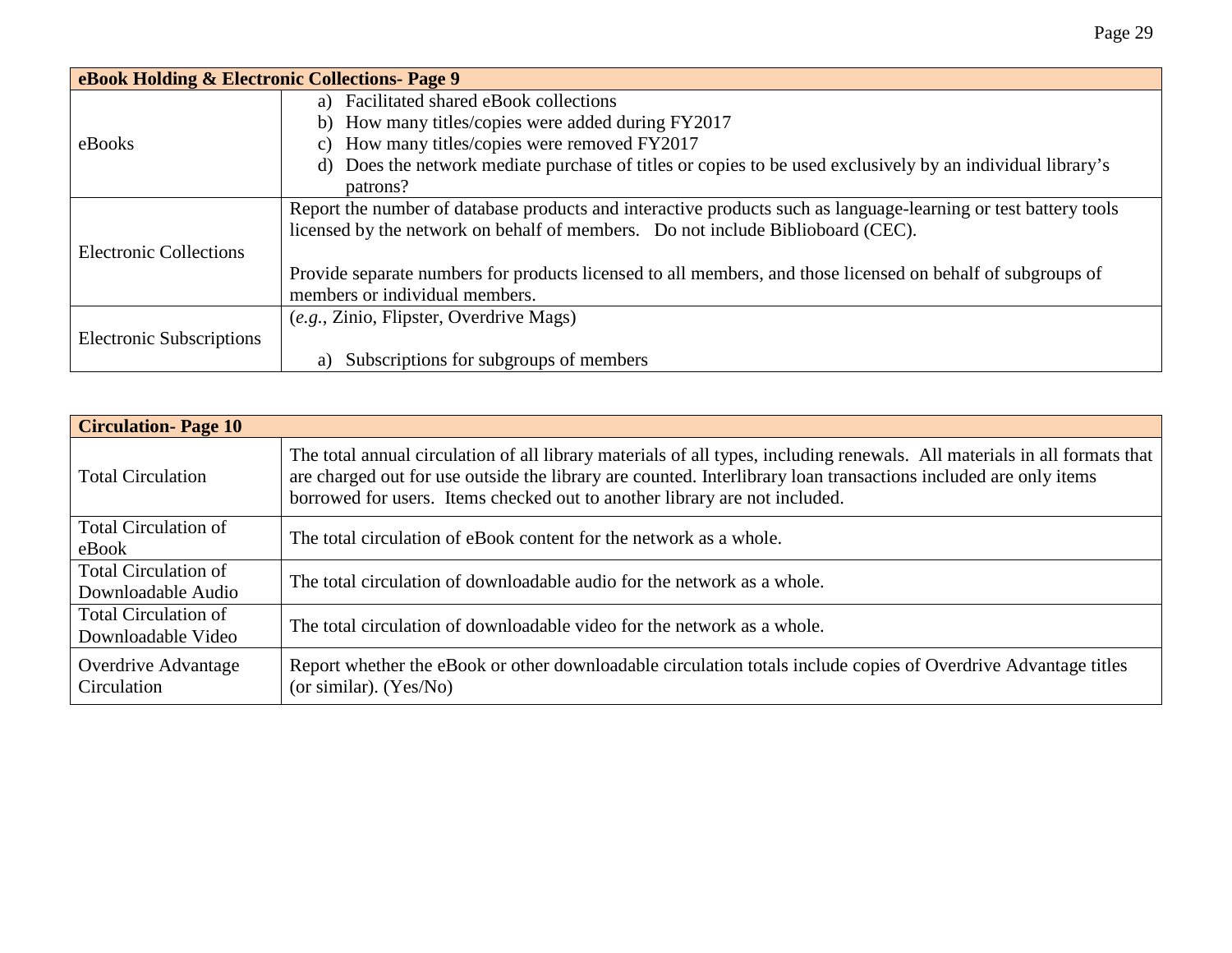| <b>Resource Sharing-Page 11</b>                                     |                                                                                                                                                                                                                                                                                                                                                                                                                                                                                                                                                                                                           |  |  |  |
|---------------------------------------------------------------------|-----------------------------------------------------------------------------------------------------------------------------------------------------------------------------------------------------------------------------------------------------------------------------------------------------------------------------------------------------------------------------------------------------------------------------------------------------------------------------------------------------------------------------------------------------------------------------------------------------------|--|--|--|
| Number of Titles                                                    | Individual bibliographic records in the network's database regardless of the format of the item. Includes MARC<br>records describing electronic content (e.g., eBooks, licensed periodical titles, downloadable audio and video).<br>Excludes authority control records and community I&R records.                                                                                                                                                                                                                                                                                                        |  |  |  |
| Number of Items                                                     | The number of item or holdings records, regardless of format. Records that reflect periodical holdings are included.                                                                                                                                                                                                                                                                                                                                                                                                                                                                                      |  |  |  |
| <b>Electronically Facilitated</b><br><b>ILL's Network Transfers</b> | Loan of materials on request between member libraries in a single network. Includes materials loaned to dial<br>access or online affiliate libraries if the request is made through a hold, E-mail, or equivalent method on the<br>network's system, as well as material loaned by member libraries of the network to libraries in other Massachusetts<br>networks if the request is made through a hold, E-mail or equivalent method on the network's system. Transfers<br>within a municipal public library system (i.e., from branch to branch, branch to main or main to branch) are not<br>included. |  |  |  |
| <b>Electronically Facilitated</b><br>ILL's From Virtual<br>Catalog  | Loan of materials requested through the statewide virtual catalog.                                                                                                                                                                                                                                                                                                                                                                                                                                                                                                                                        |  |  |  |
| <b>Electronically Facilitated</b><br>ILL's Point-to-Point           | Loan of materials with the transaction taking place directly between the borrowing and lending libraries with no<br>intermediary and not facilitated by the virtual catalog.                                                                                                                                                                                                                                                                                                                                                                                                                              |  |  |  |
| Total ILL's                                                         | Total of Network Transfers, From Virtual Catalog, and Point to Point.                                                                                                                                                                                                                                                                                                                                                                                                                                                                                                                                     |  |  |  |

| <b>System Information-Page 12</b>      |                                                                                                                     |  |  |  |
|----------------------------------------|---------------------------------------------------------------------------------------------------------------------|--|--|--|
| <b>ILS</b> Vendor                      | The name of the ILS vendor, Product Name, and software release as of June 30, 2017                                  |  |  |  |
| <b>ILS Hosting Location</b>            | How the primary ILS system is hosted: locally hosted, an off-site collocation facility, or whether ILS services are |  |  |  |
|                                        | provided on a Software as a Service (SaaS) basis                                                                    |  |  |  |
| Web-based ILS Client                   | Does your staff client run in a browser without the need for an additional downloaded application?                  |  |  |  |
| Mobile Staff Client                    | Do you provide a staff client specifically for mobile devices, such as tablets? Say no if the same responsive       |  |  |  |
|                                        | website is used on both desktops and mobile devices. If yes, indicate the number of members using the mobile        |  |  |  |
|                                        | staff client.                                                                                                       |  |  |  |
|                                        | Please check off all ILS modules that you have enabled. For non-standard modules (only some members use),           |  |  |  |
| ILS Modules in Use                     | indicate the number of members.                                                                                     |  |  |  |
|                                        |                                                                                                                     |  |  |  |
|                                        | List any additional significant functionality/module not found on this list in Other.                               |  |  |  |
| <b>Floating Collections</b>            | Has the network enabled floating collections for members?                                                           |  |  |  |
|                                        | a) Do all members participate?                                                                                      |  |  |  |
| If a subgroup, how many members?<br>b) |                                                                                                                     |  |  |  |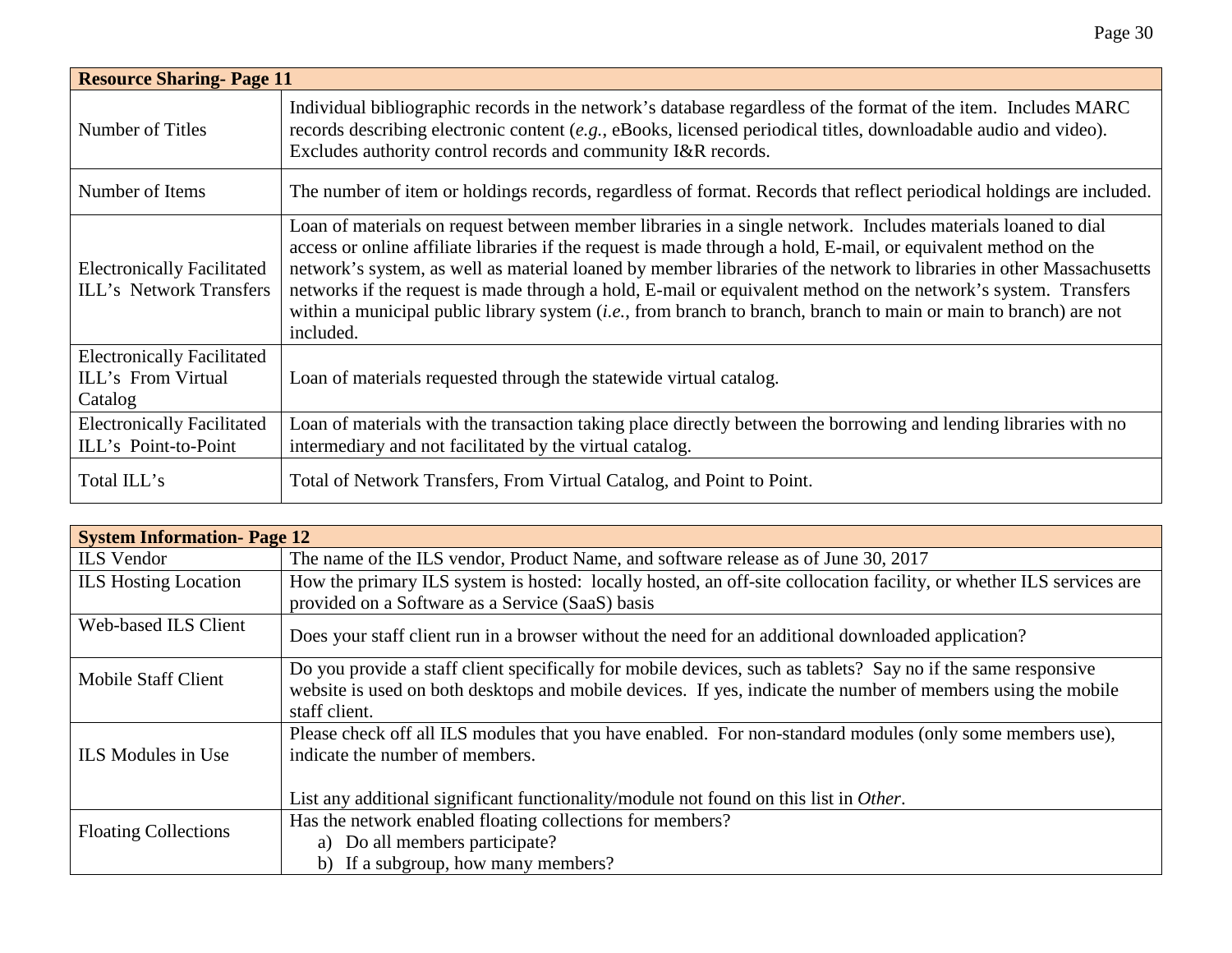| UX, Discovery and APIs- Page 13 & 14 |                                                                                                                                                                                                                                               |  |  |  |
|--------------------------------------|-----------------------------------------------------------------------------------------------------------------------------------------------------------------------------------------------------------------------------------------------|--|--|--|
| <b>Online User Registration</b>      | Does the network offer online library card registration?                                                                                                                                                                                      |  |  |  |
|                                      | a) Do all members participate? If a subgroup, how many members?                                                                                                                                                                               |  |  |  |
|                                      | b) Does e-registration allow for borrowing of physical materials or e-content?                                                                                                                                                                |  |  |  |
|                                      | c) Does the network verify the registration before allowing any usage?                                                                                                                                                                        |  |  |  |
| <b>Online Payment System</b>         | Does the network utilize an online payment processing vendor for users (e.g., Paypal) to clear outstanding overdue<br>fees or bills? If so, please indicate the vendor in use.                                                                |  |  |  |
| Proxy Server                         | Does the network provide proxy server authentication for user access to protected content, such as EZproxy? If so,<br>please indicate the proxy server solution in use.                                                                       |  |  |  |
| <b>Catalog Enrichment</b>            | Does the network provide book jackets, reviews and other catalog enhancements through a content enhancement<br>service such as Syndetics, Content Café, NoveList or ChiliFresh? If so, please indicate the product or products in<br>use.     |  |  |  |
| Linked Data /<br><b>BIBFRAME</b>     | Does the network process its bibliographic and holdings records and expose them to search engines as linked data<br>through Zapheira?                                                                                                         |  |  |  |
| Mobile Patron App                    | Does the network provide a shared mobile app for patrons to a core set of network functions, such as search,<br>checkout, library directory and hours?<br>a) Branding – Is the mobile app branded as a network tool, or at the library-level? |  |  |  |
| Discovery/Front End                  | If the network uses a front end that differs from the default ILS OPAC (e.g., Encore, BiblioCommons), provide the<br>vendor and product name. Otherwise, leave blank.                                                                         |  |  |  |
|                                      | a) Discovery Hosting Location – Is the discovery hosted locally or externally (SaaS)?                                                                                                                                                         |  |  |  |
|                                      | b) ERM - Does the network provide an ERM system to manage electronic and/or print periodical licenses, and<br>act as the back end knowledge base for link resolver, A to Z list, and related functionality?                                   |  |  |  |
|                                      | c) Link Resolver - Does the network provide an OpenURL link resolver, such as Ex Libris SFX, or service<br>with similar functionality, such EBSCO CustomLinks?                                                                                |  |  |  |
|                                      | A to Z List - Does the network provide an A to Z list of journals/publications, such as SFX, Serial Solutions<br>d)<br>360, or EBSCO A to Z Links?                                                                                            |  |  |  |
| Time and print<br>management         | Does the network provide time or print management systems for member libraries, such as EnvisionWare, Pharos,<br>or LibData? Please indicate vendor and product names.                                                                        |  |  |  |
| <b>APIs or Data Export</b>           | Does the network support other 3 <sup>rd</sup> party library services aimed at users which require data export or API's. Do                                                                                                                   |  |  |  |
|                                      | NOT include Self Check. For each, please indicate:                                                                                                                                                                                            |  |  |  |
|                                      | a) the vendor and or product                                                                                                                                                                                                                  |  |  |  |
|                                      | b) the type of API or data sharing                                                                                                                                                                                                            |  |  |  |
|                                      | c) how many members participate or use this service                                                                                                                                                                                           |  |  |  |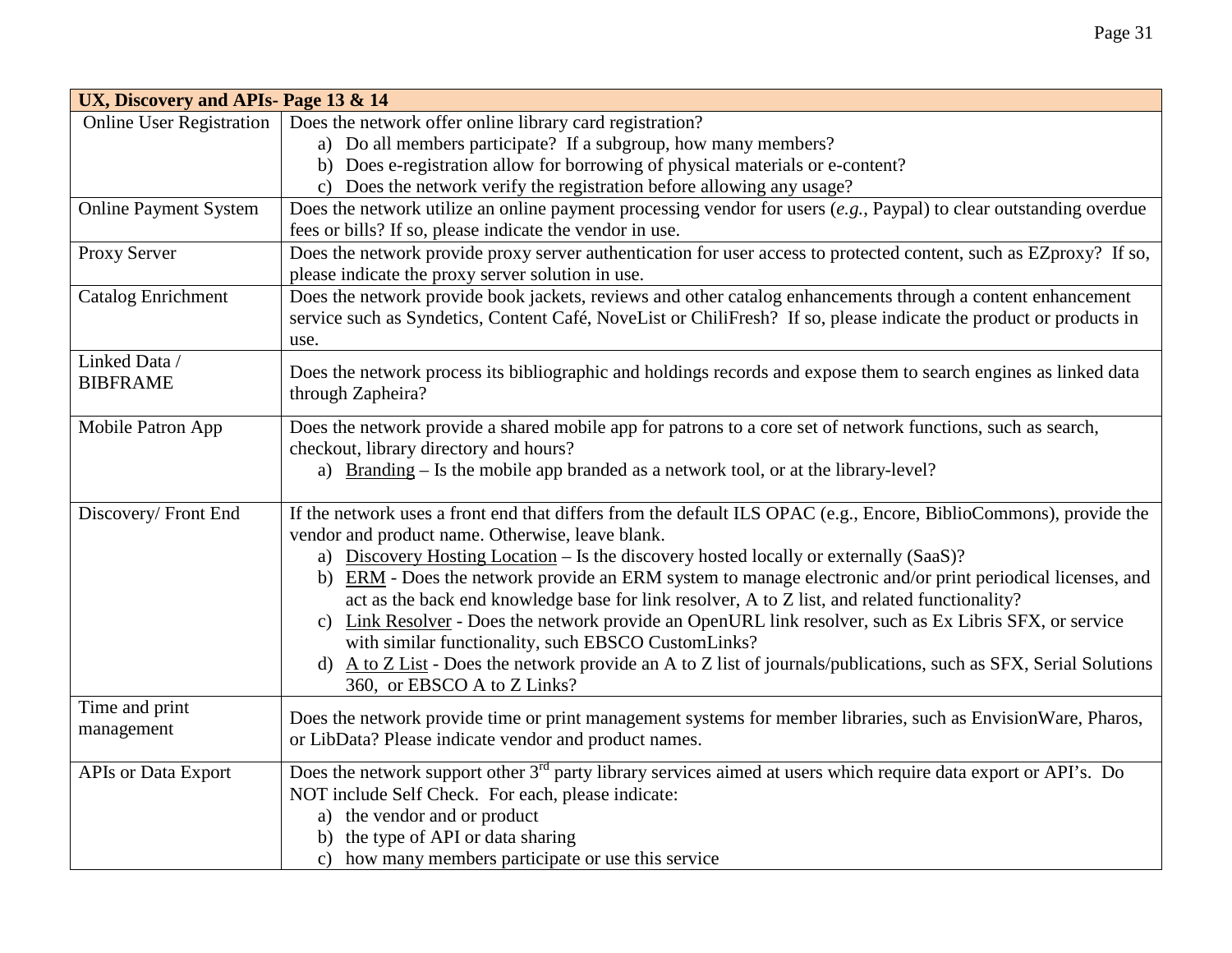| <b>Organizational/ Member Services- Page 15</b> |                                                                                                                   |  |  |  |
|-------------------------------------------------|-------------------------------------------------------------------------------------------------------------------|--|--|--|
| <b>Helpdesk Application</b>                     | Does the network use an automated helpdesk application, such as Freshdesk or Zendesk?                             |  |  |  |
| Organizational                                  | Does the network provide a consortial email, office suite and/or cloud storage for members, such as Gmail, Google |  |  |  |
| Email/Software Suite                            | Apps, or Microsoft SharePoint/OneDrive? Please indicate the vendor(s)/product(s).                                 |  |  |  |
| Digital/Institutional                           | Does the network provide a software application dedicated to digital materials, (image collections, audio files,  |  |  |  |
| Repository                                      | binary fills) or scholarly output (theses, papers) such as Omeka or Fedora? Please indicate the vendor/product.   |  |  |  |
|                                                 | Does the network provide hosted web sites for member libraries? Answer no if the network has put up a template    |  |  |  |
| Hosted member library                           | page with information on each library (such as hours, phone number). Answer yes if you allow the library to       |  |  |  |
| websites                                        | maintain its content and/or customize the information on a regular basis. Please indicate the number of member    |  |  |  |
|                                                 | library websites you host.                                                                                        |  |  |  |
|                                                 | Does the network send out staff or contractual personnel to support connected pc's in the member library? If so,  |  |  |  |
| On-site pc support                              | please provide:                                                                                                   |  |  |  |
|                                                 |                                                                                                                   |  |  |  |
|                                                 | a. the number of member libraries supported                                                                       |  |  |  |
|                                                 | b. the number of site visits, if available                                                                        |  |  |  |
|                                                 | Does the network support wireless access in member libraries? Respond yes or no, and indicate how many libraries  |  |  |  |
| Support for wireless                            | are supported in the third column                                                                                 |  |  |  |
| access                                          |                                                                                                                   |  |  |  |
|                                                 | a. For pc's, laptops, and other devices provided by the library.                                                  |  |  |  |
|                                                 | b. For laptops/devices brought in by the patron.                                                                  |  |  |  |
|                                                 | Does the network send out staff or contractual personnel to provide advisory or consulting services in the member |  |  |  |
| On-site                                         | library? If so, please provide:                                                                                   |  |  |  |
| advising/consulting                             |                                                                                                                   |  |  |  |
|                                                 | a. the number of member libraries supported                                                                       |  |  |  |
|                                                 | b. the number of site visits, if available                                                                        |  |  |  |
|                                                 | Did the network provide regular (year-round) workshop opportunities for its members? This may include             |  |  |  |
|                                                 | workshops on ILS applications for staff, OPAC searching, searching databases provided by the network, home        |  |  |  |
| Continuing education                            | page creation, etc.) This should not include one-time training for new system software upgrades or training in    |  |  |  |
| during FY2017                                   | preparation for migration to a new ILS.                                                                           |  |  |  |
|                                                 |                                                                                                                   |  |  |  |
|                                                 | a. number of sessions                                                                                             |  |  |  |
|                                                 | b. number of attendees                                                                                            |  |  |  |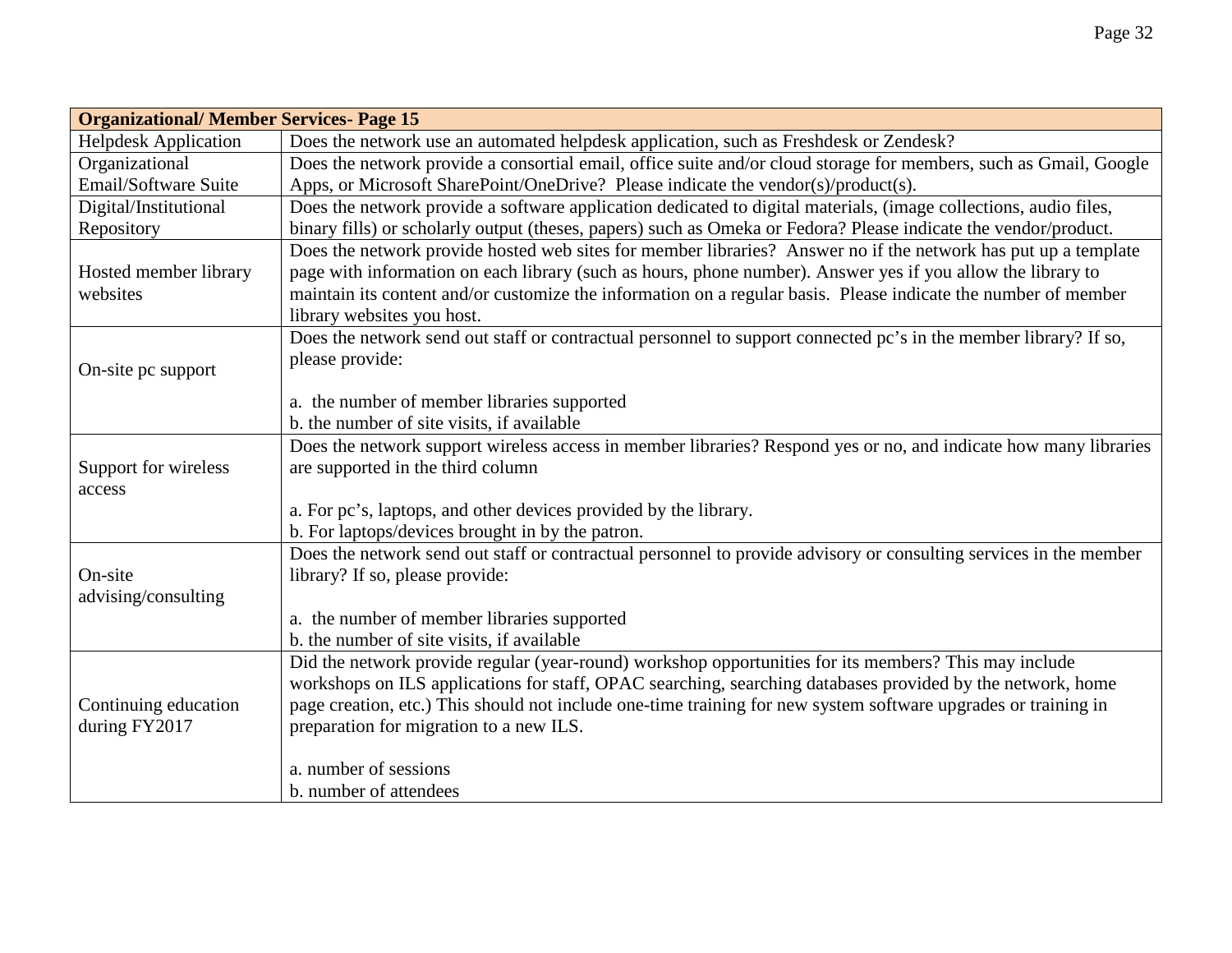#### APPENDIX C: FY2017 LIST OF NETWORK MEMBERS

| <b>NETWORK</b> | <b>TYPE</b> | <b>MEMBER NAME</b>                                |
|----------------|-------------|---------------------------------------------------|
|                |             | <b>CAPE LIBRARIES AUTOMATED MATERIALS SHARING</b> |
| <b>CLAMS</b>   | Full        | <b>Aquinnah Public Library</b>                    |
| <b>CLAMS</b>   | Full        | Barnstable, Centerville Public Library            |
| <b>CLAMS</b>   | Full        | Barnstable, Cotuit Library                        |
| <b>CLAMS</b>   | Full        | Barnstable, Hyannis Public Library                |
|                |             | Association                                       |
| <b>CLAMS</b>   | Full        | Barnstable, Marstons Mills Public Library         |
| <b>CLAMS</b>   | Full        | Barnstable, Osterville Free Library               |
| <b>CLAMS</b>   | Full        | Barnstable, Sturgis Library                       |
| <b>CLAMS</b>   | Full        | Barnstable, Whelden Memorial Library              |
| <b>CLAMS</b>   | <b>Full</b> | Bourne, Jonathan Bourne Public Library            |
| <b>CLAMS</b>   | Full        | <b>Brewster Ladies Library</b>                    |
|                |             | Cape Cod Community College, Wilkens               |
| <b>CLAMS</b>   | Full        | Library                                           |
| <b>CLAMS</b>   | Full        | Chatham, Eldredge Public Library                  |
| <b>CLAMS</b>   | <b>Full</b> | Chilmark Free Public Library                      |
|                |             | Dennis, Dennis Memorial Library                   |
| <b>CLAMS</b>   | Full        | Association                                       |
| <b>CLAMS</b>   | Full        | Dennis, Dennis Public Library                     |
| <b>CLAMS</b>   | Full        | Dennis, Jacob Sears Memorial Library              |
| <b>CLAMS</b>   | Full        | Dennis, South Dennis Public Library               |
| <b>CLAMS</b>   | Full        | Dennis, West Dennis Free Public Library           |
| <b>CLAMS</b>   | Full        | Eastham Public Library                            |
| <b>CLAMS</b>   | Full        | <b>Edgartown Free Public Library</b>              |
| <b>CLAMS</b>   | Full        | <b>Falmouth Public Library</b>                    |
| <b>CLAMS</b>   | Full        | Falmouth, West Falmouth Library, Inc.             |
| <b>CLAMS</b>   | Full        | Falmouth, Woods Hole Public Library               |
| <b>CLAMS</b>   | Full        | Harwich, Brooks Free Library                      |
| <b>CLAMS</b>   | Full        | Mashpee Public Library                            |
| <b>CLAMS</b>   | Full        | Nantucket Atheneum                                |
| <b>CLAMS</b>   | Full        | Oak Bluffs Public Library                         |
| <b>CLAMS</b>   | <b>Full</b> | Orleans, Snow Library                             |
| <b>CLAMS</b>   | Full        | Provincetown Public Library                       |
| <b>CLAMS</b>   | Full        | Tisbury, Vineyard Haven Public Library            |
| <b>CLAMS</b>   | Full        | Truro Public Library                              |
| <b>CLAMS</b>   | Full        | Wellfleet Public Library                          |
| <b>CLAMS</b>   | Full        | West Tisbury Free Public Library                  |

| <b>NETWORK</b>  | <b>TYPE</b> | <b>MEMBER NAME</b>                                       |
|-----------------|-------------|----------------------------------------------------------|
| <b>CLAMS</b>    | Full        | <b>Yarmouth Port Library</b>                             |
| <b>CLAMS</b>    | <b>Full</b> | <b>Yarmouth Town Libraries</b>                           |
|                 |             | <b>C/W MARS</b>                                          |
| <b>C/W MARS</b> | Mini-net    | <b>Adams Free Library</b>                                |
| <b>C/W MARS</b> | Full        | Agawam Public Library                                    |
| <b>C/W MARS</b> | Full        | American International College, Shea<br>Memorial Library |
| <b>C/W MARS</b> | Full        | Amherst, Jones Library Inc.                              |
| C/W MARS        | Full        | Anna Maria College, Mondor-Eagen Library                 |
| <b>C/W MARS</b> | Mini-net    | Ashburnham, Stevens Memorial Library                     |
| <b>C/W MARS</b> | Mini-net    | Ashby Free Public Library                                |
| <b>C/W MARS</b> | Mini-net    | Ashfield, Belding Memorial Library                       |
| <b>C/W MARS</b> | Mini-net    | <b>Athol Public Library</b>                              |
| <b>C/W MARS</b> | Full        | Atlantic Union College, G. Eric Jones<br>Library         |
| <b>C/W MARS</b> | Full        | Auburn Public Library                                    |
| C/W MARS        | <b>Full</b> | Ayer Library                                             |
| <b>C/W MARS</b> | Mini-net    | Barre, Woods Memorial Library                            |
| C/W MARS        | Full        | Belchertown, Clapp Memorial Library                      |
| <b>C/W MARS</b> | Full        | Bellingham Public Library                                |
| <b>C/W MARS</b> | <b>Full</b> | Berkshire Community College, Library                     |
| <b>C/W MARS</b> | Mini-net    | Berlin Public Library                                    |
| C/W MARS        | Mini-net    | Bernardston, Cushman Library                             |
| <b>C/W MARS</b> | <b>Full</b> | <b>Blackstone Public Library</b>                         |
| <b>C/W MARS</b> | Mini-net    | Blandford, Porter Memorial Library                       |
| <b>C/W MARS</b> | Mini-net    | <b>Bolton Public Library</b>                             |
| <b>C/W MARS</b> | Mini-net    | Boxborough, Sargent Memorial Library                     |
| <b>C/W MARS</b> | Mini-net    | <b>Boylston Public Library</b>                           |
| <b>C/W MARS</b> | Mini-net    | Brookfield, Merrick Public Library                       |
| <b>C/W MARS</b> | Mini-net    | <b>Buckland Public Library</b>                           |
| <b>C/W MARS</b> | Mini-net    | Charlemont, Tyler Memorial Library                       |
| <b>C/W MARS</b> | Full        | <b>Charlton Public Library</b>                           |
| <b>C/W MARS</b> | Mini-net    | <b>Cheshire Public Library</b>                           |
| <b>C/W MARS</b> | Mini-net    | Chesterfield Public Library                              |
| <b>C/W MARS</b> | <b>Full</b> | Chicopee Public Library                                  |
| <b>C/W MARS</b> | Mini-net    | Clarksburg Town Library                                  |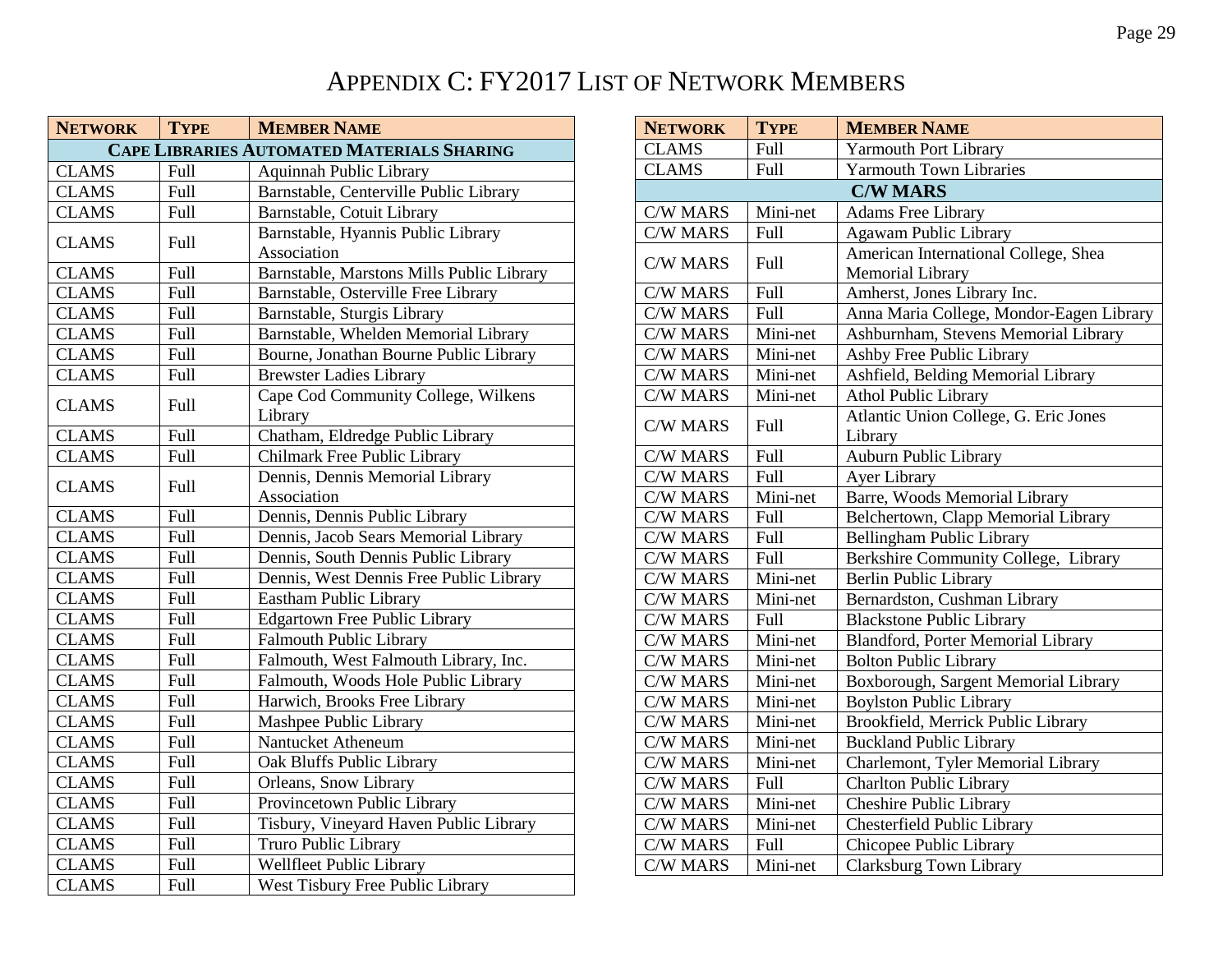| <b>NETWORK</b>  | <b>TYPE</b> | <b>MEMBER NAME</b>                      |
|-----------------|-------------|-----------------------------------------|
| <b>C/W MARS</b> | Full        | Clinton, Bigelow Free Public Library    |
| <b>C/W MARS</b> | Mini-net    | Colrain, Griswold Memorial Library      |
| <b>C/W MARS</b> | Mini-net    | Dalton Free Public Library              |
| <b>C/W MARS</b> | Mini-net    | Deerfield, Tilton Library               |
| <b>C/W MARS</b> | Mini-net    | Douglas, Simon Fairfield Public Library |
| <b>C/W MARS</b> | Mini-net    | Dudley, Pearle L. Crawford Memorial     |
|                 |             | Library                                 |
| <b>C/W MARS</b> | Mini-net    | East Brookfield Public Library          |
| <b>C/W MARS</b> | Full        | East Longmeadow Public Library          |
| <b>C/W MARS</b> | Full        | Easthampton, Emily Williston Memorial   |
|                 |             | Library                                 |
| <b>C/W MARS</b> | Mini-net    | <b>Egremont Free Library</b>            |
| <b>C/W MARS</b> | Full        | Elms College, Alumnae Library           |
| <b>C/W MARS</b> | Mini-net    | Erving Public Library                   |
| <b>C/W MARS</b> | Full        | Fitchburg Public Library                |
| <b>C/W MARS</b> | Mini-net    | Florida Free Library                    |
| <b>C/W MARS</b> | Full        | Gardner, Levi Heywood Memorial Library  |
| <b>C/W MARS</b> | Full        | <b>Grafton Public Library</b>           |
| <b>C/W MARS</b> | Mini-net    | Granby Free Public Library              |
| <b>C/W MARS</b> | Mini-net    | Granville Public Library                |
| <b>C/W MARS</b> | Full        | Great Barrington, Mason Library         |
| <b>C/W MARS</b> | Full        | Greenfield Community College, Library   |
| <b>C/W MARS</b> | Full        | Greenfield Public Library               |
| <b>C/W MARS</b> | Mini-net    | Hadley, Goodwin Memorial Library        |
| <b>C/W MARS</b> | Mini-net    | Hampden Free Public Library             |
| <b>C/W MARS</b> | Full        | Harvard Public Library                  |
| <b>C/W MARS</b> | Mini-net    | Hatfield Public Library                 |
| C/W MARS        | Mini-net    | Heath Free Public Library               |
| <b>C/W MARS</b> | Full        | Holden, Gale Free Library               |
| <b>C/W MARS</b> | Mini-net    | <b>Holland Public Library</b>           |
| <b>C/W MARS</b> | Full        | Holyoke Community College Library       |
| <b>C/W MARS</b> | Full        | Holyoke Public Library                  |
| <b>C/W MARS</b> | Mini-net    | Hopedale, Bancroft Memorial Library     |
| <b>C/W MARS</b> | Full        | Hopkinton Public Library                |
| <b>C/W MARS</b> | Mini-net    | Hubbardston Public Library              |
| <b>C/W MARS</b> | <b>Full</b> | Hudson Public Library                   |
| <b>C/W MARS</b> | Mini-net    | Lancaster, Thayer Memorial Library      |
| <b>C/W MARS</b> | Mini-net    | Lee Library Association                 |
| C/W MARS        | Mini-net    | Leicester Public Library                |

| <b>NETWORK</b>  | <b>TYPE</b> | <b>MEMBER NAME</b>                                  |
|-----------------|-------------|-----------------------------------------------------|
| <b>C/W MARS</b> | Full        | Lenox Library Association                           |
| <b>C/W MARS</b> | Full        | Leominster Public Library                           |
| <b>C/W MARS</b> | Mini-net    | Leverett Library                                    |
| <b>C/W MARS</b> | Full        | Longmeadow, Richard Salter Storrs Library           |
| <b>C/W MARS</b> | Full        | Ludlow, Hubbard Memorial Library                    |
| <b>C/W MARS</b> | Mini-net    | Lunenburg Public Library                            |
| <b>C/W MARS</b> | Full        | MA College of Liberal Arts, Eugene L.               |
|                 |             | <b>Freel Library</b>                                |
| <b>C/W MARS</b> | Full        | Marlborough Public Library                          |
| <b>C/W MARS</b> | Mini-net    | Mendon, Taft Public Library                         |
| <b>C/W MARS</b> | Full        | Milford Town Library                                |
| <b>C/W MARS</b> | Full        | Millbury Public Library                             |
| <b>C/W MARS</b> | Mini-net    | Millville Free Public Library                       |
| C/W MARS        | Mini-net    | Monson Free Library and Reading Room<br>Association |
| <b>C/W MARS</b> | Mini-net    | Montague Public Libraries, Carnegie Public          |
|                 |             | Library                                             |
| <b>C/W MARS</b> | Mini-net    | <b>Monterey Library</b>                             |
| <b>C/W MARS</b> | Full        | Mount Wachusett Community College                   |
| <b>C/W MARS</b> | Mini-net    | New Marlborough Town Library                        |
| <b>C/W MARS</b> | Mini-net    | New Salem Public Library                            |
| <b>C/W MARS</b> | Full        | North Adams Public Library                          |
| <b>C/W MARS</b> | Mini-net    | North Brookfield, Haston Free Public<br>Library     |
| <b>C/W MARS</b> | Full        | Northampton, Forbes Library                         |
| <b>C/W MARS</b> | Full        | Northampton, Lilly Library                          |
| <b>C/W MARS</b> | Full        | Northborough Free Library                           |
| C/W MARS        | Full        | Northbridge, Whitinsville Social Library            |
| <b>C/W MARS</b> | Mini-net    | Northfield, Dickinson Memorial Library              |
| <b>C/W MARS</b> | Mini-net    | Orange, Wheeler Memorial Library                    |
| <b>C/W MARS</b> | Mini-net    | Otis Library and Museum                             |
| C/W MARS        | Full        | <b>Oxford Free Public Library</b>                   |
| <b>C/W MARS</b> | Full        | Palmer Public Library                               |
| C/W MARS        | Mini-net    | Paxton, Richards Memorial Library                   |
| C/W MARS        | Full        | Pepperell, Lawrence Library                         |
| C/W MARS        | Mini-net    | Petersham Memorial Library                          |
| C/W MARS        | Full        | Pittsfield, Berkshire Athenaeum                     |
| C/W MARS        | Mini-net    | Princeton Public Library                            |
| C/W MARS        | Full        | <b>Quinsigamond Community College</b>               |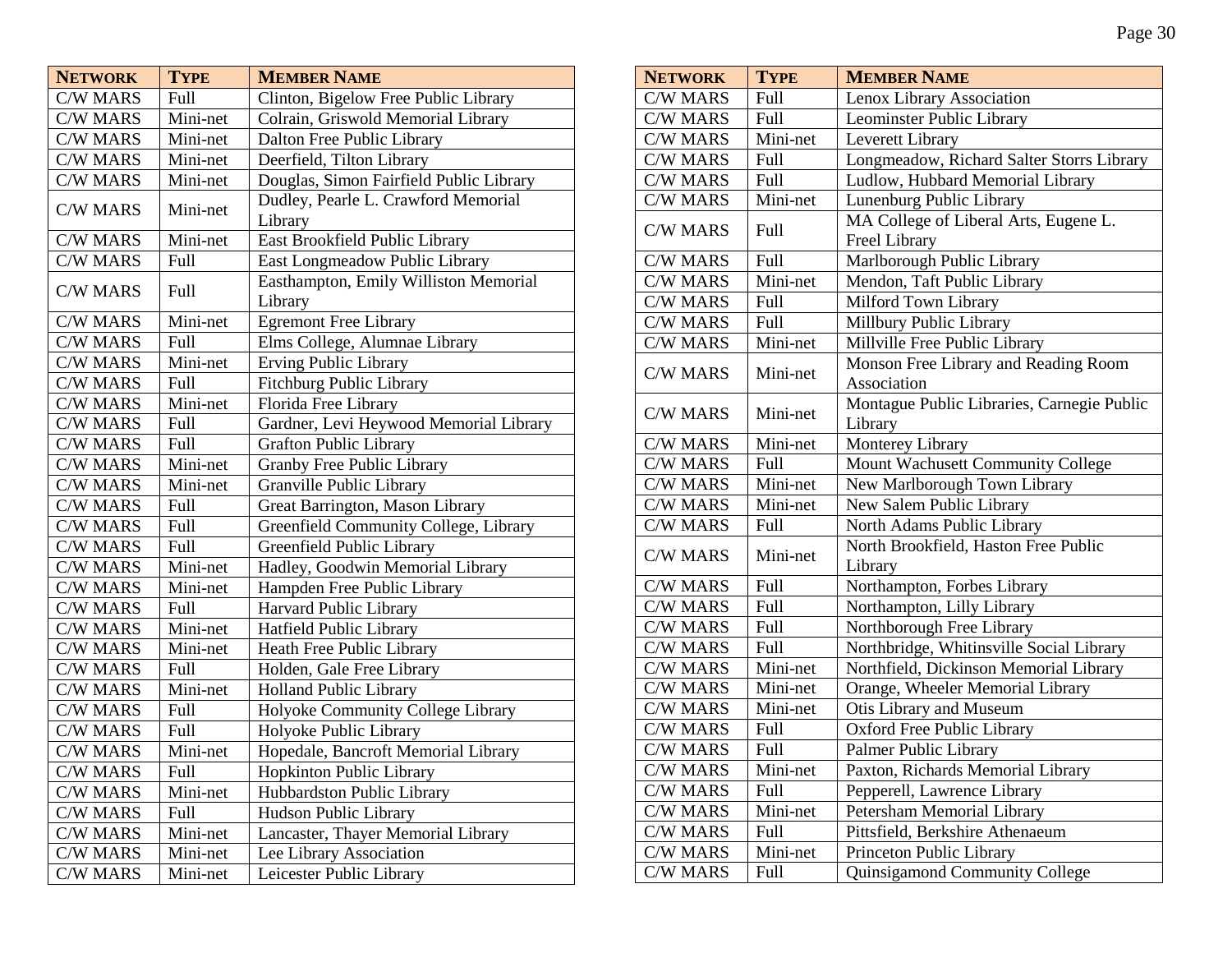| <b>NETWORK</b>  | <b>TYPE</b> | <b>MEMBER NAME</b>                                 |
|-----------------|-------------|----------------------------------------------------|
| <b>C/W MARS</b> | Mini-net    | Richmond Free Public Library                       |
| <b>C/W MARS</b> | Mini-net    | Rowe Town Library                                  |
| <b>C/W MARS</b> | Mini-net    | Sheffield, Bushnell-Sage Library                   |
| <b>C/W MARS</b> | Mini-net    | Shelburne Falls, Arms Library                      |
| <b>C/W MARS</b> | Mini-net    | Shelburne Free Public Library                      |
| <b>C/W MARS</b> | Mini-net    | Shirley, Hazen Memorial Library                    |
| <b>C/W MARS</b> | Full        | Shrewsbury Free Public Library                     |
| <b>C/W MARS</b> | Mini-net    | Shutesbury, M.N. Spear Memorial Library            |
| <b>C/W MARS</b> | Full        | South Hadley Public Library                        |
| <b>C/W MARS</b> | Mini-net    | Southampton, Edwards Public Library                |
| <b>C/W MARS</b> | Mini-net    | Southborough Public Library                        |
| <b>C/W MARS</b> | Full        | Southbridge, Jacob Edwards Library                 |
| C/W MARS        | Mini-net    | Southwick Public Library                           |
| <b>C/W MARS</b> | Full        | Spencer, Richard Sugden Public Library             |
| <b>C/W MARS</b> | <b>Full</b> | Springfield City Library                           |
| C/W MARS        | Full        | Springfield Technical Community College<br>Library |
| <b>C/W MARS</b> | Full        | <b>State Library of Massachusetts Library</b>      |
| <b>C/W MARS</b> | Mini-net    | Sterling, Conant Public Library                    |
| <b>C/W MARS</b> | Mini-net    | <b>Stockbridge Library Association</b>             |
| <b>C/W MARS</b> | Mini-net    | Sturbridge, Joshua Hyde Public Library             |
| <b>C/W MARS</b> | Mini-net    | <b>Sunderland Public Library</b>                   |
| <b>C/W MARS</b> | Mini-net    | <b>Sutton Free Public Library</b>                  |
| <b>C/W MARS</b> | Mini-net    | Templeton, Boynton Public Library                  |
| <b>C/W MARS</b> | Mini-net    | <b>Townsend Public Library</b>                     |
| <b>C/W MARS</b> | Mini-net    | <b>Upton Town Library</b>                          |
| <b>C/W MARS</b> | Full        | Uxbridge Free Public Library                       |
| <b>C/W MARS</b> | Mini-net    | <b>Wales Public Library</b>                        |
| <b>C/W MARS</b> | Mini-net    | Ware, Young Men's Library Association              |
| <b>C/W MARS</b> | Mini-net    | Warren Public Library                              |
| <b>C/W MARS</b> | Mini-net    | Warwick Free Public Library                        |
| C/W MARS        | Full        | Webster, Chester C. Corbin Public Library          |
| <b>C/W MARS</b> | Mini-net    | Wendell Free Library                               |
| <b>C/W MARS</b> | Mini-net    | West Boylston, Beaman Memorial Public              |
| <b>C/W MARS</b> | Mini-net    | West Brookfield, Merriam-Gilbert Public            |
| <b>C/W MARS</b> | Full        | West Springfield Public Library                    |
| <b>C/W MARS</b> | Mini-net    | West Stockbridge Public Library                    |
| C/W MARS        | Mini-net    | West Warren Library Association                    |
| <b>C/W MARS</b> | Full        | Westborough Public Library                         |

| <b>NETWORK</b>                   | <b>TYPE</b> | <b>MEMBER NAME</b>                        |  |
|----------------------------------|-------------|-------------------------------------------|--|
| <b>C/W MARS</b>                  | Full        | <b>Westfield Athenaeum</b>                |  |
| C/W MARS                         | Mini-net    | <b>Westhampton Public Library</b>         |  |
| <b>C/W MARS</b>                  | Mini-net    | Westminster, Forbush Memorial Library     |  |
| <b>C/W MARS</b>                  | Mini-net    | Whately, S. White Dickenson Memorial      |  |
|                                  |             | Library                                   |  |
| <b>C/W MARS</b>                  | Full        | Wilbraham Public Library                  |  |
| <b>C/W MARS</b>                  | Mini-net    | Williamsburg, Meekins Library             |  |
| <b>C/W MARS</b>                  | Mini-net    | Williamstown, David & Joyce Milne Public  |  |
| <b>C/W MARS</b>                  | Mini-net    | Winchendon, Beals Memorial Library        |  |
| <b>C/W MARS</b>                  | Full        | Worcester Public Library                  |  |
|                                  |             | <b>FENWAY LIBRARIES ONLINE</b>            |  |
| <b>FLO</b>                       | Full        | <b>Emerson College</b>                    |  |
| <b>FLO</b>                       | Full        | <b>Emmanuel College, Cardinal Cushing</b> |  |
|                                  |             | Library                                   |  |
| <b>FLO</b>                       | Full        | Lesley University, Ludcke Library         |  |
| <b>FLO</b>                       | <b>Full</b> | Massachusetts College of Art, Morton R.   |  |
|                                  |             | Godine Library                            |  |
|                                  |             | Massachusetts College of Pharmacy and     |  |
| <b>FLO</b>                       | Full        | Health Sciences, Henrietta DeBenedictis   |  |
|                                  |             | Library                                   |  |
| <b>FLO</b>                       | Full        | Museum of Fine Arts, William Morris Hunt  |  |
|                                  |             | <b>Memorial Library</b>                   |  |
| <b>FLO</b>                       | Full        | New England College of Optometry, NE      |  |
|                                  |             | College of Optometry Library              |  |
| <b>FLO</b>                       | Full        | New England Conservatory of Music,        |  |
|                                  |             | Harriet M. Spaulding Library              |  |
| <b>FLO</b>                       | Full        | Wentworth Institute of Technology, Alumni |  |
|                                  |             | Library                                   |  |
| <b>FLO</b>                       | Full        | <b>Wheelock College</b>                   |  |
|                                  |             | <b>METRO BOSTON LIBRARY NETWORK</b>       |  |
| <b>MBLN</b>                      | Full        | <b>Boston Public Library</b>              |  |
| <b>MBLN</b>                      | <b>Full</b> | Chelsea Public Library                    |  |
| <b>MBLN</b>                      | Full        | Malden Public Library                     |  |
| <b>MBLN</b>                      | Full        | <b>State Transportation Library</b>       |  |
| <b>MINUTEMAN LIBRARY NETWORK</b> |             |                                           |  |
| <b>MLN</b>                       | Full        | <b>Acton Memorial Library</b>             |  |
| <b>MLN</b>                       | Full        | Arlington, Robbins Library                |  |
| <b>MLN</b>                       | Full        | <b>Ashland Public Library</b>             |  |
| <b>MLN</b>                       | Full        | <b>Bedford Free Public Library</b>        |  |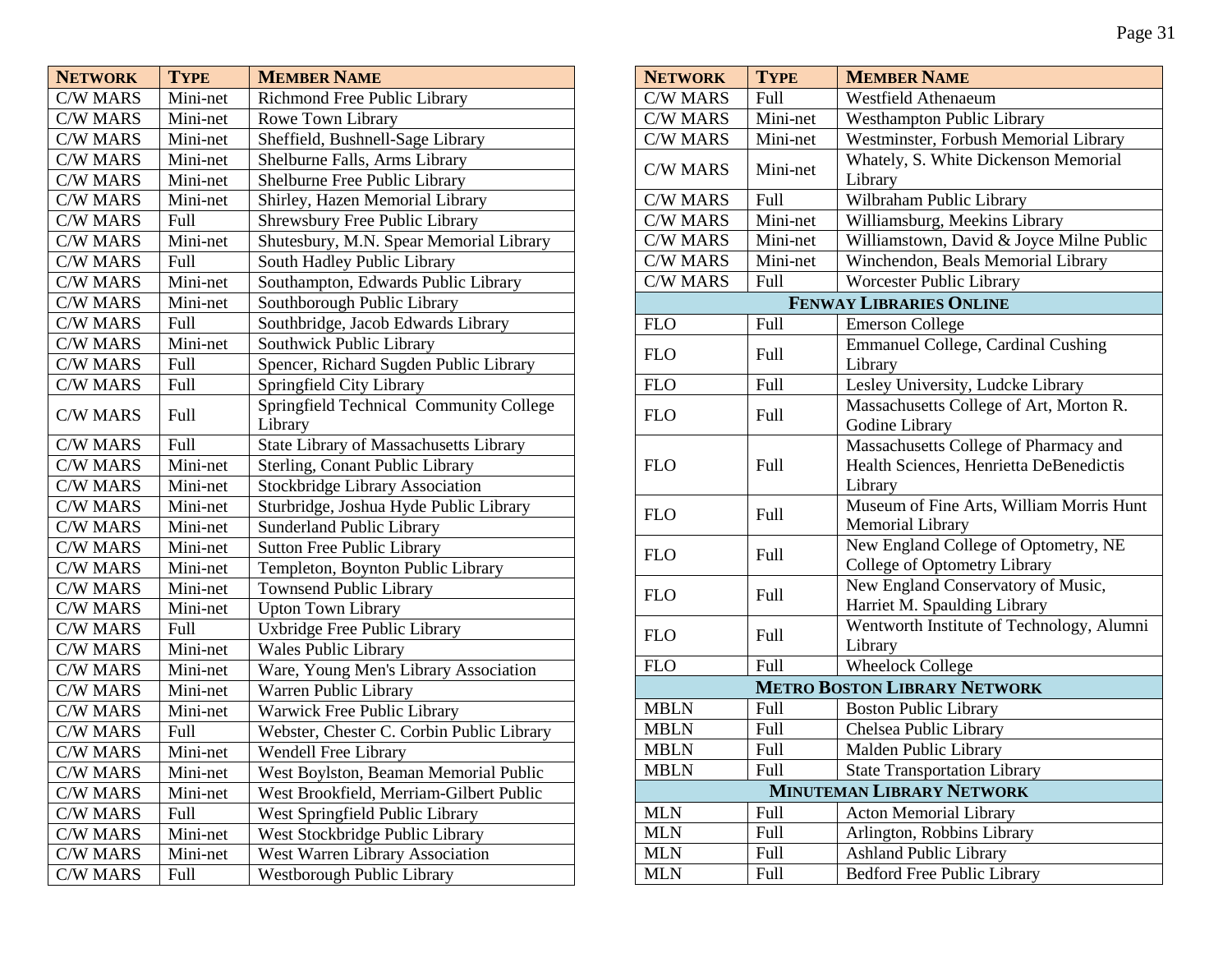| <b>NETWORK</b> | <b>TYPE</b>   | <b>MEMBER NAME</b>                                       |
|----------------|---------------|----------------------------------------------------------|
| <b>MLN</b>     | Full          | <b>Belmont Public Library</b>                            |
| <b>MLN</b>     | Full          | <b>Brookline Public Library</b>                          |
| <b>MLN</b>     | Full          | Cambridge Public Library                                 |
| <b>MLN</b>     | Full          | Concord Free Public Library                              |
| <b>MLN</b>     | Full          | Dean College, E. Ross Anderson Library                   |
| <b>MLN</b>     | Full          | Dedham Public Library                                    |
| <b>MLN</b>     | Full          | Dover Town Library                                       |
| <b>MLN</b>     | Full          | Framingham Public Library                                |
| <b>MLN</b>     | Full          | Framingham State University, Henry<br>Whittemore Library |
| MLN            | Full          | Franklin Public Library                                  |
| <b>MLN</b>     | Full          | Holliston Public Library                                 |
| <b>MLN</b>     | Full          | Lasell College, Brennan Library                          |
| <b>MLN</b>     | Full          | Lexington, Cary Memorial Library                         |
| <b>MLN</b>     | Full          | Lincoln Public Library                                   |
| <b>MLN</b>     | Full          | Massachusetts Bay Community College,<br>Perkins Library  |
| <b>MLN</b>     | Full          | Maynard Public Library                                   |
| <b>MLN</b>     | Full          | <b>Medfield Memorial Library</b>                         |
| <b>MLN</b>     | Full          | Medford Public Library                                   |
| <b>MLN</b>     | Full          | Medway Public Library System                             |
| <b>MLN</b>     | Full          | Millis Public Library                                    |
| <b>MLN</b>     | Full          | Mount Ida College, Wadsworth Library                     |
| <b>MLN</b>     | <b>Branch</b> | Natick, Bacon Free Library                               |
| <b>MLN</b>     | Full          | Natick, Morse Institute Library                          |
| <b>MLN</b>     | Full          | Needham Free Public Library                              |
| <b>MLN</b>     | Full          | Newton Free Library                                      |
| <b>MLN</b>     | Full          | Norwood, Morrill Memorial Library                        |
| <b>MLN</b>     | Full          | Pine Minor College, Annenberg Library                    |
| <b>MLN</b>     | Full          | Regis College Library                                    |
| <b>MLN</b>     | Full          | Sherborn Library                                         |
| <b>MLN</b>     | Full          | Somerville Public Library                                |
| <b>MLN</b>     | Full          | Stow, Randall Library                                    |
| <b>MLN</b>     | Full          | Sudbury, Goodnow Public Library                          |
| <b>MLN</b>     | Full          | Waltham Public Library                                   |
| MLN            | Full          | Watertown Free Public Library                            |
| <b>MLN</b>     | Full          | Wayland Free Public Library                              |
| <b>MLN</b>     | Full          | <b>Wellesley Free Library</b>                            |

| <b>NETWORK</b> | <b>TYPE</b> | <b>MEMBER NAME</b>                               |
|----------------|-------------|--------------------------------------------------|
| <b>MLN</b>     | Full        | <b>Weston Public Library</b>                     |
| <b>MLN</b>     | Full        | Westwood Public Library                          |
| <b>MLN</b>     | Full        | <b>Winchester Public Library</b>                 |
| <b>MLN</b>     | Full        | Woburn Public Library                            |
|                |             | <b>MERRIMACK VALLEY LIBRARY CONSORTIUM</b>       |
| <b>MVLC</b>    | Full        | Amesbury Public Library                          |
| <b>MVLC</b>    | Full        | Andover, Memorial Hall Library                   |
| <b>MVLC</b>    | Full        | <b>Billerica Public Library</b>                  |
| <b>MVLC</b>    | <b>Full</b> | <b>Boxford Town Library</b>                      |
| <b>MVLC</b>    | Full        | Burlington Public Library                        |
| <b>MVLC</b>    | Full        | Carlisle, Gleason Public Library                 |
| <b>MVLC</b>    | <b>Full</b> | <b>Chelmsford Public Library</b>                 |
| <b>MVLC</b>    | Full        | Dracut, Moses Greeley Parker Memorial<br>Library |
| <b>MVLC</b>    | Full        | Dunstable Free Public Library                    |
| <b>MVLC</b>    | Full        | Essex, T.O.H.P. Burnham Free Library             |
| <b>MVLC</b>    | <b>Full</b> | Georgetown, Peabody Library                      |
| <b>MVLC</b>    | Full        | <b>Groton Public Library</b>                     |
| <b>MVLC</b>    | Full        | Groveland, Langley Adams Library                 |
| <b>MVLC</b>    | Full        | Hamilton-Wenham Public Library                   |
| <b>MVLC</b>    | <b>Full</b> | Haverhill Public Library                         |
| <b>MVLC</b>    | <b>Full</b> | Ipswich Public Library                           |
| <b>MVLC</b>    | Full        | Lawrence Public Library                          |
| <b>MVLC</b>    | Full        | Littleton, Reuben Hoar Library                   |
| <b>MVLC</b>    | Full        | Lowell, Samuel S. Pollard Memorial Library       |
| <b>MVLC</b>    | Full        | Manchester-by-the-Sea Public Library             |
| <b>MVLC</b>    | Full        | Merrimac Public Library                          |
| <b>MVLC</b>    | Full        | Methuen, Nevins Memorial Library                 |
| <b>MVLC</b>    | <b>Full</b> | Middleton, Flint Public Library                  |
| <b>MVLC</b>    | <b>Full</b> | Newbury Town Library                             |
| <b>MVLC</b>    | <b>Full</b> | Newburyport Public Library                       |
| <b>MVLC</b>    | Full        | North Andover, Stevens Memorial Library          |
| <b>MVLC</b>    | Full        | North Reading, Flint Memorial Library            |
| <b>MVLC</b>    | Full        | Rockport Public Library                          |
| <b>MVLC</b>    | Full        | Rowley Public Library                            |
| <b>MVLC</b>    | <b>Full</b> | Salisbury Public Library                         |
| <b>MVLC</b>    | <b>Full</b> | Tewksbury Public Library                         |
| <b>MVLC</b>    | Full        | <b>Topsfield Town Library</b>                    |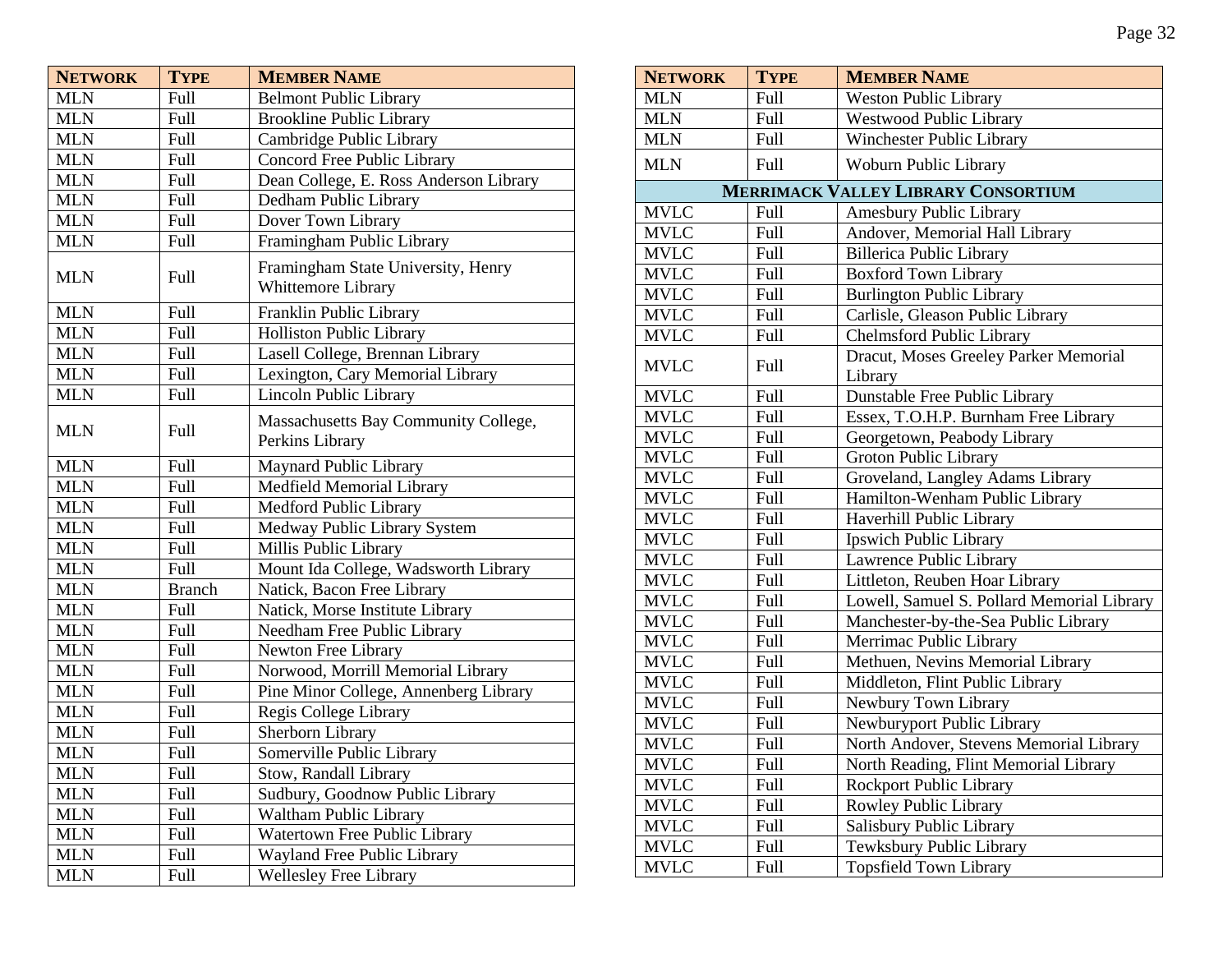| <b>NETWORK</b> | <b>TYPE</b> | <b>MEMBER NAME</b>                                  |
|----------------|-------------|-----------------------------------------------------|
| <b>MVLC</b>    | Full        | Tyngsborough Public Library                         |
| <b>MVLC</b>    | Full        | West Newbury, G. A. R. Memorial Library             |
| <b>MVLC</b>    | Full        | Westford, J. V. Fletcher Library                    |
| <b>MVLC</b>    | Full        | Wilmington Memorial Library                         |
|                |             | <b>NORTH OF BOSTON LIBRARY EXCHANGE</b>             |
| <b>NOBLE</b>   | Full        | <b>Beverly Public Library</b>                       |
| <b>NOBLE</b>   | Full        | <b>Bunker Hill Community College</b>                |
| <b>NOBLE</b>   | Full        | Danvers, Peabody Institute Library                  |
| <b>NOBLE</b>   | Full        | Endicott College, Diane M. Halle Library            |
| <b>NOBLE</b>   | Full        | Everett, Parlin Memorial Library                    |
| <b>NOBLE</b>   | Full        | Gloucester Lyceum & Sawyer Free Library             |
| <b>NOBLE</b>   | Full        | Gordon College, Jenks Library                       |
| <b>NOBLE</b>   | Full        | Lynn Public Library                                 |
| <b>NOBLE</b>   | Full        | Lynnfield Public Library                            |
| <b>NOBLE</b>   | Full        | Marblehead, Abbot Public Library                    |
|                |             | Massachusetts Board of Library                      |
| <b>NOBLE</b>   | Associate   | Commissioners                                       |
| <b>NOBLE</b>   | Full        | Melrose Public Library                              |
| <b>NOBLE</b>   | Full        | Merrimack College, McQuade Library                  |
| <b>NOBLE</b>   | Full        | <b>Middlesex Community College</b>                  |
| <b>NOBLE</b>   | Associate   | Montserrat College of Art, Paul M. Scott<br>Library |
| NOBLE          | Full        | North Shore Community College                       |
|                |             | Northern Essex Community College,                   |
| <b>NOBLE</b>   | Full        | <b>Bentley Library</b>                              |
| <b>NOBLE</b>   | Full        | Peabody, Peabody Institute Library                  |
|                |             | Phillips Academy, Oliver Wendell Holmes             |
| <b>NOBLE</b>   | Full        | Library                                             |
| <b>NOBLE</b>   | Full        | <b>Reading Public Library</b>                       |
| <b>NOBLE</b>   | Full        | Revere Public Library                               |
| <b>NOBLE</b>   | Full        | Salem Public Library                                |
|                |             | Salem State University, Frederick E. Berry          |
| <b>NOBLE</b>   | Full        | <b>Library and Learning Commons</b>                 |
| <b>NOBLE</b>   | Full        | Saugus Public Library                               |
| <b>NOBLE</b>   | Full        | Stoneham Public Library                             |
| <b>NOBLE</b>   | <b>Full</b> | <b>Swampscott Public Library</b>                    |
| <b>NOBLE</b>   | Full        | Wakefield, Lucius Beebe Memorial Library            |
| <b>NOBLE</b>   | Full        | Winthrop Public Library                             |

| <b>NETWORK</b> | <b>TYPE</b> | <b>MEMBER NAME</b>                                   |
|----------------|-------------|------------------------------------------------------|
|                |             | <b>OLD COLONY LIBRARY NETWORK</b>                    |
| <b>OCLN</b>    | Full        | <b>Abington Public Library</b>                       |
| <b>OCLN</b>    | Full        | Avon Public Library                                  |
| <b>OCLN</b>    | Full        | Braintree, Thayer Public Library                     |
| <b>OCLN</b>    | Full        | <b>Brockton Public Library System</b>                |
| <b>OCLN</b>    | Full        | <b>Canton Public Library</b>                         |
| <b>OCLN</b>    | Full        | Cohasset, Paul Pratt Memorial Library                |
| <b>OCLN</b>    | Full        | Duxbury Free Library                                 |
| <b>OCLN</b>    | Full        | Eastern Nazarene College, Nease Library              |
| <b>OCLN</b>    | Full        | Hanover, John Curtis Free Library                    |
| <b>OCLN</b>    | Full        | Hingham Public Library                               |
| <b>OCLN</b>    | Full        | Holbrook Public Library                              |
| <b>OCLN</b>    | Full        | Hull Public Library                                  |
| <b>OCLN</b>    | Full        | Kingston Public Library                              |
| <b>OCLN</b>    | Full        | Marshfield, Ventress Memorial Library                |
| <b>OCLN</b>    | Full        | <b>Massasoit Community College</b>                   |
| <b>OCLN</b>    | Full        | Milton Public Library                                |
| <b>OCLN</b>    | Full        | Norwell Public Library                               |
| <b>OCLN</b>    | Full        | Plymouth Public Library                              |
| <b>OCLN</b>    | Full        | Quincy College                                       |
| <b>OCLN</b>    | Full        | Quincy, Thomas Crane Public Library                  |
| <b>OCLN</b>    | Full        | Randolph, Turner Free Library                        |
| <b>OCLN</b>    | Full        | Rockland Memorial Library                            |
| <b>OCLN</b>    | Full        | Sandwich Free Public Library                         |
| <b>OCLN</b>    | Full        | <b>Scituate Town Library</b>                         |
| <b>OCLN</b>    | Full        | Sharon Public Library                                |
| <b>OCLN</b>    | Full        | <b>Stoughton Public Library</b>                      |
| <b>OCLN</b>    | Full        | Walpole Public Library                               |
| <b>OCLN</b>    | Full        | <b>Weymouth Public Libraries</b>                     |
| <b>OCLN</b>    | Full        | Whitman Public Library                               |
|                |             | SAILS, INC.                                          |
| <b>SAILS</b>   | Full        | <b>Acushnet Public Library</b>                       |
|                |             | Anna Ware Jackson Library Media Center,              |
| <b>SAILS</b>   | Full        | Plainville                                           |
| <b>SAILS</b>   | Full        | Attleboro High School                                |
| <b>SAILS</b>   | Full        | <b>Attleboro Public Library</b>                      |
| <b>SAILS</b>   | Full        | B.M.C. Durfee High School, Ambrose<br>Keeley Library |